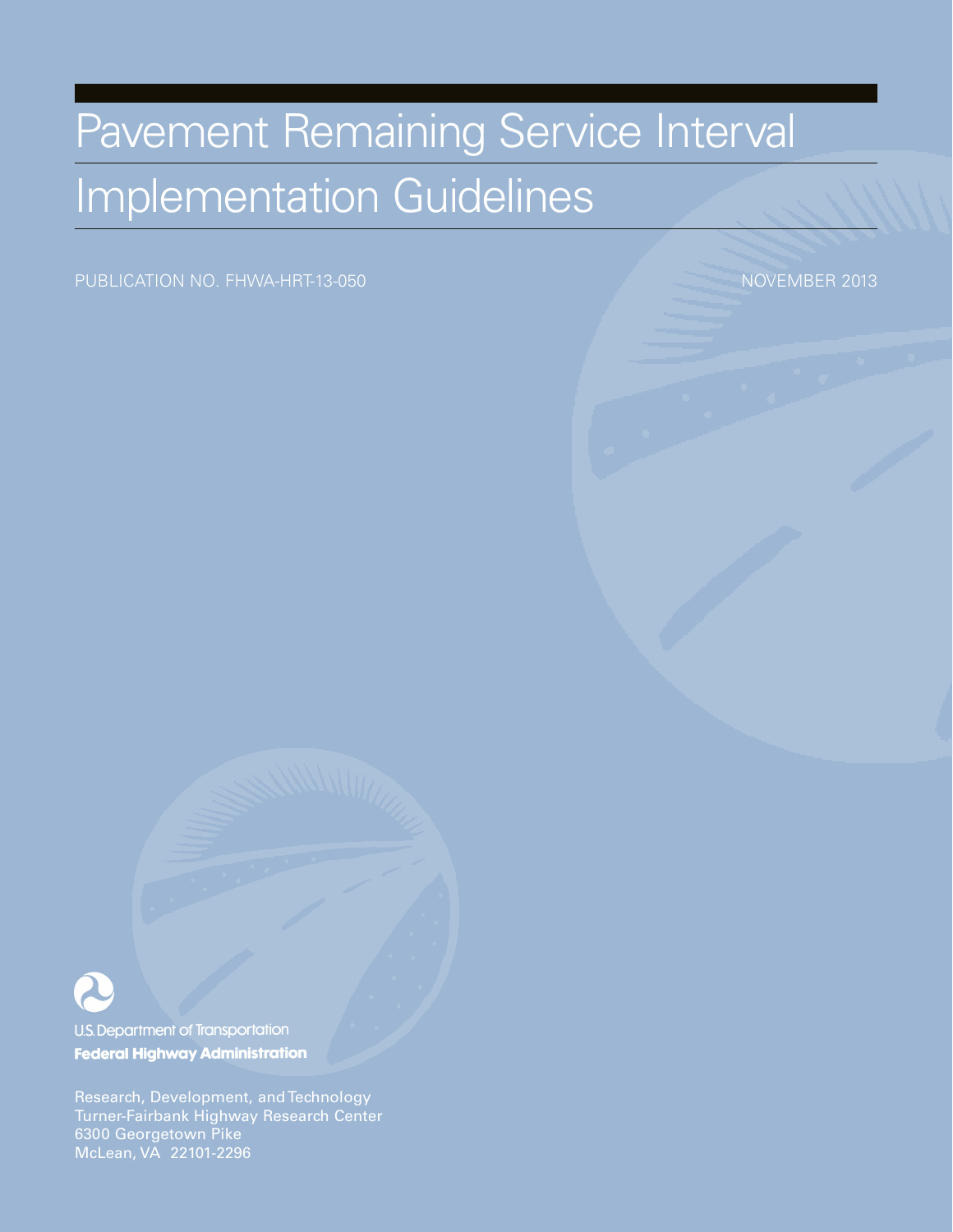#### **FOREWORD**

Many important decisions are necessary in order to successfully provide and manage a pavement network. At the heart of this process is the prediction of needed future construction events. One approach to providing a single numeric on the condition of a pavement network is the use of pavement remaining service life (RSL). However, many issues exist with the current RSL terminology and resulting numeric that complicate proper interpretation, interagency data exchange, and use. A major source of uncertainty in the current RSL definition is the use of the term "life" to represent multiple points in the pavement construction history. The recommended path to consistency involves adopting terminology of time remaining until a defined construction treatment is required (i.e., RSL is replaced by remaining service interval (RSI)). The term "RSI" has the ability to unify the outcome of different approaches to determine needs by focusing on when and what treatments are needed and the service interruption created. This report provides guidelines for implementing the RSI concept as a replacement to the current remaining life terminology for pavements. The RSI concept is broken down into a series of steps that follow a logical progression. Examples of the concept are presented using pavement engineering methodologies in current use. Suggestions are also provided based on the results of the RSI process. While this report focuses on pavements, it is also applicable to other types of transportation infrastructure. A companion report presents the framework for replacing the current RSL terminology with one based on more exact construction event terms.<sup>(1)</sup> This report is intended for use by pavement managers and pavement investment decisionmakers across the United States.

> Jorge E. Pagán-Ortiz Director, Office of Infrastructure Research and Development

#### **Notice**

This document is distributed under the sponsorship of the U.S. Department of Transportation in the interest of information exchange. The U.S. Government assumes no liability for its contents or use thereof. This report does not constitute a standard, specification, or regulation.

The U.S. Government does not endorse products or manufacturers. Trade and manufacturers' names appear in this report only because they are considered essential to the object of the document.

#### **Quality Assurance Statement**

The Federal Highway Administration (FHWA) provides high-quality information to serve Government, industry, and the public in a manner that promotes public understanding. Standards and policies are used to ensure and maximize the quality, objectivity, utility, and integrity of the information. FHWA periodically reviews quality issues and adjusts its programs and processes to ensure continuous quality improvements.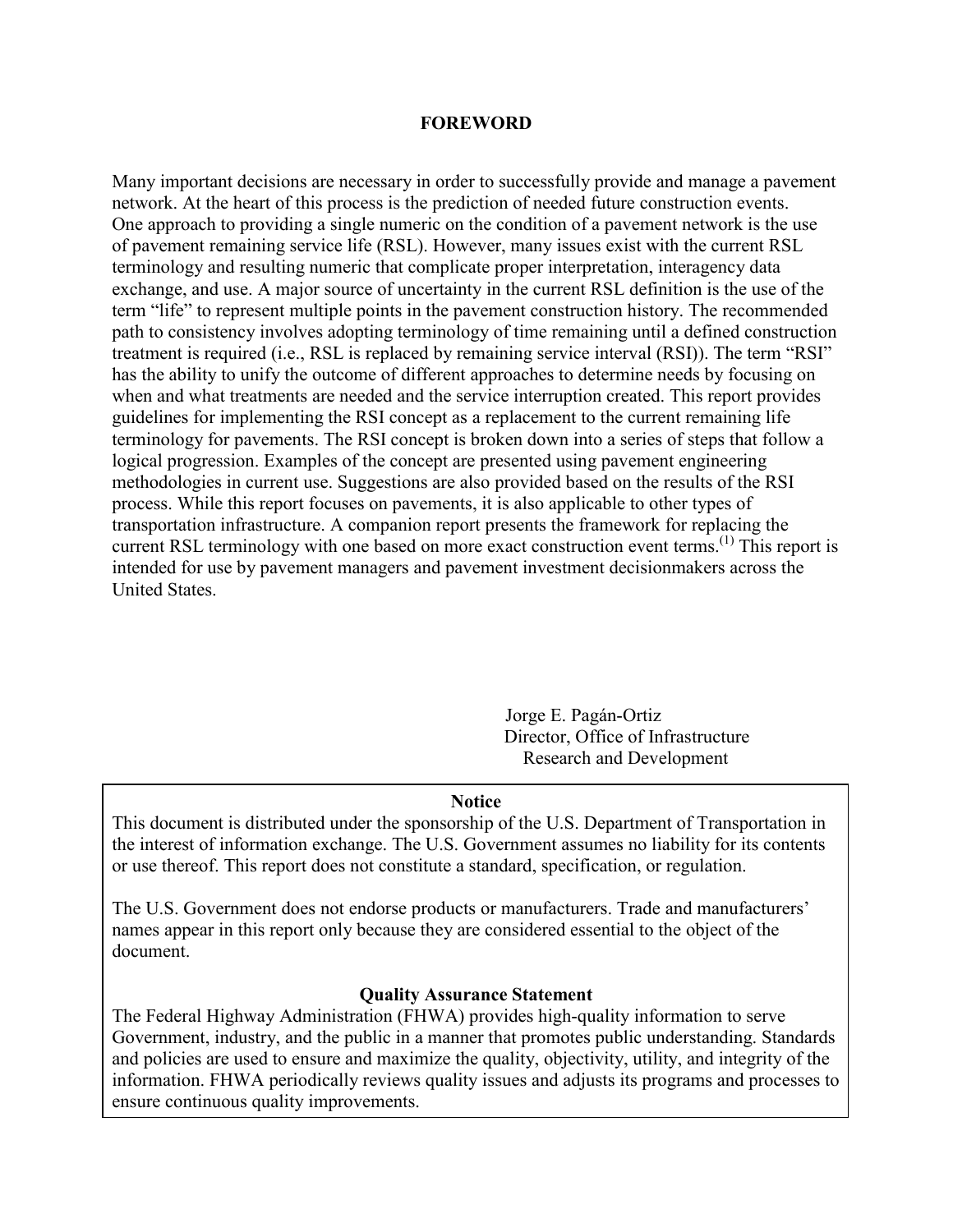# **TECHNICAL REPORT DOCUMENTATION PAGE**

| 1. Report No.<br>FHWA-HRT-13-050                                                                                               | 2. Government Accession No.                               |                            | 3. Recipient's Catalog No.                |           |  |
|--------------------------------------------------------------------------------------------------------------------------------|-----------------------------------------------------------|----------------------------|-------------------------------------------|-----------|--|
| 4. Title and Subtitle                                                                                                          |                                                           |                            | 5. Report Date                            |           |  |
| Pavement Remaining Service Interval Implementation Guidelines                                                                  |                                                           | November 2013              |                                           |           |  |
|                                                                                                                                |                                                           |                            | 6. Performing Organization Code           |           |  |
|                                                                                                                                |                                                           |                            |                                           |           |  |
| 7. Author( $s$ )                                                                                                               |                                                           |                            | 8. Performing Organization Report No.     |           |  |
| Gary E. Elkins, Gonzalo R. Rada, Jonathan L. Groeger, and Beth Visintine                                                       |                                                           |                            |                                           |           |  |
| 9. Performing Organization Name and Address                                                                                    |                                                           |                            | 10. Work Unit No. (TRAIS)                 |           |  |
| AMEC Environment and Infrastructure, Inc.                                                                                      |                                                           |                            |                                           |           |  |
| 12000 Indian Creek Court, Suite F                                                                                              |                                                           |                            | 11. Contract or Grant No.                 |           |  |
| Beltsville, MD 20705-1242                                                                                                      |                                                           |                            | DTFH61-08-C-00033                         |           |  |
| 12. Sponsoring Agency Name and Address                                                                                         |                                                           |                            | 13. Type of Report and Period Covered     |           |  |
| Office of Infrastructure Research and Development                                                                              |                                                           |                            | <b>Implementation Guidelines</b>          |           |  |
| Federal Highway Administration                                                                                                 |                                                           |                            | October 2009-May 2012                     |           |  |
| 6300 Georgetown Pike                                                                                                           |                                                           |                            | 14. Sponsoring Agency Code                |           |  |
| McLean, VA 22101-2296                                                                                                          |                                                           |                            |                                           |           |  |
| 15. Supplementary Notes                                                                                                        |                                                           |                            |                                           |           |  |
| The Contracting Officer's Representative (COR) was Nadarajah Sivaneswaran, HRDI-20.                                            |                                                           |                            |                                           |           |  |
| 16. Abstract                                                                                                                   |                                                           |                            |                                           |           |  |
| Many important decisions are necessary in order to effectively provide and manage a pavement network. At the heart of this     |                                                           |                            |                                           |           |  |
| process is the prediction of needed future construction events. One approach to providing a single numeric on the condition    |                                                           |                            |                                           |           |  |
| of a pavement network is the use of pavement remaining service life (RSL). However, many issues exist with the current         |                                                           |                            |                                           |           |  |
| RSL terminology and resulting numeric that complicate proper interpretation, interagency data exchange, and use. A major       |                                                           |                            |                                           |           |  |
| source of uncertainty in the current RSL definition is the use of the term "life" to represent multiple points in the pavement |                                                           |                            |                                           |           |  |
| construction history. The recommended path to consistency involves adopting terminology of time remaining until a defined      |                                                           |                            |                                           |           |  |
| construction treatment is required (i.e., RSL is replaced by remaining service interval (RSI)). The term "RSI" has the ability |                                                           |                            |                                           |           |  |
| to unify the outcome of different approaches to determine needs by focusing on when and what treatments are needed and         |                                                           |                            |                                           |           |  |
| the service interruption created. This report provides step-by-step guidelines for implementing the RSI terminology. A         |                                                           |                            |                                           |           |  |
| companion report presents the framework for replacing the current RSL terminology with one based on more exact                 |                                                           |                            |                                           |           |  |
| construction event terms. <sup>(1)</sup>                                                                                       |                                                           |                            |                                           |           |  |
| 17. Key Words                                                                                                                  |                                                           | 18. Distribution Statement |                                           |           |  |
| Pavement remaining service life, Pavement remaining life,                                                                      | No restrictions. This document is available to the public |                            |                                           |           |  |
| Pavement remaining service interval, Pavement construction                                                                     | through the National Technical Information Service,       |                            |                                           |           |  |
| events, Pavement construction triggers, Pavement threshold                                                                     |                                                           | Springfield, VA 22161      |                                           |           |  |
| limits, Pavement performance expectancy curves, Pavement data                                                                  |                                                           |                            |                                           |           |  |
| collection, Pavement strategy selection, Repairable system                                                                     |                                                           |                            |                                           |           |  |
| 19. Security Classif. (of this report)                                                                                         | 20. Security Classif. (of this page)                      |                            | 21. No. of Pages                          | 22. Price |  |
| Unclassified                                                                                                                   | Unclassified                                              |                            | 62                                        |           |  |
| Form DOT F 1700.7 (8-72)                                                                                                       |                                                           |                            | Reproduction of completed page authorized |           |  |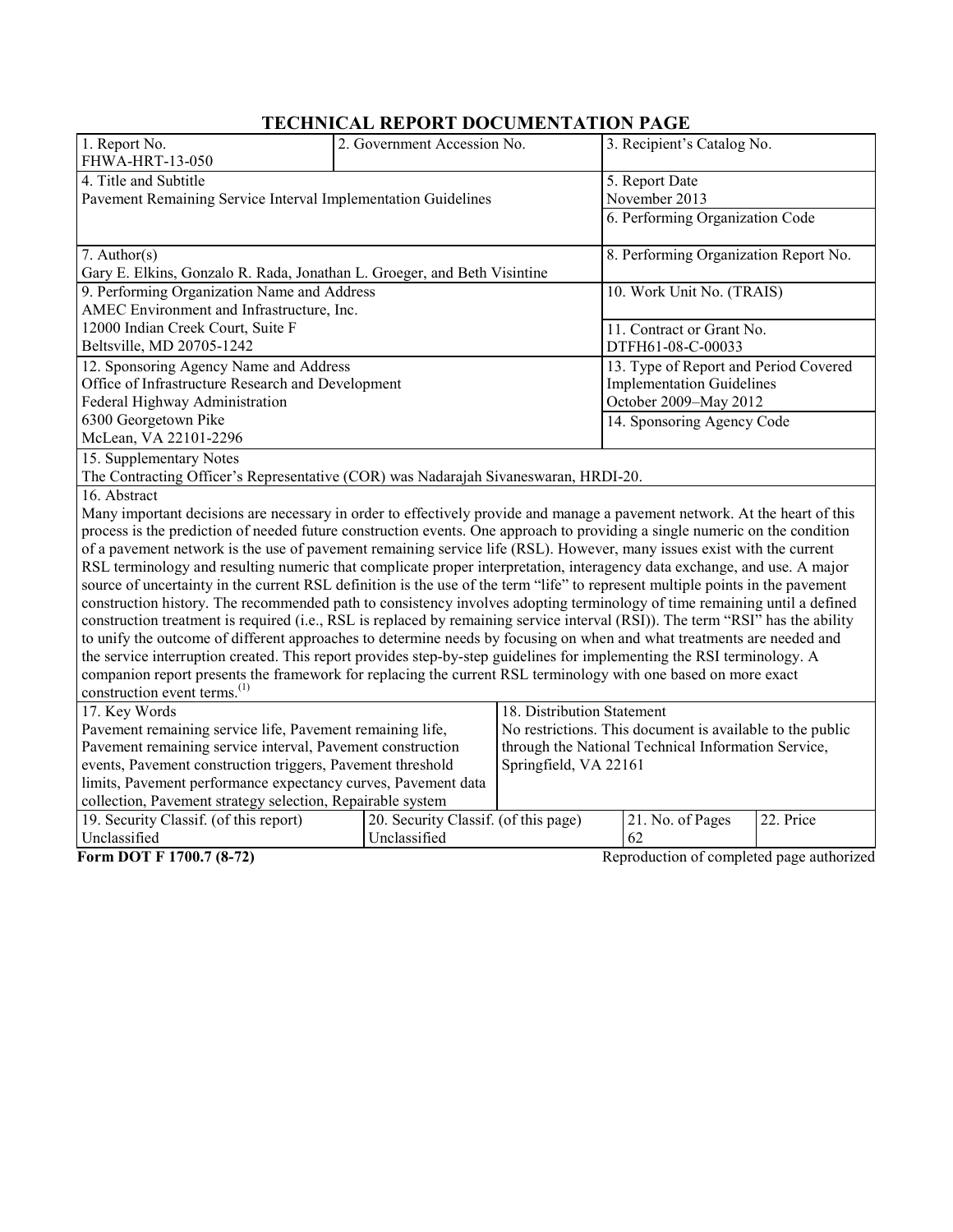| SI* (MODERN METRIC) CONVERSION FACTORS |                                            |                                                                    |                                     |                                         |  |  |  |
|----------------------------------------|--------------------------------------------|--------------------------------------------------------------------|-------------------------------------|-----------------------------------------|--|--|--|
|                                        | <b>APPROXIMATE CONVERSIONS TO SI UNITS</b> |                                                                    |                                     |                                         |  |  |  |
| <b>Symbol</b>                          | <b>When You Know</b>                       | <b>Multiply By</b>                                                 | <b>To Find</b>                      | <b>Symbol</b>                           |  |  |  |
|                                        |                                            | <b>LENGTH</b>                                                      |                                     |                                         |  |  |  |
| in                                     | inches                                     | 25.4                                                               | millimeters                         | mm                                      |  |  |  |
| ft                                     | feet                                       | 0.305                                                              | meters                              | m                                       |  |  |  |
| yd                                     | yards                                      | 0.914                                                              | meters                              | m                                       |  |  |  |
| mi                                     | miles                                      | 1.61                                                               | kilometers                          | km                                      |  |  |  |
| $in^2$                                 |                                            | <b>AREA</b>                                                        |                                     | mm <sup>2</sup>                         |  |  |  |
| $ft^2$                                 | square inches<br>square feet               | 645.2<br>0.093                                                     | square millimeters<br>square meters | m <sup>2</sup>                          |  |  |  |
| yd <sup>2</sup>                        | square yard                                | 0.836                                                              | square meters                       | m <sup>2</sup>                          |  |  |  |
| ac                                     | acres                                      | 0.405                                                              | hectares                            | ha                                      |  |  |  |
| mi <sup>2</sup>                        | square miles                               | 2.59                                                               | square kilometers                   | km <sup>2</sup>                         |  |  |  |
|                                        |                                            | <b>VOLUME</b>                                                      |                                     |                                         |  |  |  |
| fl oz                                  | fluid ounces                               | 29.57                                                              | milliliters                         | mL                                      |  |  |  |
| gal                                    | qallons                                    | 3.785                                                              | liters                              | L                                       |  |  |  |
| $\tilde{t}^3$                          | cubic feet                                 | 0.028                                                              | cubic meters                        | m <sup>3</sup>                          |  |  |  |
| $yd^3$                                 | cubic yards                                | 0.765                                                              | cubic meters                        | m <sup>3</sup>                          |  |  |  |
|                                        |                                            | NOTE: volumes greater than 1000 L shall be shown in m <sup>3</sup> |                                     |                                         |  |  |  |
|                                        |                                            | <b>MASS</b>                                                        |                                     |                                         |  |  |  |
| 0Z                                     | ounces                                     | 28.35                                                              | grams                               | g                                       |  |  |  |
| lb<br>T                                | pounds                                     | 0.454<br>0.907                                                     | kilograms                           | kg<br>Mg (or "t")                       |  |  |  |
|                                        | short tons (2000 lb)                       |                                                                    | megagrams (or "metric ton")         |                                         |  |  |  |
| $\mathrm{P}$                           | Fahrenheit                                 | <b>TEMPERATURE (exact degrees)</b><br>5 (F-32)/9                   | Celsius                             | $^{\circ}$ C                            |  |  |  |
|                                        |                                            | or (F-32)/1.8                                                      |                                     |                                         |  |  |  |
|                                        |                                            | <b>ILLUMINATION</b>                                                |                                     |                                         |  |  |  |
| fc                                     | foot-candles                               | 10.76                                                              | lux                                 | lx                                      |  |  |  |
| fl                                     | foot-Lamberts                              | 3.426                                                              | candela/ $m2$                       | cd/m <sup>2</sup>                       |  |  |  |
|                                        |                                            | <b>FORCE and PRESSURE or STRESS</b>                                |                                     |                                         |  |  |  |
| Ibf                                    | poundforce                                 | 4.45                                                               | newtons                             | N                                       |  |  |  |
| lbf/in <sup>2</sup>                    | poundforce per square inch                 | 6.89                                                               | kilopascals                         | kPa                                     |  |  |  |
|                                        |                                            |                                                                    |                                     |                                         |  |  |  |
|                                        |                                            |                                                                    |                                     |                                         |  |  |  |
|                                        |                                            | <b>APPROXIMATE CONVERSIONS FROM SI UNITS</b>                       |                                     |                                         |  |  |  |
| <b>Symbol</b>                          | <b>When You Know</b>                       | <b>Multiply By</b>                                                 | <b>To Find</b>                      | Symbol                                  |  |  |  |
|                                        |                                            | <b>LENGTH</b>                                                      |                                     |                                         |  |  |  |
| mm                                     | millimeters                                | 0.039                                                              | inches                              | in                                      |  |  |  |
| m                                      | meters                                     | 3.28                                                               | feet                                | ft                                      |  |  |  |
| m<br>km                                | meters<br>kilometers                       | 1.09<br>0.621                                                      | yards<br>miles                      | yd<br>mi                                |  |  |  |
|                                        |                                            |                                                                    |                                     |                                         |  |  |  |
|                                        | square millimeters                         | <b>AREA</b><br>0.0016                                              |                                     |                                         |  |  |  |
| mm <sup>2</sup><br>m <sup>2</sup>      | square meters                              | 10.764                                                             | square inches<br>square feet        | $in^2$<br>$\mathrm{ft}^2$               |  |  |  |
| m <sup>2</sup>                         | square meters                              | 1.195                                                              | square yards                        | $yd^2$                                  |  |  |  |
| ha                                     | hectares                                   | 2.47                                                               | acres                               | ac                                      |  |  |  |
| km <sup>2</sup>                        | square kilometers                          | 0.386                                                              | square miles                        | mi <sup>2</sup>                         |  |  |  |
|                                        |                                            | <b>VOLUME</b>                                                      |                                     |                                         |  |  |  |
| mL                                     | milliliters                                | 0.034                                                              | fluid ounces                        | fl oz                                   |  |  |  |
| L                                      | liters                                     | 0.264                                                              | gallons                             |                                         |  |  |  |
| m <sup>3</sup>                         | cubic meters                               | 35.314                                                             | cubic feet                          | $\frac{gal}{ft^3}$                      |  |  |  |
| m <sup>3</sup>                         | cubic meters                               | 1.307                                                              | cubic yards                         | $yd^3$                                  |  |  |  |
|                                        |                                            | <b>MASS</b>                                                        |                                     |                                         |  |  |  |
| g                                      | grams                                      | 0.035                                                              | ounces                              | 0Z                                      |  |  |  |
| kg                                     | kilograms<br>megagrams (or "metric ton")   | 2.202<br>1.103                                                     | pounds<br>short tons (2000 lb)      | Ib<br>T                                 |  |  |  |
| Mg (or "t")                            |                                            |                                                                    |                                     |                                         |  |  |  |
| $^{\circ}C$                            | Celsius                                    | <b>TEMPERATURE (exact degrees)</b><br>$1.8C + 32$                  | Fahrenheit                          | $\mathrm{P}$                            |  |  |  |
|                                        |                                            | <b>ILLUMINATION</b>                                                |                                     |                                         |  |  |  |
| lχ                                     | lux                                        | 0.0929                                                             | foot-candles                        | fc                                      |  |  |  |
| cd/m <sup>2</sup>                      | candela/ $m2$                              | 0.2919                                                             | foot-Lamberts                       | fl                                      |  |  |  |
|                                        |                                            | <b>FORCE and PRESSURE or STRESS</b>                                |                                     |                                         |  |  |  |
| N                                      | newtons                                    | 0.225                                                              | poundforce                          | I <sub>b</sub> f<br>lbf/in <sup>2</sup> |  |  |  |

\*SI is the symbol for the International System of Units. Appropriate rounding should be made to comply with Section 4 of ASTM E380. (Revised March 2003)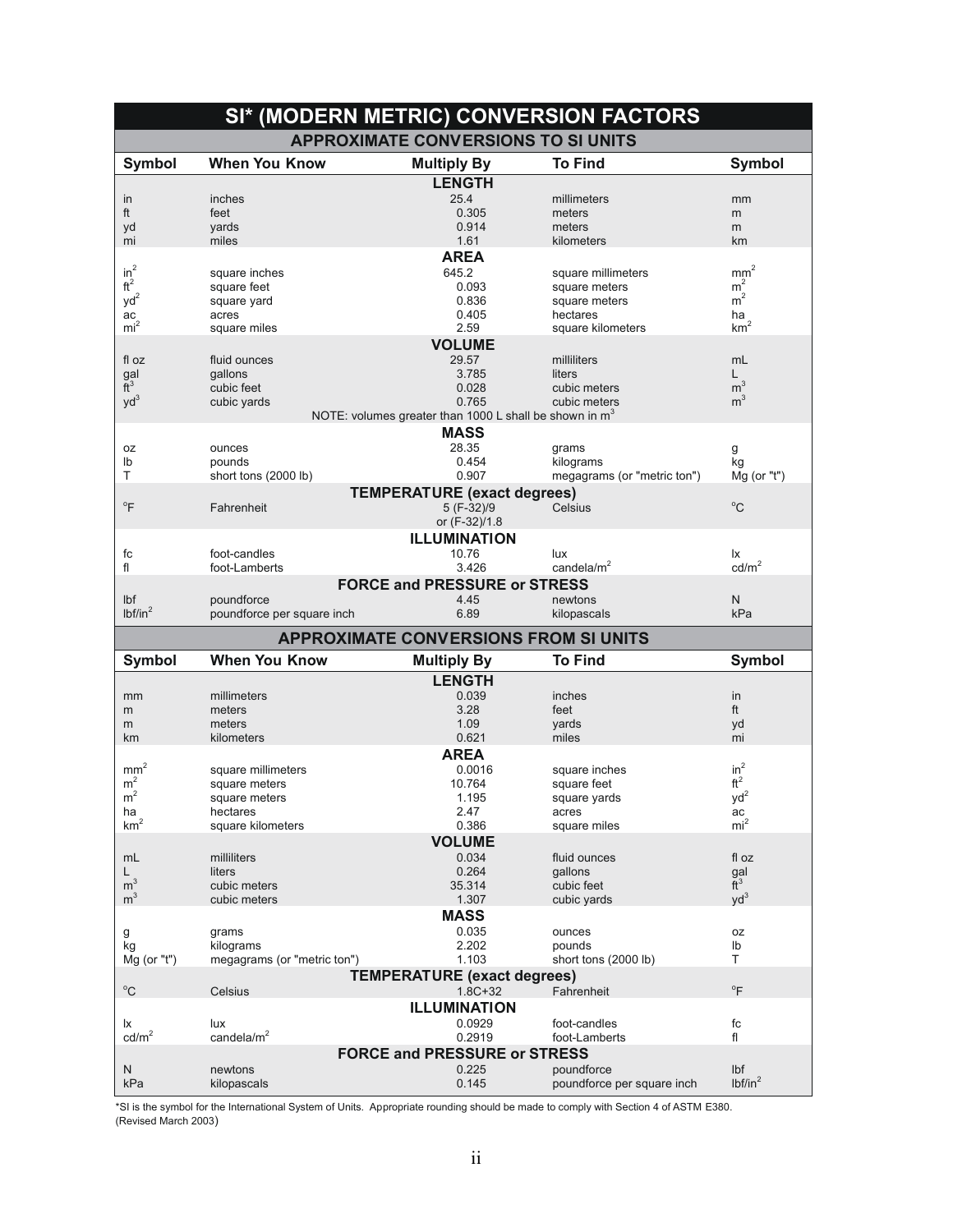| STEP 3-SELECTING OR DEVELOPING EXPECTANCY PERFORMANCE               |    |
|---------------------------------------------------------------------|----|
|                                                                     |    |
|                                                                     |    |
|                                                                     |    |
|                                                                     |    |
|                                                                     |    |
|                                                                     |    |
|                                                                     |    |
|                                                                     |    |
|                                                                     |    |
| STEP 5-ESTABLISHING A STRATEGY SELECTION PROCESS 25                 |    |
|                                                                     |    |
|                                                                     |    |
| STEP 6-PERFORMING PERIODIC ASSESSMENTS AND UPDATES 27               |    |
|                                                                     |    |
|                                                                     |    |
|                                                                     |    |
|                                                                     |    |
|                                                                     |    |
|                                                                     | 29 |
| <b>EXAMPLE 2-SHA USING THE 1972 AASHTO INTERIM GUIDE FOR DESIGN</b> |    |
|                                                                     |    |
|                                                                     |    |
|                                                                     |    |
|                                                                     |    |

# **TABLE OF CONTENTS**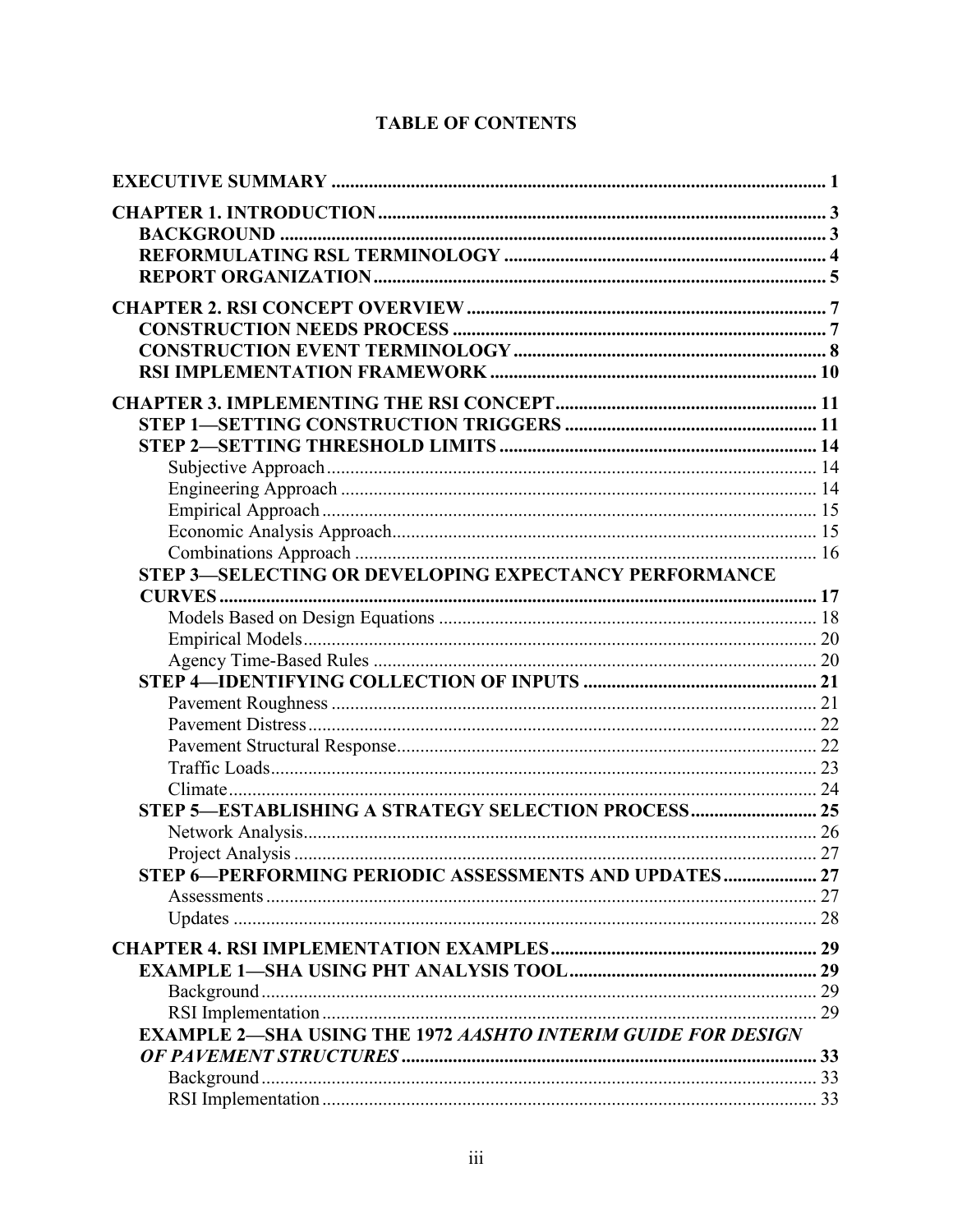| <b>CHAPTER 5. COMMUNICATING RSI FRAMEWORK RESULTS  47</b> |
|-----------------------------------------------------------|
|                                                           |
|                                                           |
|                                                           |
|                                                           |
|                                                           |
|                                                           |
|                                                           |
|                                                           |
|                                                           |
|                                                           |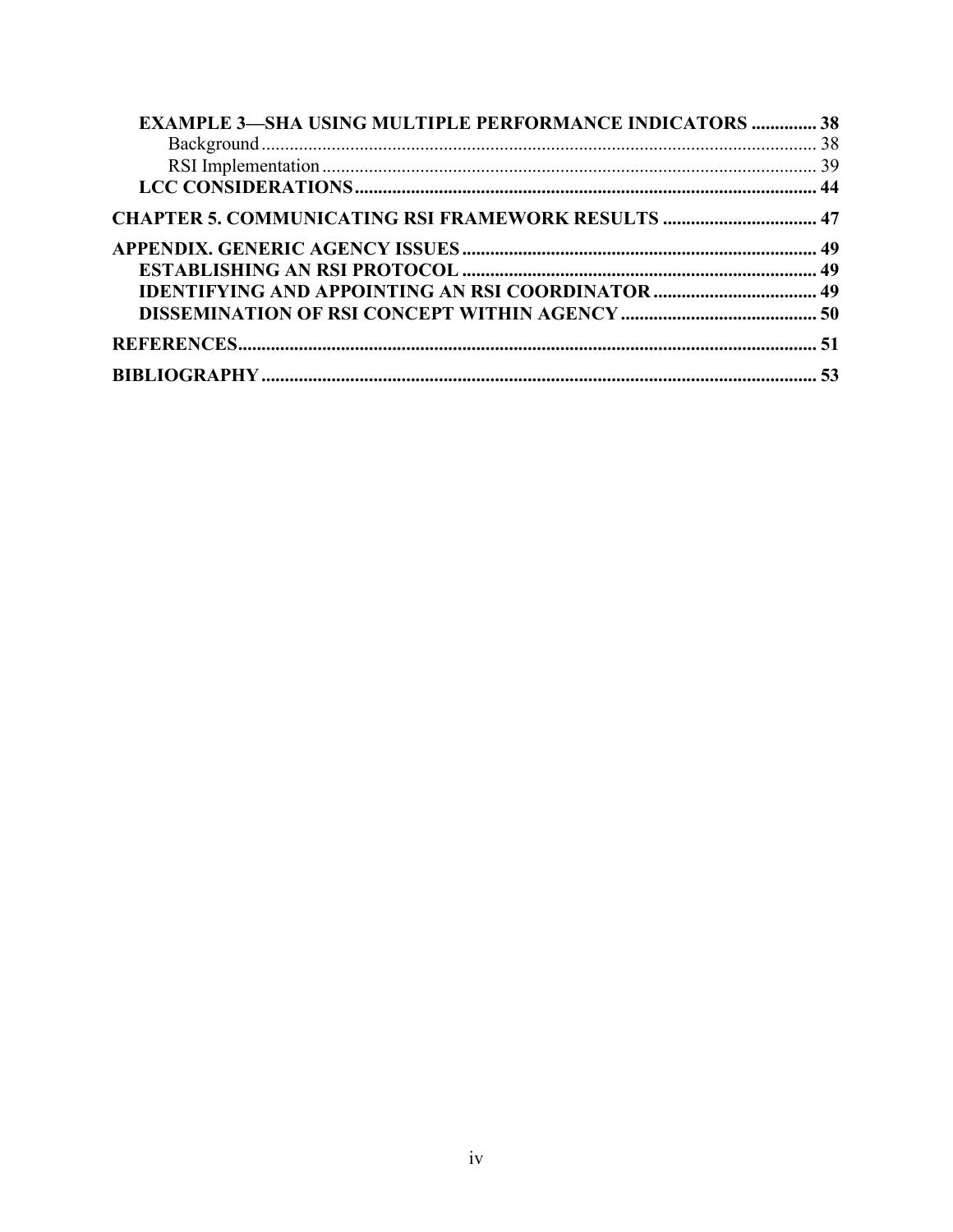# **LIST OF FIGURES**

|                                                                                               | 10 |
|-----------------------------------------------------------------------------------------------|----|
| Figure 3. Graph. Conceptual relationship between agency repair costs as a function of         |    |
|                                                                                               | 16 |
| Figure 4. Graph. Three treatment zones as a function of pavement condition                    | 17 |
| Figure 5. Graph. Illustrated service histories of trial pavement designs incorporating future |    |
| overlays.                                                                                     | 19 |
| Figure 6. Graph. Multiple distress-based pavement design where one of the distresses          |    |
| reaches a maximum threshold limit                                                             | 19 |
| Figure 7. Photo. Inertial road profilers used to measure IRI, RN, and other roughness         |    |
| indices.                                                                                      | 21 |
|                                                                                               | 23 |
|                                                                                               | 23 |
|                                                                                               |    |
| Figure 11. Photo. WIM sensor used to record truck axle and gross vehicle weights              | 24 |
| Figure 12. Photo. Mini site-specific SMP weather station used to record climatic data         | 24 |
|                                                                                               |    |
| Figure 14. Equation. IRI prediction model                                                     |    |
|                                                                                               |    |
| Figure 16. Equation. SN                                                                       | 35 |
| Figure 17. Flowchart. Partial set of construction event combinations and schedule of          |    |
|                                                                                               | 46 |
|                                                                                               |    |

# **LIST OF TABLES**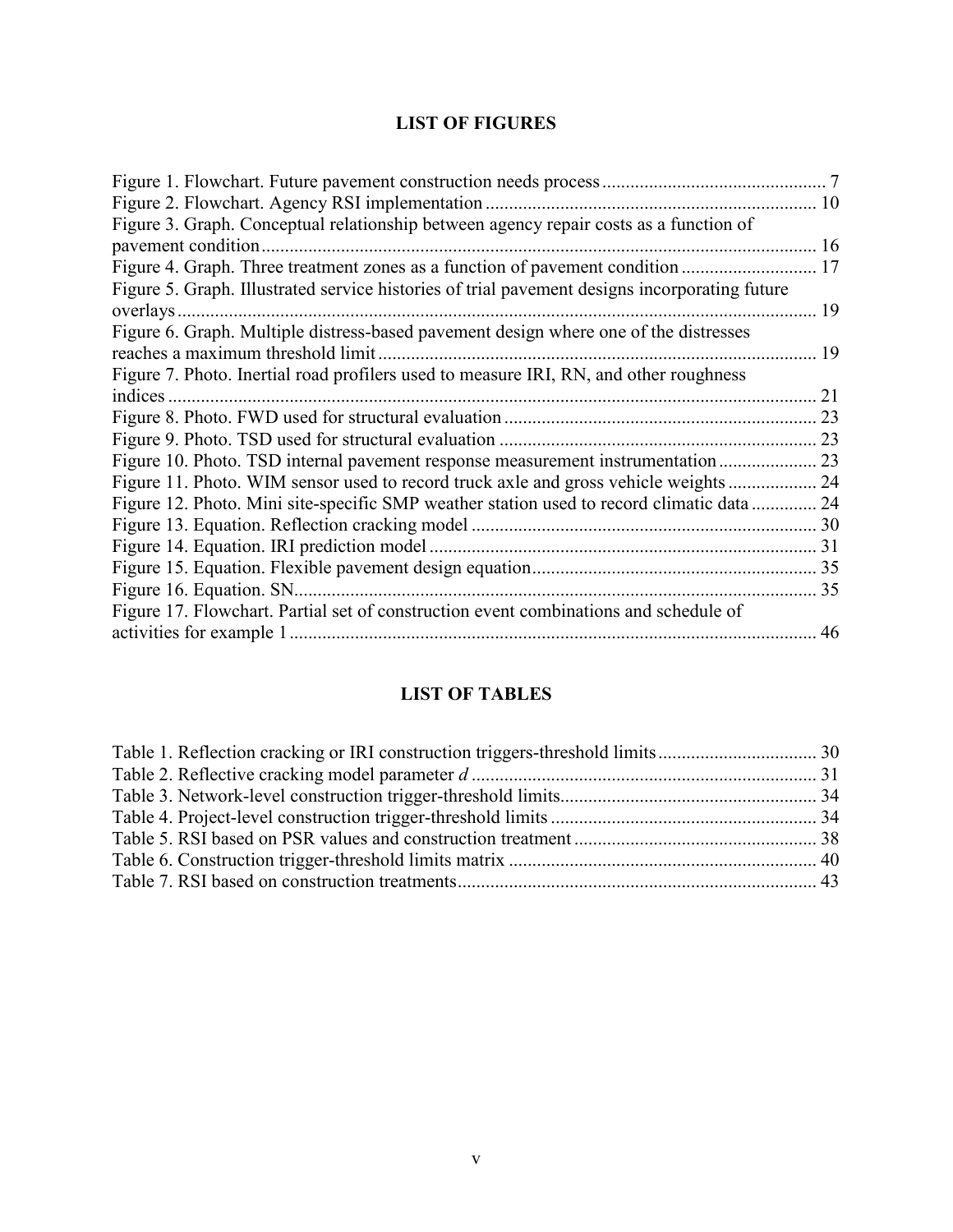# **LIST OF ABBREVIATIONS**

| <b>AADT</b>   | Average annual daily traffic                                       |
|---------------|--------------------------------------------------------------------|
| <b>AASHTO</b> | American Association of State Highway and Transportation Officials |
| <b>CPR</b>    | Concrete pavement restoration                                      |
| <b>FHWA</b>   | Federal Highway Administration                                     |
| <b>FN</b>     | Friction number                                                    |
| <b>FWD</b>    | Falling weight deflectometer                                       |
| <b>GPR</b>    | Ground penetration radar                                           |
| <b>HMA</b>    | Hot mix asphalt                                                    |
| <b>HPMS</b>   | Highway Performance Monitoring System                              |
| <b>IRI</b>    | <b>International Roughness Index</b>                               |
| <b>JPCP</b>   | Jointed plain concrete pavement                                    |
| <b>LCC</b>    | Life-cycle cost                                                    |
| <b>MEPDG</b>  | Mechanistic-Empirical Pavement Design Guide                        |
| <b>NCDC</b>   | National Climate Data Center                                       |
| <b>PCC</b>    | Portland cement concrete                                           |
| <b>PCI</b>    | Pavement Condition Index                                           |
| PHT           | Pavement health track                                              |
| <b>PMS</b>    | Pavement management system                                         |
| <b>PSI</b>    | Present Serviceability Index                                       |
| <b>PSR</b>    | Pavement serviceability rating                                     |
| <b>RSI</b>    | Remaining service interval                                         |
| <b>RSL</b>    | Remaining service life                                             |
| <b>RN</b>     | Ride number                                                        |
| <b>SHA</b>    | State highway agency                                               |
| <b>SMP</b>    | Seasonal monitoring program                                        |
| SN            | Structural number                                                  |
| <b>TSD</b>    | Traffic speed deflectometer                                        |
| WIM           | Weigh-in-motion                                                    |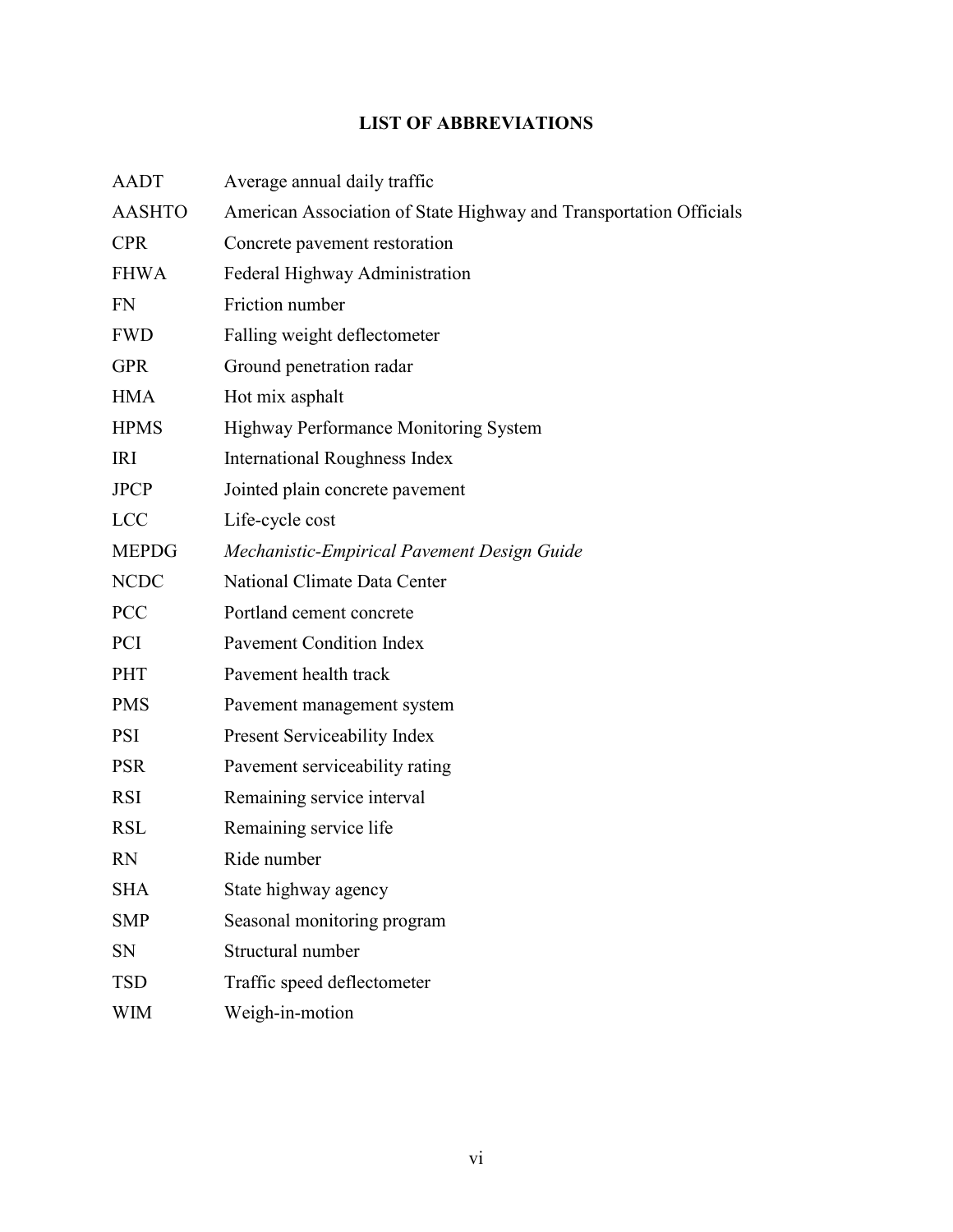#### **EXECUTIVE SUMMARY**

<span id="page-8-0"></span>The remaining service life (RSL) concept has been around for decades and is well entrenched in the pavement community. It is used at all levels of the pavement management decisionmaking process to plan for future field construction events. However, there is no single, clear, widely accepted definition of RSL. Moreover, there is a great deal of uncertainty associated with the definition, especially with the use of the term "life" to represent different points in a pavement's construction history. In addition, "life" is interpreted differently by stakeholders.

To overcome the RSL shortcomings, this report introduces terminology that removes the word "life" from the lexicon. Instead, the new terminology, known as the remaining service interval (RSI), introduces the concept of time remaining until a defined construction event is required. Pavements are comprised of interrelated structural parts that can be maintained, preserved, restored, rehabilitated, or reconstructed to serve the intended transportation needs.

The RSI concept does not provide an alternative to assessing the health of the network or making decisions about where to spend the available funds. It simply provides a clear terminology and a logical process that will create consistent construction event-based terminology and understanding (i.e., types of construction events and the timing of those events within the concept of life-cycle cost (LCC), risk analyses, and other prioritization approaches based on streams of future construction events and benefits to facility users).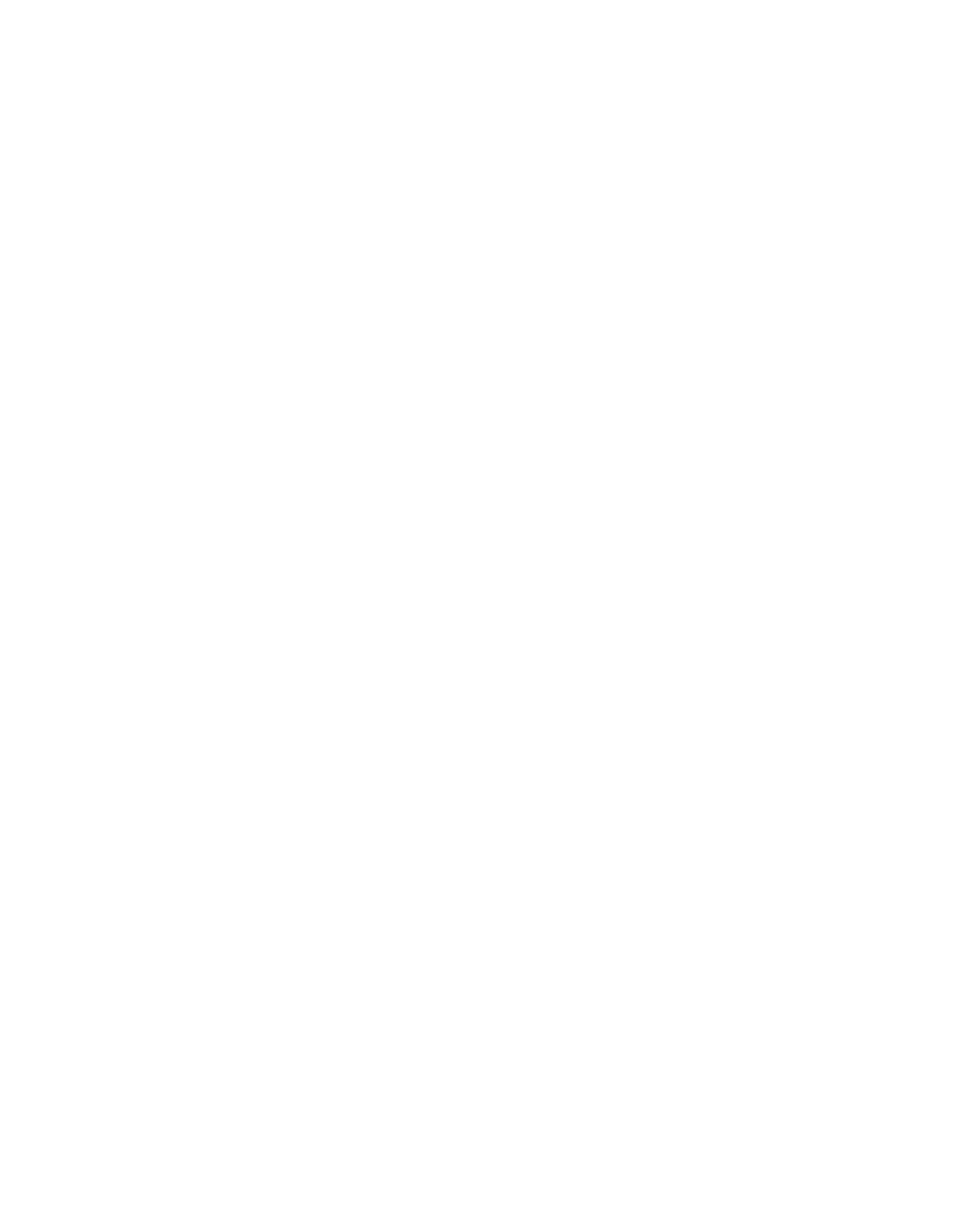#### **CHAPTER 1. INTRODUCTION**

#### <span id="page-10-1"></span><span id="page-10-0"></span>**BACKGROUND**

Many decisions need to be made in order to successfully provide and manage a pavement network. The main decision is the prediction of future construction events, which is the fundamental basis of engineering design and management of pavement structures. Future construction events include the do nothing alternative, routine reactive maintenance, preventive maintenance and preservation activities, alternative rehabilitation treatments, and reconstruction.

The goal of pavement management is to optimize agency resources while providing a maximum level of service to users. Accomplishing this goal requires monitoring the condition of the pavement network and forecasting future pavement performance in order to effectively plan future pavement construction events. Predicting RSL of the segment units that make up the pavement network is of paramount importance to pavement management planning. Knowing or estimating the future condition of pavement sections is the rational basis of informed pavement infrastructure planning.

*Remaining service* is typically defined as the period over which a pavement section adequately performs its desired function or performs to a desired level of service. RSL is the time from the present (i.e., today) to when a pavement reaches an unacceptable condition and requires construction intervention. The central role of RSL in pavement management business decisions is predicting the change in pavement condition as a function of time, traffic loading, and environment. The basic difference in the RSL models used at the project, network, and contract administration levels is data requirements related to level of technical detail, extent, quality, precision, and accuracy.

While the prediction of time until a construction treatment should be applied is a critical component at all levels of pavement management decisions, many issues exist in the current RSL terminology, which confuse, confound, and complicate proper interpretation, interagency data exchange, and use.

One common RSL definition is the time until the next rehabilitation or reconstruction event; however, these are two different events in terms of the condition of the pavement at the time of construction as well as the associated construction costs. Rehabilitation treatments are typically applied before a pavement has suffered extensive structural damage, while reconstruction treatments are generally warranted after a pavement has reached an advanced degree of deterioration. Attempting to interpret combined RSL estimates from mixed rehabilitation and reconstruction units provides little information to decisionmakers. Also, the timing of the next rehabilitation or reconstruction event will depend on what future lower-level treatments are applied.

Another common RSL definition is the time until a condition index threshold limit is reached. This definition not only has the same issues as rehabilitation and reconstruction RSL units, but it also introduces other service and safety condition indices that further complicate the meaning of RSL. Setting threshold limits for pavement conditions that are not based on human subjective ratings, such as cracking, can be complicated to justify. Moreover, interpretation of a single RSL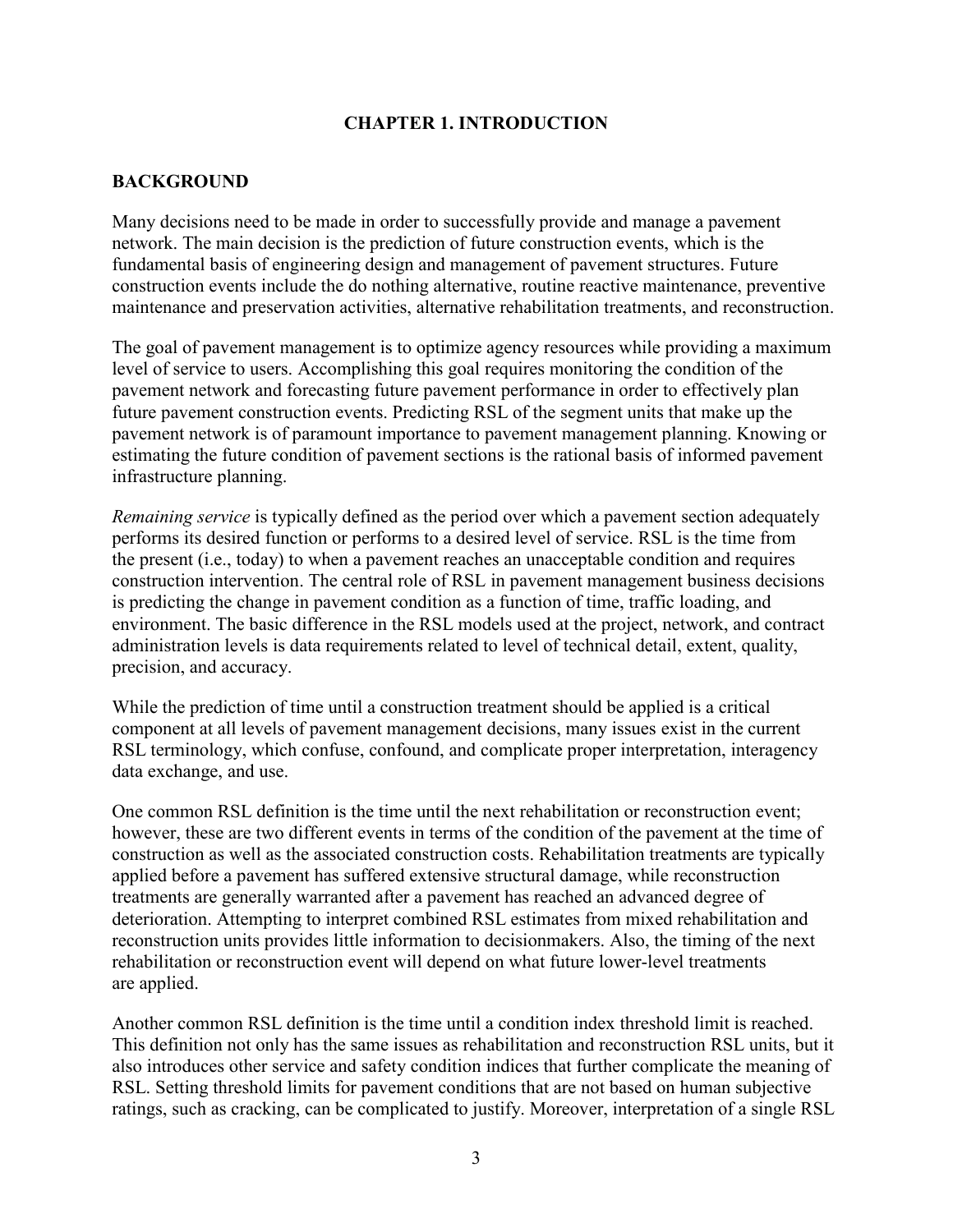number becomes even more complicated when it is based on multiple condition states. For example, if RSL for roughness is 2 years, RSL for cracking is 5 years, RSL for friction is 7 years, and RSL for rutting is 20 years, expressing that the current pavement RSL equals 2 years can lead to faulty construction decisions since the construction treatment to correct roughness may ignore the more serious cracking issue expected to occur soon after the roughness threshold is reached. Since there are many construction treatments that can be used to correct excessive pavement roughness that can be classified as pavement preservation, this approach adds maintenance-type activities to RSL units.

Another intriguing aspect of RSL based on threshold limits is negative RSL. When a Pavement Condition Index (PCI) limit is reached, the number of years it remains in service after this time could be considered a negative service life, which is counterintuitive. One approach is to set negative values to zero, thus not allowing a negative RSL value to be provided by the process. Another approach is to consider negative RSL as overdue needs, in which case the number of years overdue can be considered as useful information to decisionmakers if they know the basis of the condition in need of attention.

Another approach to RSL is based on agency management rules on the time between applications of corrective pavement construction treatments. For example, a State highway agency (SHA) with a relatively small number of interstate highway lane-miles may decide, based on past performance, to apply a resurfacing, rehabilitation, or reconstruction treatment every 8 years to each construction segment unit on the system to keep their highest level functional class pavements in the best condition. The RSL becomes the difference in time between the construction frequency established and how long it has been since the last treatment was applied. While this approach simplifies the decisionmaking and project selection process, it does not typically result in the most cost effective solution.

An unintentional consequence of using current RSL terminology is that it tends to promote "worst-first" approaches to correcting pavement deficiencies. By expressing pavement condition in terms of RSL, it is expected that pavements in the worst condition get treated first; however, construction treatments on pavements in the worst condition tend to cost the most. Applying a life-extending corrective rehabilitation treatment before the pavement condition gets too bad tends to cost less than reconstruction treatments. Optimum allocation of annual pavement resurfacing, rehabilitation, and reconstruction budgets will include pavements with differing remaining lives and should not be based solely on a worst-first approach.

#### <span id="page-11-0"></span>**REFORMULATING RSL TERMINOLOGY**

The objective of this document is to provide a definition and process for determining pavement RSL that will promote consistency in the use of the terminology. Currently, many RSL definitions are used to describe different events in the construction history of a pavement. Construction-related history best describes the use of RSL models at all levels of the pavement management decision process because the primary purpose of predicting pavement RSL within the context of pavement management is to plan for future field construction events) (i.e., maintenance, preservation, rehabilitation, reconstruction, or other treatments to correct some attribute of the pavement structure).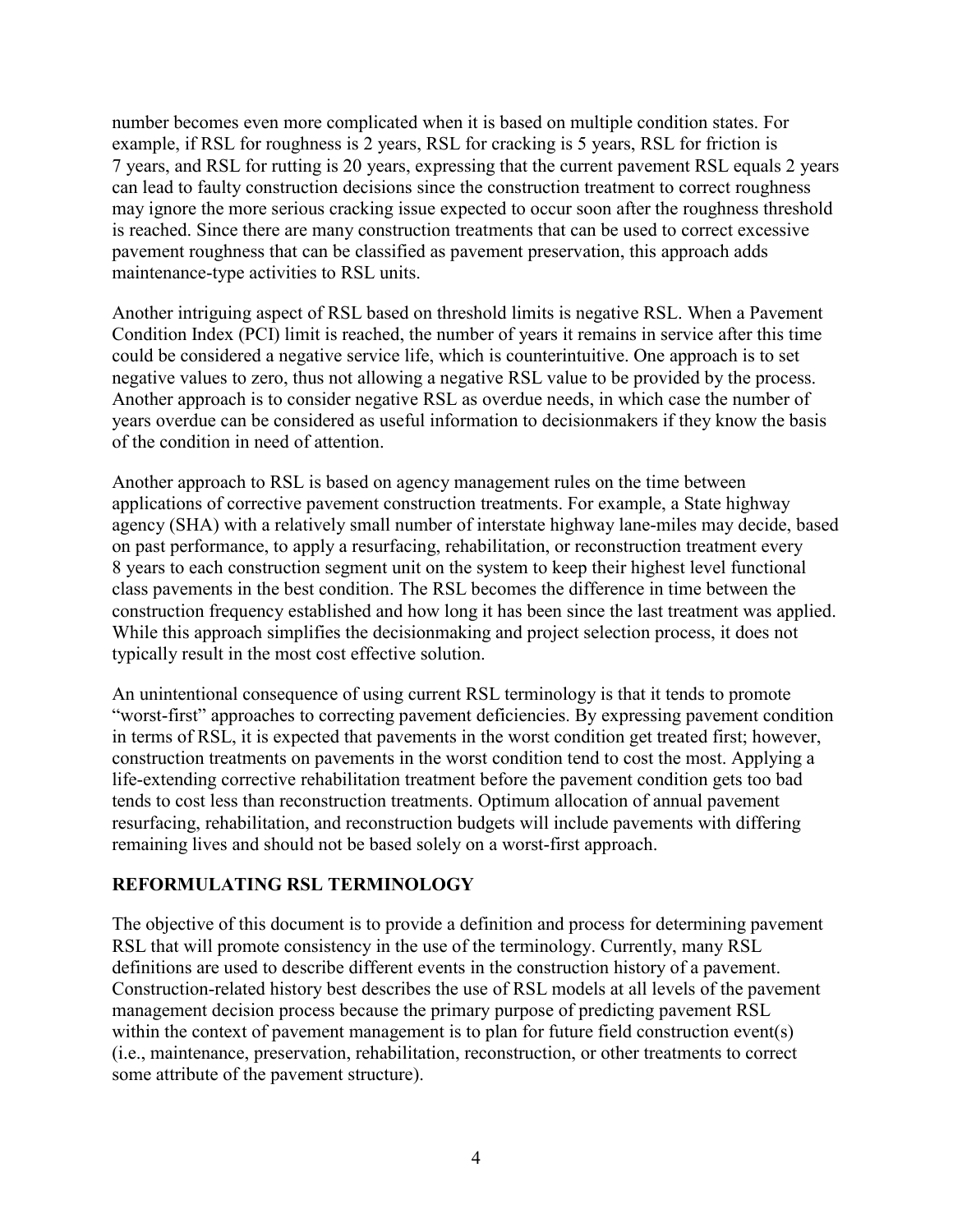A major source of uncertainty in the current definition is the use of the term "life" to represent different points in the construction history. In the pavement design context, "life" is used to represent the time until the as-designed pavement structure reaches an unacceptable condition. In the pavement management context, after construction of the pavement structure, the as-constructed properties become more important in pavement life expectations than the assumed inputs into the original design process. A pavement structure can be thought of as a system whose components include subgrade treatments, subsurface drainage features, base layers, shoulders, bound structural load bearing layers, and surface layers. As a repairable system, the life of the system is not defined by correctable component failures.

The proposed solution is to remove the word "life" from the lexicon since it is the basis for confusion. Instead of using RSL, it is recommended to adopt the term RSI, which indicates the time remaining until a defined construction treatment is required.

Adoption of a definition related to construction treatments opens up the vocabulary to treatments related to other factors besides pavement condition. For example, if a construction cycle is defined in terms of the time until the next construction event requiring lane closures, then capacity improvements, shoulder widening, utility construction, and realignment construction activities can be included in the construction event. In turn, this broadens the application of the definition in the future. In some situations, capacity issues can have more of an effect on the service provided by a pavement structure than the condition of the pavement surface, or the pavement has reached a level where the next utility cuts and resulting repairs can be performed within a defined time period. This shifts the emphasis on the life remaining in a pavement structure to the time remaining until the next planned construction lane closure is required or future construction is needed.

# <span id="page-12-0"></span>**REPORT ORGANIZATION**

This report provides a more refined construction activity needs analysis terminology and approach to reduce potential confusion over the use of the RSL nomenclature. To accomplish this task, this report is organized into the following sections:

- Chapter 1 provides background information on the RSL concept and establishes the need to reformulate this concept.
- Chapter 2 discusses the basic process for determining future pavement construction needs, introduces construction event terminology, covers the framework associated with the RSI concept, and introduces the RSI implementation steps.
- Chapter 3 provides a step-by-step description of the process required to establish the RSI concept by SHAs, including construction triggers, threshold limits, expectancy curves, collection of inputs, strategy selection, and assessments and updates.
- Chapter 4 presents hypothetical examples to illustrate the RSI implementation process described in chapter 3.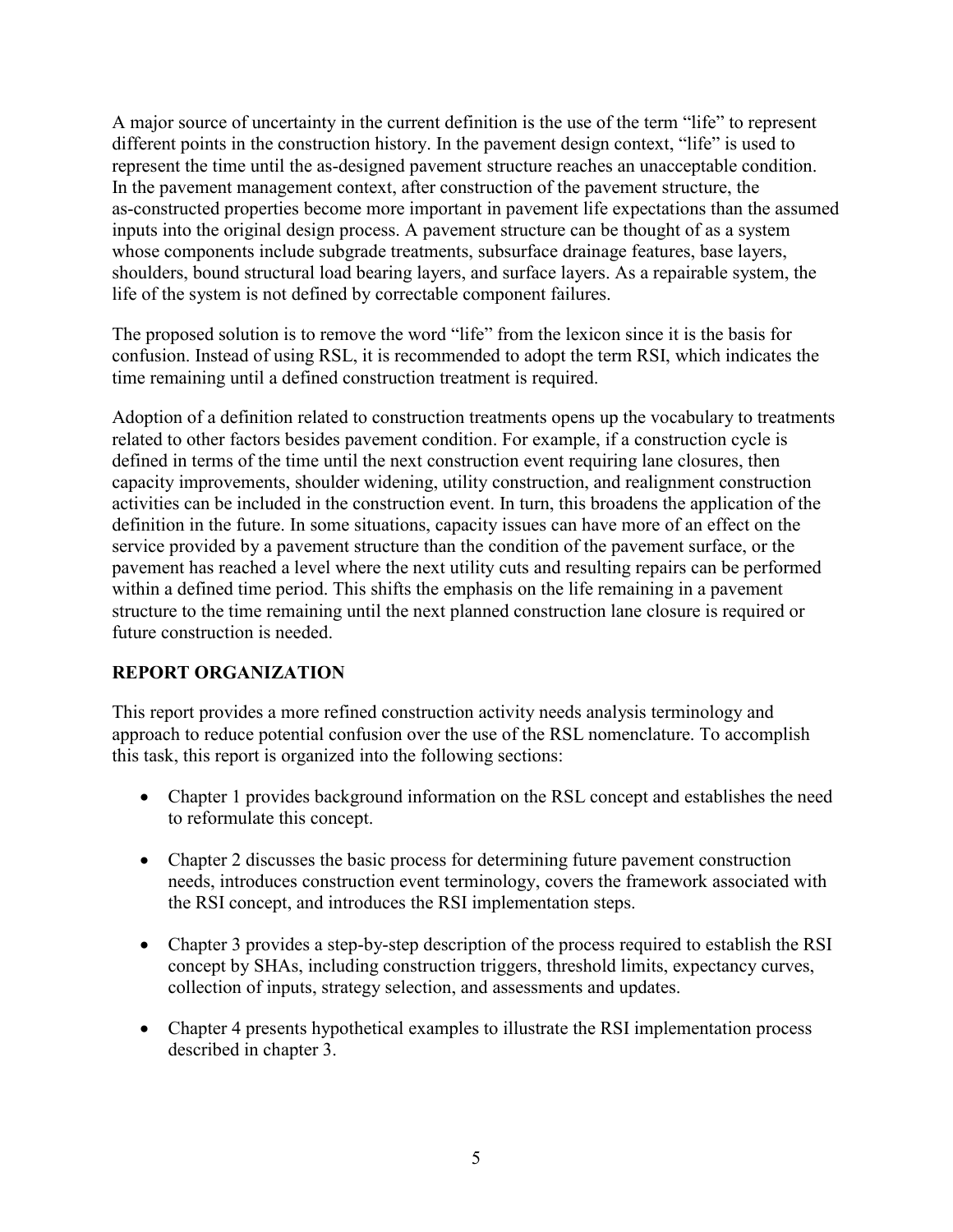- Chapter 5 discusses key issues surrounding the results generated within the context of the RSI framework.
- The appendix addresses generic issues associated with the implementation of the RSI concept within an agency. These issues are not part of the actual RSI implementation process, but they are critical to the success of an agency's migration to the RSI concept.

These guidelines have been developed based on the results of the effort carried out under the Federal Highway Administration (FHWA) project, "Definition and Determination of Remaining Service and Structural Life." These results have been documented in the FHWA publication, Reformulated Pavement Remaining Service Life Framework.<sup>(1)</sup> Users are encouraged to read this report prior to implementing the RSI concept, as it provides the foundations for the concept along with other valuable information such as basic pavement design and management concepts, RSL models, and the results of the literature review performed as part of the project.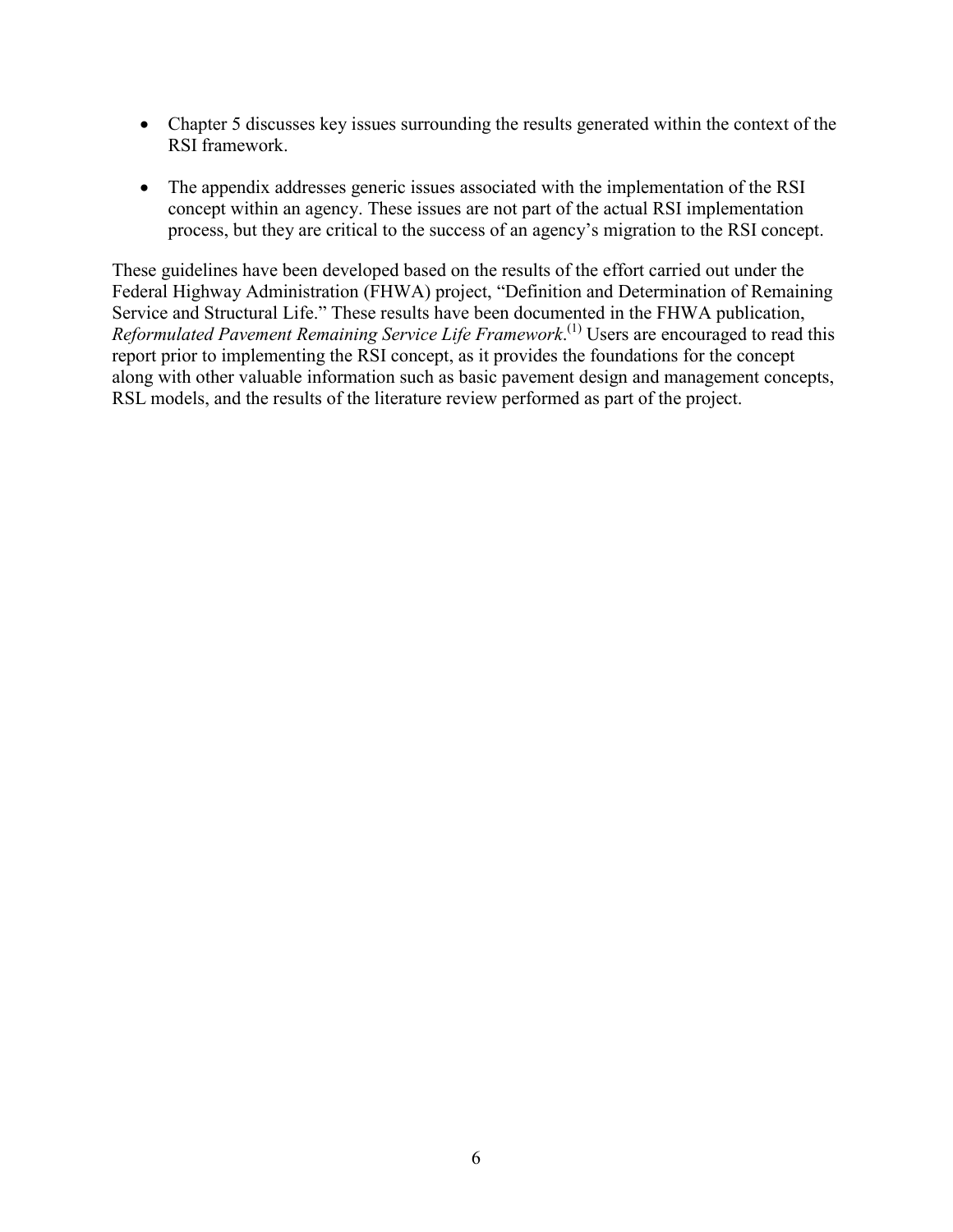#### **CHAPTER 2. RSI CONCEPT OVERVIEW**

#### <span id="page-14-1"></span><span id="page-14-0"></span>**CONSTRUCTION NEEDS PROCESS**

The basic process used to determine future pavement construction needs is illustrated in [figure 1.](#page-14-2) Most pavement construction activity planning is based on an annual fiscal time cycle used by an agency. The steps shown in this figure are cyclical and depend on the time cycle appropriate to the type of pavement asset. The process starts with input data that are fed into the expectancy model to predict future changes in the construction trigger models. The outputs from the predictions are used to select the most appropriate construction strategy, which is used to develop construction plans and specifications. The feedback cycle starts with documentation of the actual condition observed over time as well as the actual construction activities performed. Monitoring measurements provide updated inputs for the next planning cycle and also refine expectancy models.



**Figure 1. Flowchart. Future pavement construction needs process.**

<span id="page-14-2"></span>Within the context of the process illustrated in [figure 1,](#page-14-2) the fundamental elements required to replace the existing RSL terminology with the new RSI terminology include the following:

- A controlled vocabulary to define pavement construction events.
- A common basis for when the future construction event is needed.
- How future needs are determined to differentiate between different levels of business decisions.
- The location and extent of the needed treatment.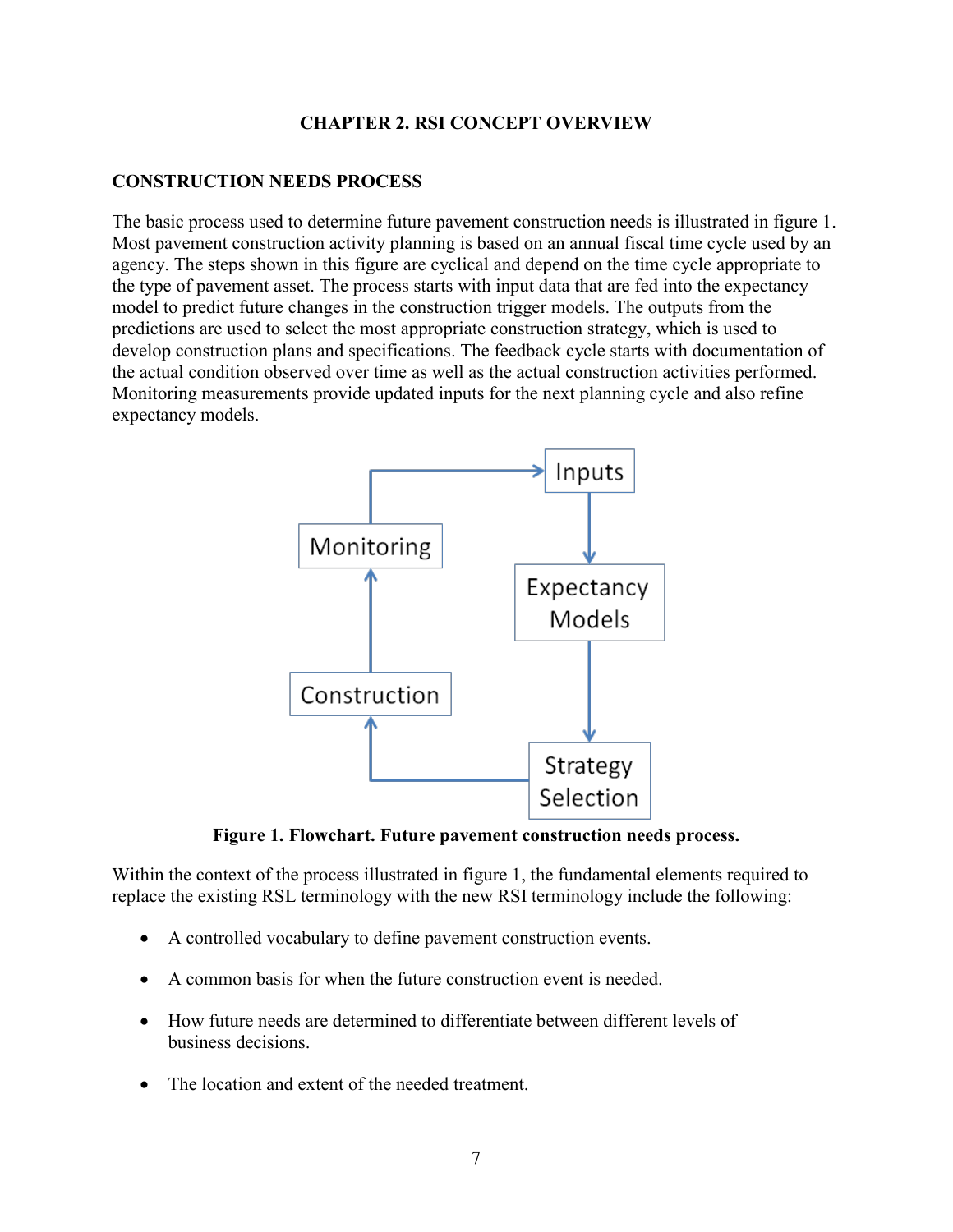The logic of this structure is based on separating the definitions of what future construction event is needed from how the need is determined.

# <span id="page-15-0"></span>**CONSTRUCTION EVENT TERMINOLOGY**

The objective of construction event terminology is to uniquely define what type of predicted future construction event is needed. This vocabulary is needed to describe the construction treatments to promote database integration and increase levels of aggregation at local, district, State, and national levels. Moreover, the terminology requires the identification of three attributes: time when a treatment is needed, type of construction treatment, and reason for the construction treatment.

The time (or the year) when a treatment is needed is specified since this is the basis for budget planning. This is meant to replace prediction models based on traffic applications. Traffic application rates used in the modeling process need to be converted to a time basis. Converting traffic application rates to a time basis is a complex process based on considering the design lane (which receives the most truck loadings), multilane facilities, damaged lanes (which are the lanes in the worst condition), and other local factors that influence pavement damage from vehicle and environmental effects.

The following examples highlight definitions of construction events based on the expanded paradigm of common pavement improvements included in many pavement management systems (PMSs):

- **Crack sealing**: Application of sealants in surface cracks.
- **Joint sealing**: Application of sealants in preformed joints.
- **Surface treatment**: Application of a layer of material of intended uniform thickness less than 0.5 inches (12 mm).
- **Thin overlays**: Application of a material layer of intended uniform thickness greater than 0.5 inches (12 mm) and less than 2 inches (50 mm) and which does not increase the thickness of the bound material layers by more than 25 percent.
- **Thick overlays**: Application of a material layer of intended uniform thickness greater than 2 inches (50 mm) or increases thickness of bound pavement layers by more than 25 percent.
- **Concrete pavement restoration (CPR)**: Application of full- or partial-depth joint repairs, slab replacement, dowel bar retrofit, or other restoration treatments.
- **Grinding**: Removal of portions of the surface layer of a pavement without placement of a new material layer.
- **Grooving**: Cutting grooves in the surface of a pavement without application of a new material layer.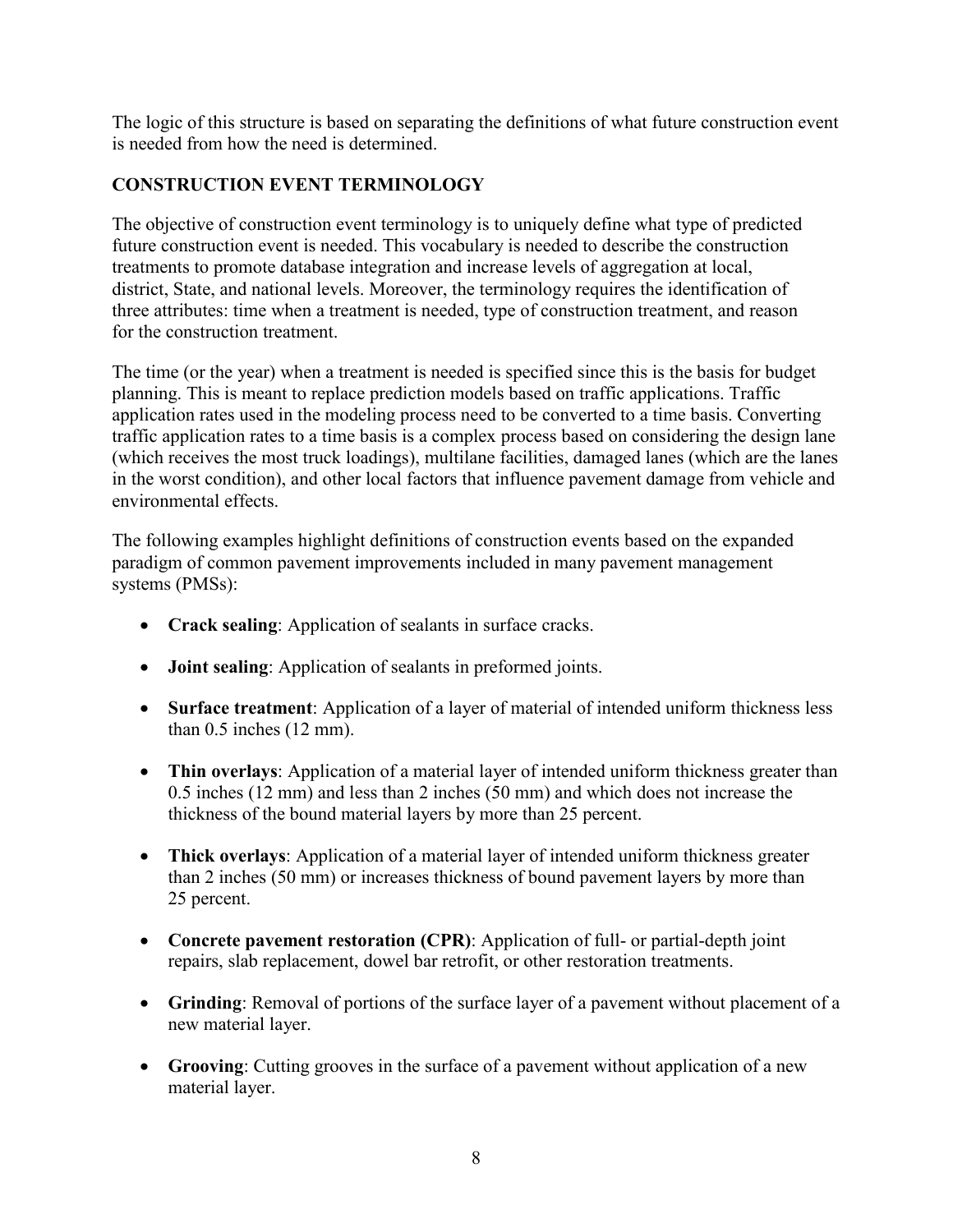- **Milling**: Removal of bound portions of a pavement that is associated with placement of a new material surface layer.
- **Undersealing**: Injection of cementitious material underneath bound pavement layers.
- **Reconstruction**: Removal and replacement of all bound layers of an existing pavement.
- **Addition of lanes**: Construction of additional lanes to the facility designed to permit greater traffic capacity.
- **Addition of tied shoulders**: Removal and construction of portland cement concrete (PCC) shoulders tied to adjacent PCC pavement structures.
- **Shoulder widening**: Extending the width of the existing shoulder with use of similar materials.

The definitions only describe what type of construction treatment is being applied to the pavement. An indication of the reason(s) why a future construction event is predicted is needed to complete the definition since pavement improvements are based on different needs. The following examples highlight controlled terminology that can be used to explain the basis of predicted time to a threshold event:

- Roughness exceeds *y* in terms of International Roughness Index (IRI). The *y* value is the generally accepted limiting value for pavement roughness in terms of IRI.
- Cracking exceeds the limit requiring major rehabilitation.
- Cracking exceeds the limit requiring reconstruction.
- Rut depth correction requires major rehabilitation.
- Rut depth correction requires reconstruction.
- Skid resistance reaches the safety limit.
- PCI reaches threshold *x*. For systems based on a PCI-based index, *x* represents the various thresholds between rehabilitation and reconstruction.
- Pavement serviceability rating (PSR) reaches *x*. For systems still using the PSR/Present Serviceability Index (PSI) concept, *x* is the terminal serviceability value considered by the agency appropriate for the route.

Typically, an agency will develop a decision matrix to use as part of its pavement management process. This matrix will associate types of pavement deficiencies requiring construction actions with types of construction best suited to correct them. For example, if the roughness exceeds the IRI threshold, then a typical approach would be placing an overlay to correct the roughness.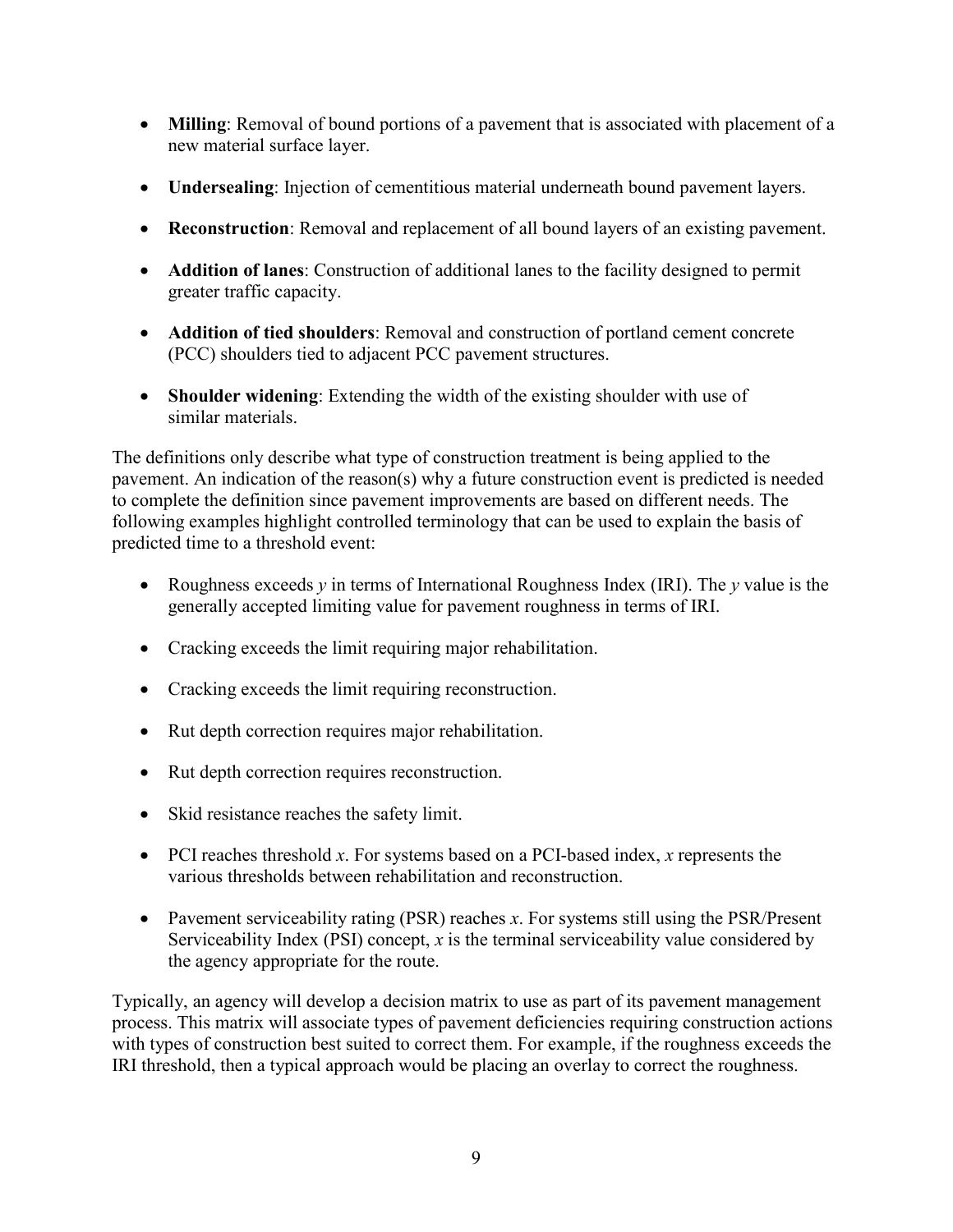#### <span id="page-17-0"></span>**RSI IMPLEMENTATION FRAMEWORK**

The framework for implementing the new RSI terminology is illustrated in [figure 2.](#page-17-2) The key components of the framework that must be addressed by SHAs to develop, implement, maintain, and update a construction needs analysis methodology that includes generic agency and RSI implementation issues.

These components should be tailored to the individual agency requirements related to budgeting process, types of pavements in use, common types of pavement deficiencies requiring correction, construction contract instruments, and other considerations.

<span id="page-17-2"></span>The generic agency issues address the establishment of the agency's RSI protocol, the identification of an RSI coordinator, and the dissemination of the RSI concept within the agency. These issues only need to be addressed once, with periodic monitoring and revising to ensure they are still appropriate; however, they are vital to the success of an agency's RSI program. These generic agency issues are discussed in more detailed in the appendix.



**Figure 2. Flowchart. Agency RSI implementation.**

<span id="page-17-1"></span>The RSI implementation issues focus on a step-by-step approach that is necessary to successfully establish the RSI concept within the agency. These RSI implementation steps are discussed in the following two chapters of this report.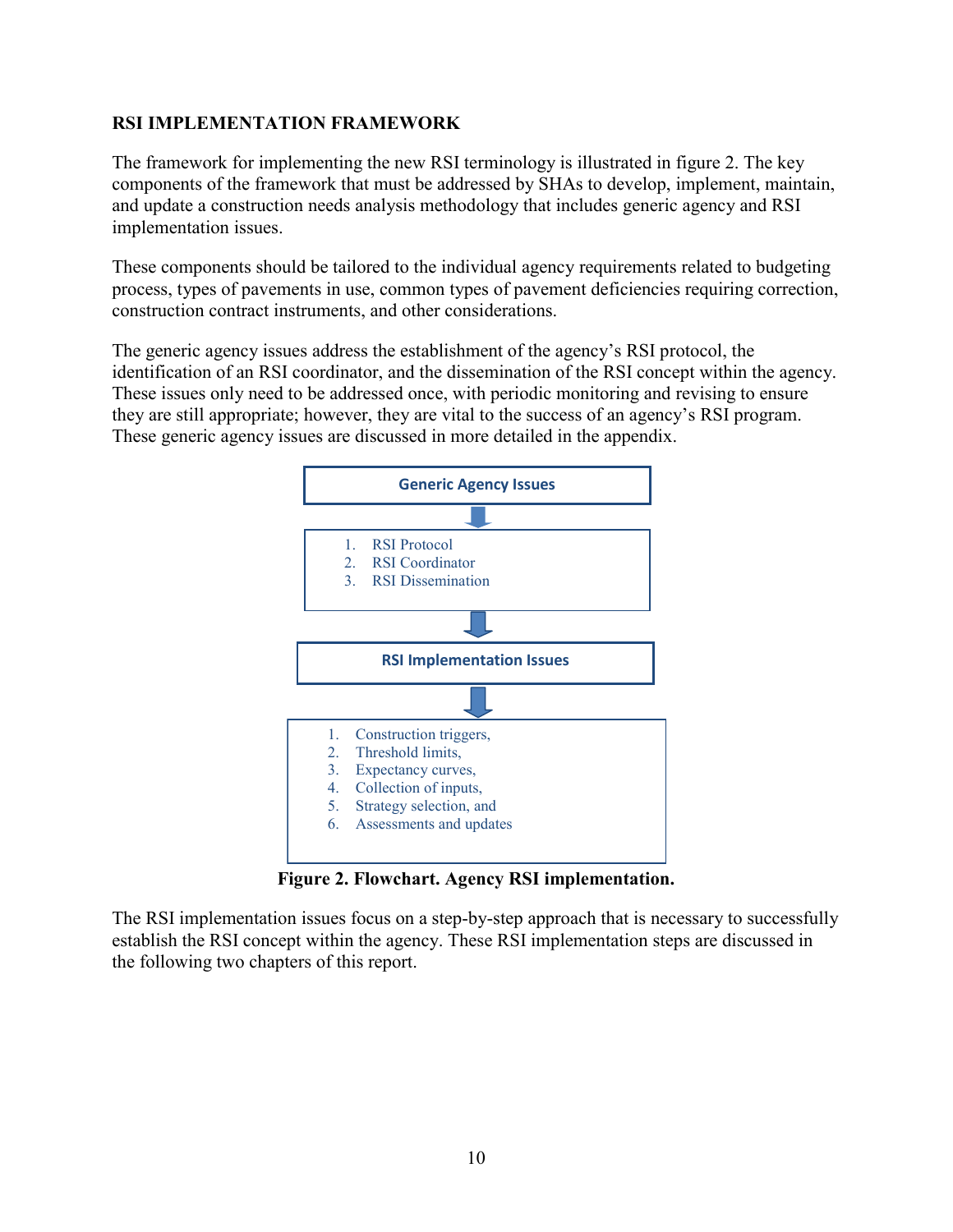# **CHAPTER 3. IMPLEMENTING THE RSI CONCEPT**

<span id="page-18-0"></span>The first step in implementing the RSI concept is deciding that a change is needed in how an agency presents pavement construction needs to different departments within the agency and to decisionmakers as well as understanding the benefits of interagency information exchange. The RSI concept is based on the technical aspects of when, what, and why future construction treatments are required. Conversely, the RSL concept acts as an overall measure of the system life status based on hidden factors not properly expressed. The RSI concept creates a rational basis for applying modern risk-based models, which address the variability inherent in current condition measurements, future condition predictions, and resulting economic impacts of pavement management decisions. This allows for the creation of multifaceted pavement performance measurements tools that are based on more than simple pavement condition indices.

It is recommended that SHA personnel responsible for implementing the RSI concept undertake the following steps before proceeding with the six implementation steps:

- Review *Reformulated Pavement Remaining Service Life Framework*.<sup>(1)</sup>
- Review the guidelines contained in this document.
- Hold a brainstorming meeting with agency pavements program stakeholders to discuss the various RSI elements, issues, and implementation steps.

This chapter addresses the following six steps to successfully implement the RSI concept by a highway agency, including alternative options within each step where applicable:

- 1. Setting construction triggers.
- 2. Setting threshold limits.
- 3. Selecting or developing expectancy performance curves.
- 4. Identifying collection of inputs.
- 5. Establishing a strategy selection process.
- 6. Performing periodic assessments and updates.

The steps are presented in a logical sequence, but this does not imply that they are independent of each other. For example, setting construction triggers in step 1 or setting threshold limits in step 2 cannot be done independently of selecting the expectancy performance curves in step 3.

#### <span id="page-18-1"></span>**STEP 1—SETTING CONSTRUCTION TRIGGERS**

Construction triggers are measureable aspects of a pavement's condition that can be used to indicate the need for corrective treatment. Selecting construction triggers is the basis for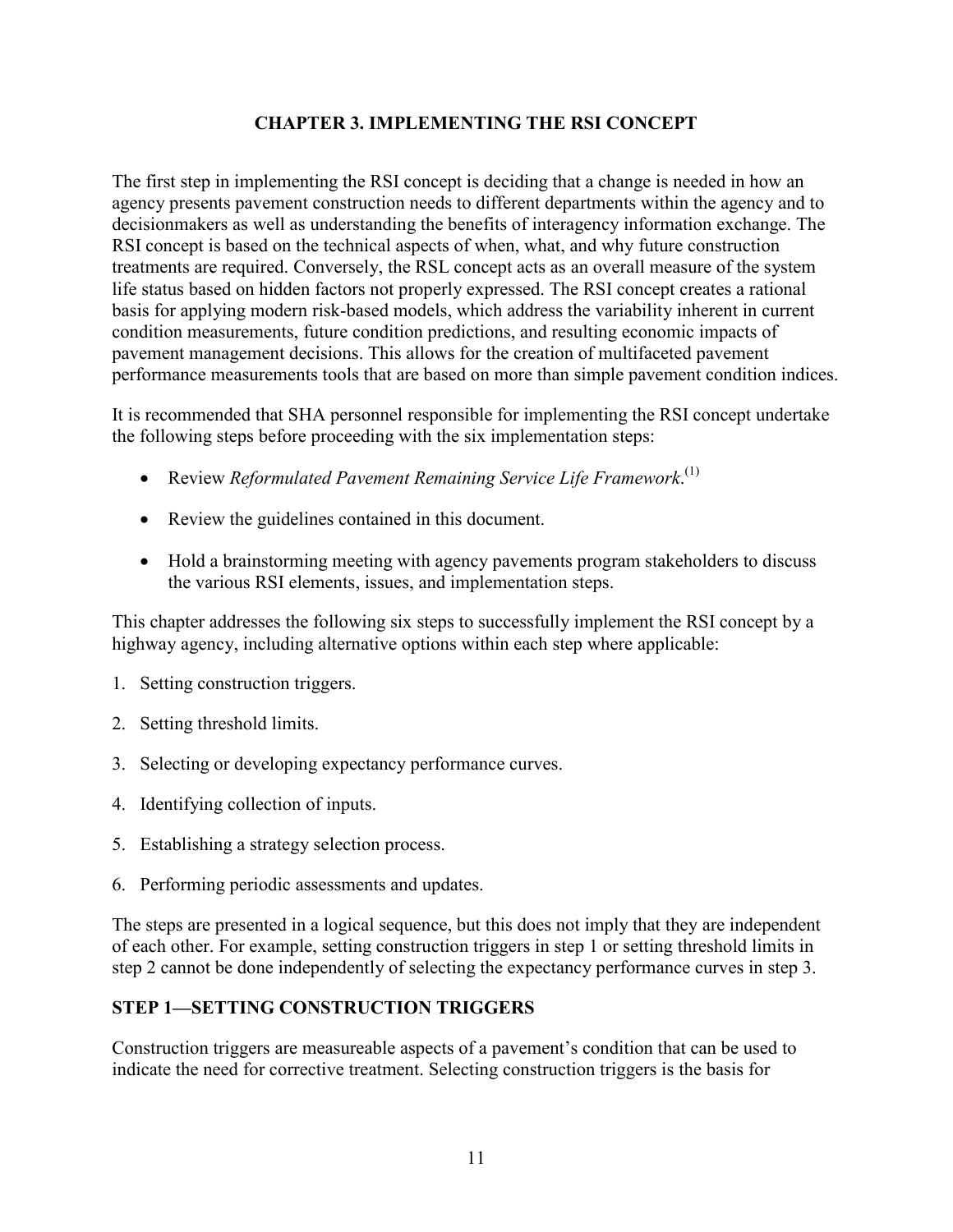developing field data collection programs to measure the condition state of each pavement segment. Some considerations in selecting construction triggers include the following:

- Historical practice.
- Related agency practice.
- Extent of the pavement network being managed.
- Data collection budget.
- Types of pavements or family of pavements managed by the agency.
- Required measurement accuracy, precision, and detail.
- Functional class of pavements in the network.
- Common distress manifestations
- FHWA Highway Performance Monitoring System (HPMS) reporting requirements.

Construction triggers that may be considered by an individual SHA based on its current or planned pavement practices include the following:

- **Level of service**: These triggers are primarily based on human factor ratings of the pavement serviceability and measurement of pavement roughness. The use of pavement roughness as a primary indicator of level of service is originally based on the American Association of State Highway Officials Road Test conducted in the late 1950s.<sup>(2)</sup> Currently, pavement roughness, expressed in terms of the IRI, is the most common measure of pavement level of service.
- **Pavement surface distress**: While national standards exist for more than 15 possible types of pavement distress attributes for each type of pavement, they are not all typically required for pavement construction decisions. Reducing the number of distresses to a small number of core distresses can reduce field data collection costs. Methods that can be used to create construction triggers based on pavement distress measurements include the following:
	- o Survey the predominant types of distresses common to an area or region that deteriorate the quickest and require construction intervention to correct.
	- o Use the predicted distress types from the pavement design method.
	- o Create or use an existing numerical index based on assigning deducting values for the type, extent, and severity of a selected range of distresses.
	- o Develop a correlation between distresses and level of service indicators.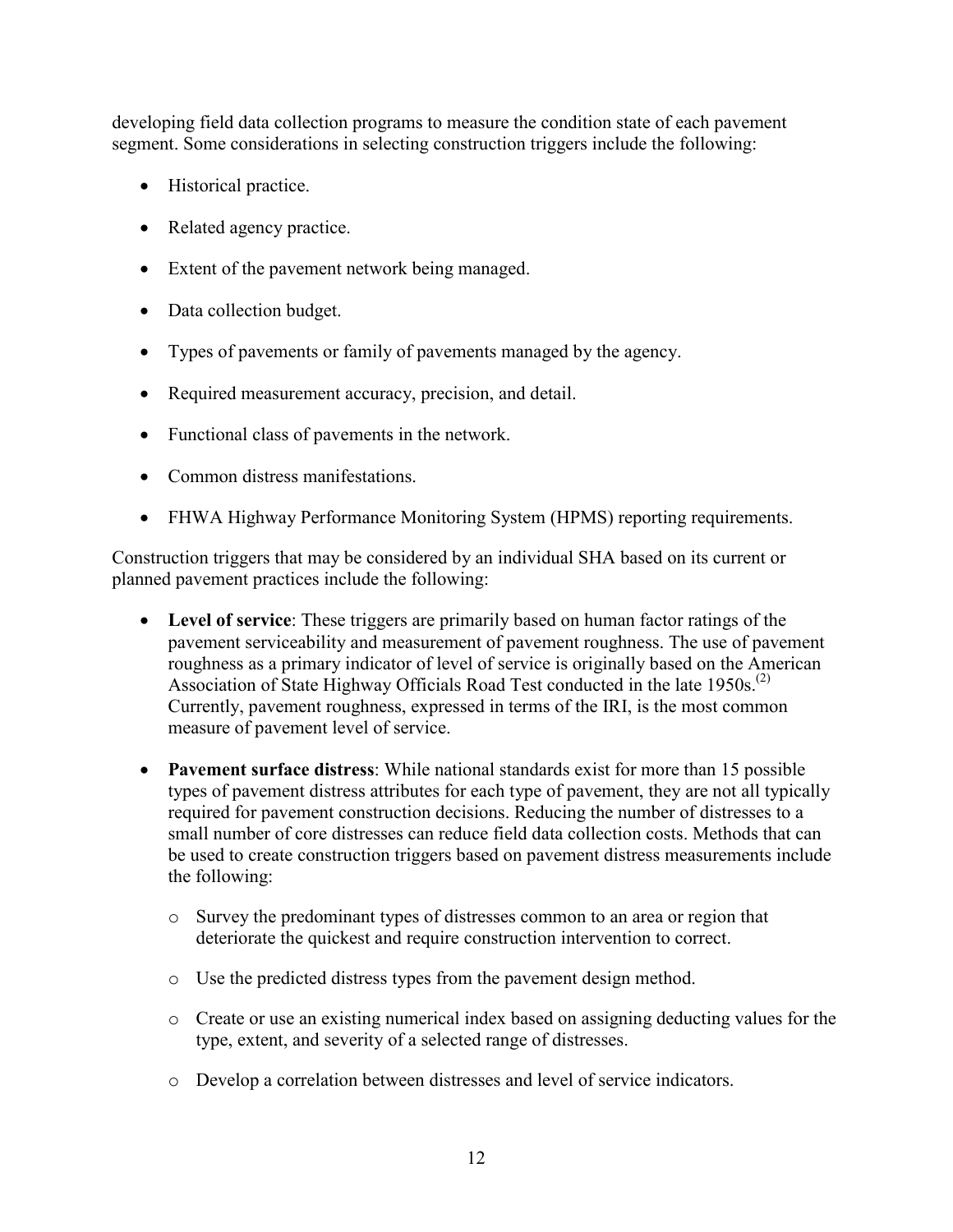- o Associate distress types with corrective treatments (e.g., potholes can be corrected with patches, while severe fatigue cracking usually requires pavement reconstruction).
- **Structural considerations**: These considerations are typically based on certain types of distress and non-destructive pavement deflection testing. Common distresses associated with pavement structural integrity include cracking in the wheel path (fatigue cracking), corner cracks on jointed PCC pavements, faulting on jointed PCC pavements, punch outs on continuously reinforced concrete pavement, and rutting associated with subgrade and base instability. Conversely, deflection measurements can be used as a diagnostic tool to look below the pavement surface to get an indication of subsurface damage. Pavement structural information from deflection measurements include the following:
	- o Modulus (stiffness) of the pavement foundation layer (subgrade).
	- o Indicators of the relative stiffness of the surface and base layers.
	- o Load transfer across joints and transverse cracks in PCC pavements.
	- o Stiffness characterization of distinct pavement layers.
	- o Effective structural capacity of pavement based on the 1993 *American Association of State Highway and Transportation Officials (AASHTO*) *Guide for Design of Pavement Structures* or other methodology.(3)
- **Safety aspects**: Pavement condition safety aspects are primarily related to friction and hydroplane potential. Pavement friction characteristics are most often characterized using a skid number parameter. Hydroplane potential is related to ponding of water on the pavement surface due to the ability of pavement ruts to hold water or drainage defects in the surface profile. The nominal depth of water can be associated with hydroplane potential based on the speed limit. Another pavement condition related to safety concerns is excessive pavement roughness relative to the speed limit. It is possible for localized bumps, dips, faults, and holes in the pavements to reach a level that negatively influences vehicle control.
- **Agency time-based rules**: One of the simplest construction needs triggers is the time since the last construction treatment. Some agencies have implemented rules on the maximum time between construction events. The time-based rules are intended to reduce field measurement costs and provide a proactive pavement management approach to keep pavements in good working condition.
- **Traffic capacity**: In changing the definition of RSL to one that is related to assessing future construction needs, it is important to identify when a roadway needs to be expanded due to traffic growth. These types of rules are generally outside the realm of pavement management, but they are required when developing an estimate of future budget needs.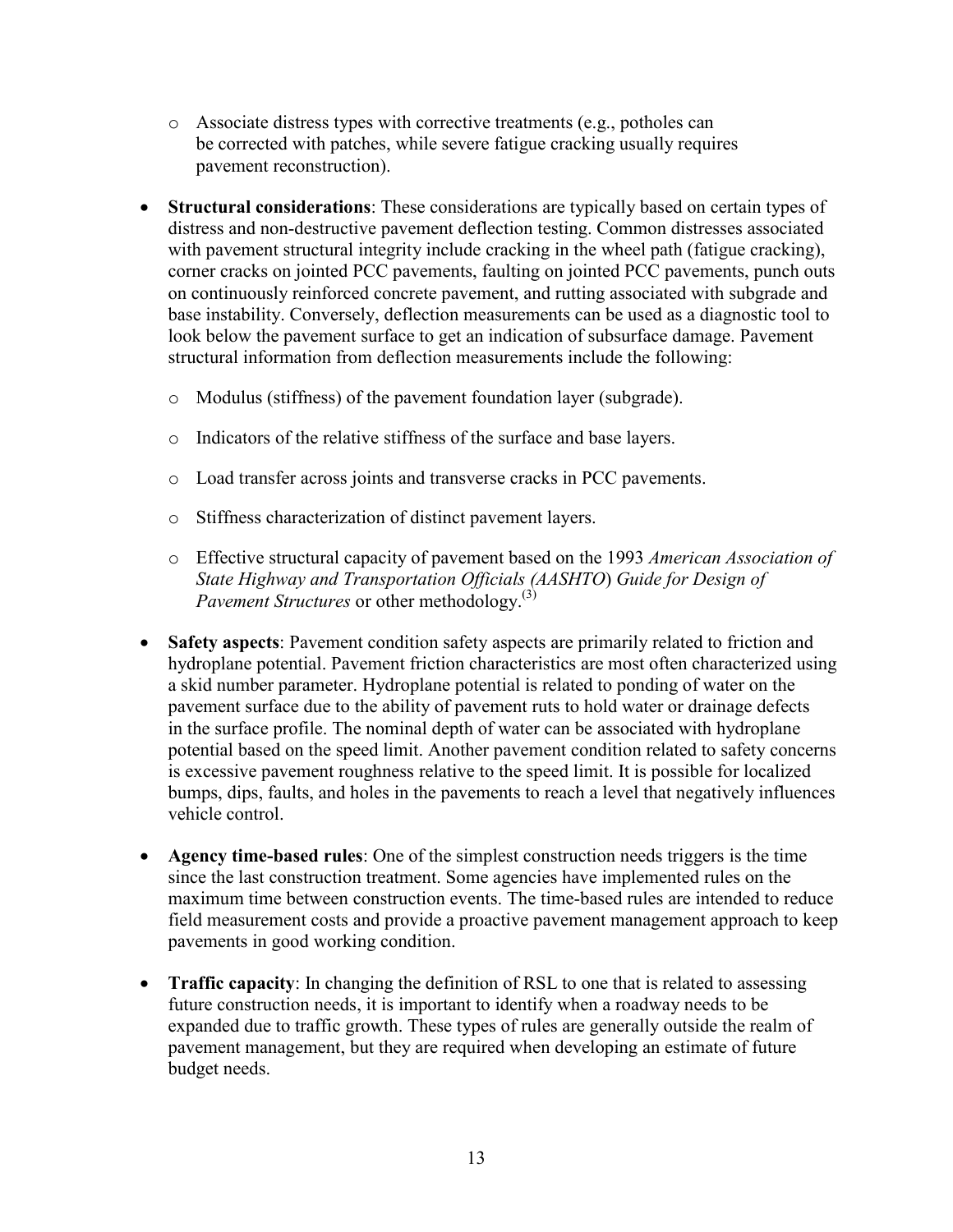# <span id="page-21-0"></span>**STEP 2—SETTING THRESHOLD LIMITS**

Threshold limits are used to indicate when a construction trigger reaches a condition and when a corrective or preventive construction treatment is needed. There are two general types of threshold limits: one related to road users and one based on agency economics. For example, ride quality, rutting, and skid resistance are related to road users, while cracking and faulting (although it impacts ride quality) are related to agency economics and should ideally be based on LCCs. The specific methods and procedures that can be used to establish the various types of threshold limits include subjective, engineering, empirical, economic analysis, and a combination, which are described in the following subsections.

#### <span id="page-21-1"></span>**Subjective Approach**

Subjective approach threshold limits are based on ratings from a panel of judges comprised of laymen facility users, pavement experts, or a combination. Generally, a formal rating scale is created and used by the judges, and statistical methods are then used to interpret the ratings and establish limits. Subjective ratings can be used to define an absolute acceptable limit or degrees of acceptability for a measured condition attribute. The following acceptance scales can be used to capture subjective panel ratings:

- **Binary or two-level acceptable/not acceptable or pass/fail rating scale**: While this type of forced choice acceptance scale purposefully limits the range of response to identify the acceptance threshold, it also limits analysis of the results.
- **Five-level Likert scale**: The five-level Likert scale provides a measure of the range in acceptance criteria to be considered (e.g.,  $5 =$  totally acceptable,  $4 =$  slightly acceptable,  $3$  = neutral or not sure,  $2$  = unacceptable, and  $1$  = totally unacceptable).
- **Four-level Likert scale**: The four-level Likert scale removes the neutral middle rating to force raters to provide either an acceptable or unacceptable rating (e.g.,  $4 =$  totally acceptable,  $3 =$  slightly acceptable,  $2 =$  unacceptable, and  $1 =$  totally not acceptable).

The degree of acceptability can also be based on a Likert scale by altering the definitions of the ratings (e.g.,  $5 = \text{very poor}, 4 = \text{poor}, 3 = \text{fair}, 2 = \text{good}, \text{and } 1 = \text{excellent}$ ). In this example, to improve the repeatability of the results, it is useful to provide the raters with a more refined definition of each category that is related to the attribute of interest.

#### <span id="page-21-2"></span>**Engineering Approach**

Considerations used to establish these threshold limits are based on pavement performance mechanistic concepts or pavement-vehicle interaction factors. Examples of engineering considerations include the following:

- Cracks extend completely through bound pavement layers.
- Potential depth of water held in ruts.
- Depth of top-down cracks on asphalt concrete pavements.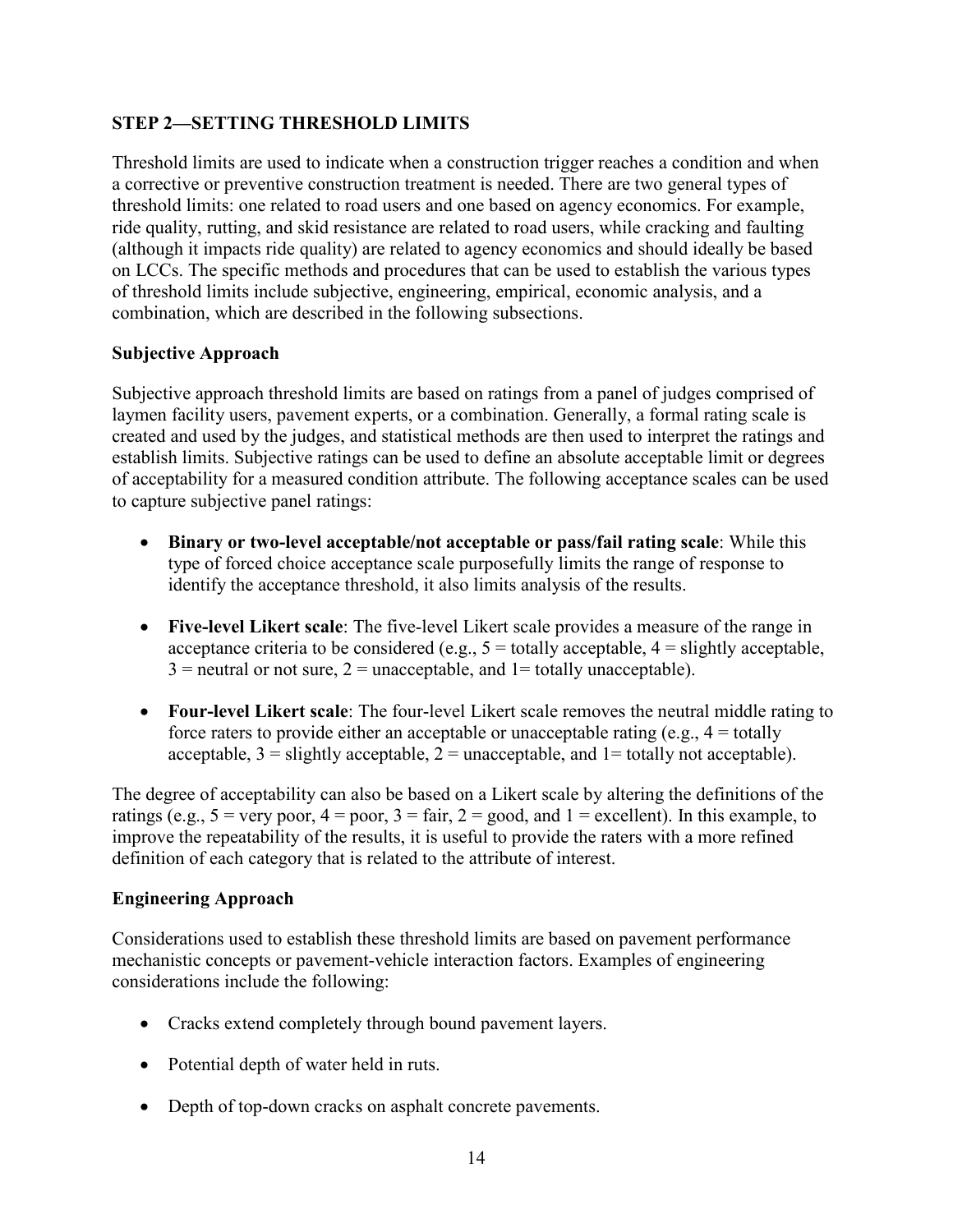- Increase in applied dynamic truck loads caused by pavement roughness.
- Pavement structural capacity diminished to the point where stress and strain level of applied traffic loads accelerates pavement damage.

### <span id="page-22-0"></span>**Empirical Approach**

The empirical approach to setting threshold limits is based on observing events. A critical aspect to this approach is that it is most applicable to the inference space of the observations from which they were developed. Technology advancements or other changes that are outside of the inference space of the original observations can limit the applicability of existing empirical models to future events. Examples of empirical approaches used to setting threshold limits include the following:

- Analysis of friction data and associated accident rates or field experiment to set a safe level of friction.
- Statistical analysis of the pavement condition when construction treatments have been applied and their effectiveness (as a function of condition) when they were applied.

The advantage of this approach is that it does not require a thorough understanding of the mechanism being modeled. For example, it may be postulated that the accident rate on a section of roadway is related to the level of friction offered by the pavement surface. It may also be recognized that the accident rate on this same section of roadway is related to the speed of the vehicles traveling that roadway. With an empirical approach, it is not necessary to fully understand all of the mechanisms associated with the accident rate; rather, the correlation of the friction with the accident rate can assist in identifying an unacceptable level of friction on the roadway.

# <span id="page-22-1"></span>**Economic Analysis Approach**

Construction limit thresholds can be developed from an economic analysis of construction timeseries costs over a long-term period. This analysis depends on knowing or estimating how long alternative construction treatments will last based on the predicted condition of the pavement at the time of the treatment and the cost of the construction treatment. A critical factor in pavement construction time-series economic analysis are the rules concerning deterioration rate of the pavement, what type of repair treatments are considered, the effect pavement condition has on the resulting performance for each repair treatment, and costs included in the analysis. To avoid manipulating the results from pavement LCC analysis, SHAs need to create a set of rules. To the extent possible, these rules should be based on observations from pavements under agency jurisdiction. However, the use of engineering judgment based on available data may be the best option to create the rules. Establishing a preliminary set of rules provides a basis to evaluate and update them based on experience. Part of the rules should be standard estimates of error and error distribution forms for use in stochastic/risk-based analysis. [Figure 3](#page-23-1) illustrates the expected outcome of an economic analysis on the most cost effective repair strategies as a function of pavement condition for an individual pavement.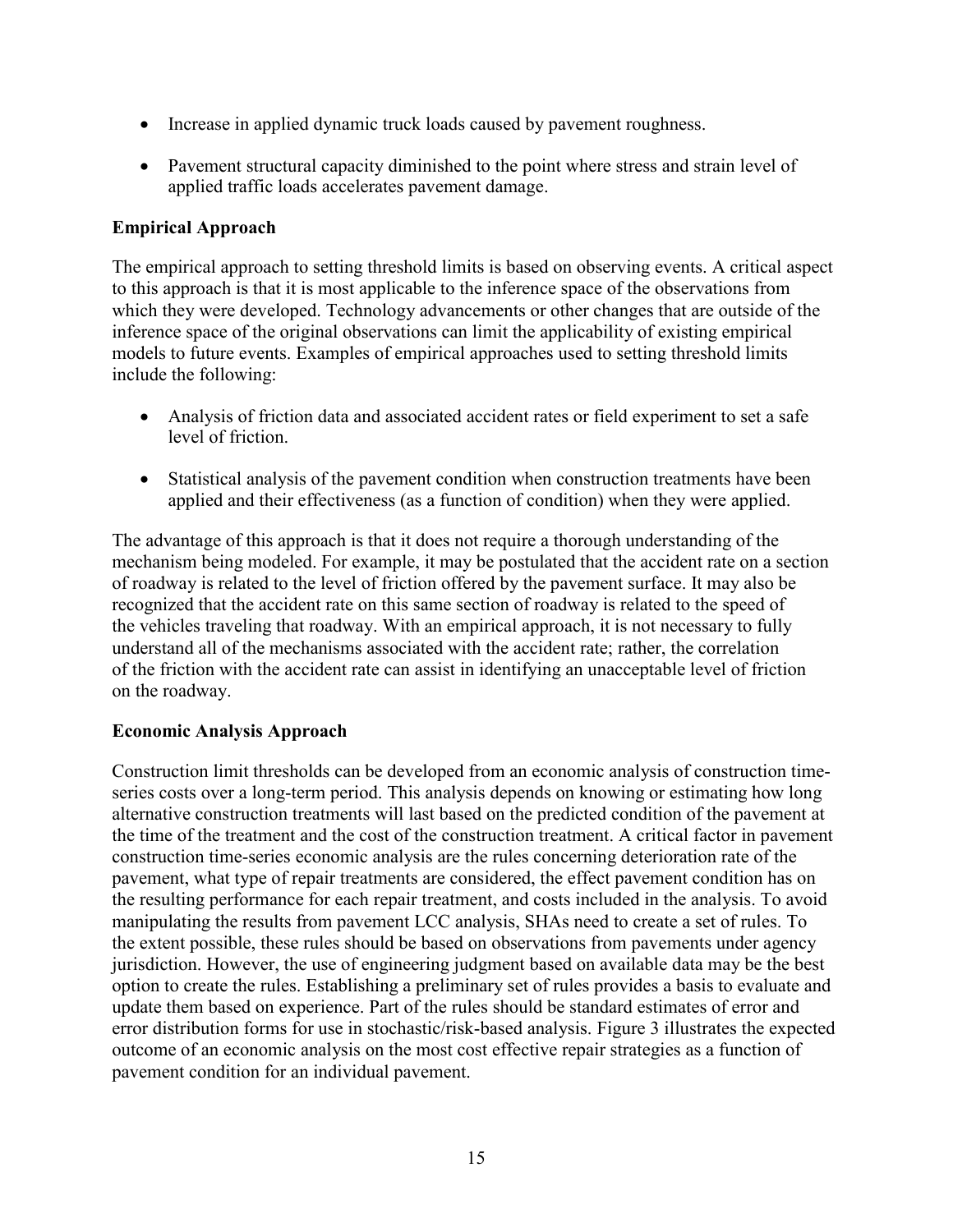

<span id="page-23-1"></span>**Figure 3. Graph. Conceptual relationship between agency repair costs as a function of pavement condition.**

#### <span id="page-23-0"></span>**Combinations Approach**

Under this scenario, the development of threshold limits is done through a combination of the approaches previously described. The recommended approach to setting threshold limits on need for corrective construction intervention is by using a combined engineering economic approach. The objective should be to determine condition states where maintenance or preservation treatments, rehabilitation treatments, and reconstructive treatments are most cost effective. Considerations to determine appropriate pavement state thresholds for application of maintenance or preservation treatments include the following:

- Preservation maintenance treatments should be applied while a pavement is still in relatively good condition. When possible, the upper limit should be based on specific pavement defects which can be corrected to a good-as-new condition without the need for structural restoration treatments. If aggregated distress-based indices are being used, then an expert subjective option can be used to determine a nominal threshold value when preservation maintenance activities can be used. Figure 4 illustrates the general concept of applying corrective pavement treatments as a function of pavement condition.
- A strategy for setting threshold limits for the lower limit of a pavement condition is by considering when the extent and severity of distress types require corrective treatments that can be considered as structural improvements. Some consideration examples include the following:
	- o The number of locations per mile requiring full-depth repair exceeds 10–30 percent of the surface area depending on the pavement and distress type.
	- o The extent of faulting of jointed PCC pavement requires a combination of grinding, ultra-thin overlays, and dowel bar retrofit to correct.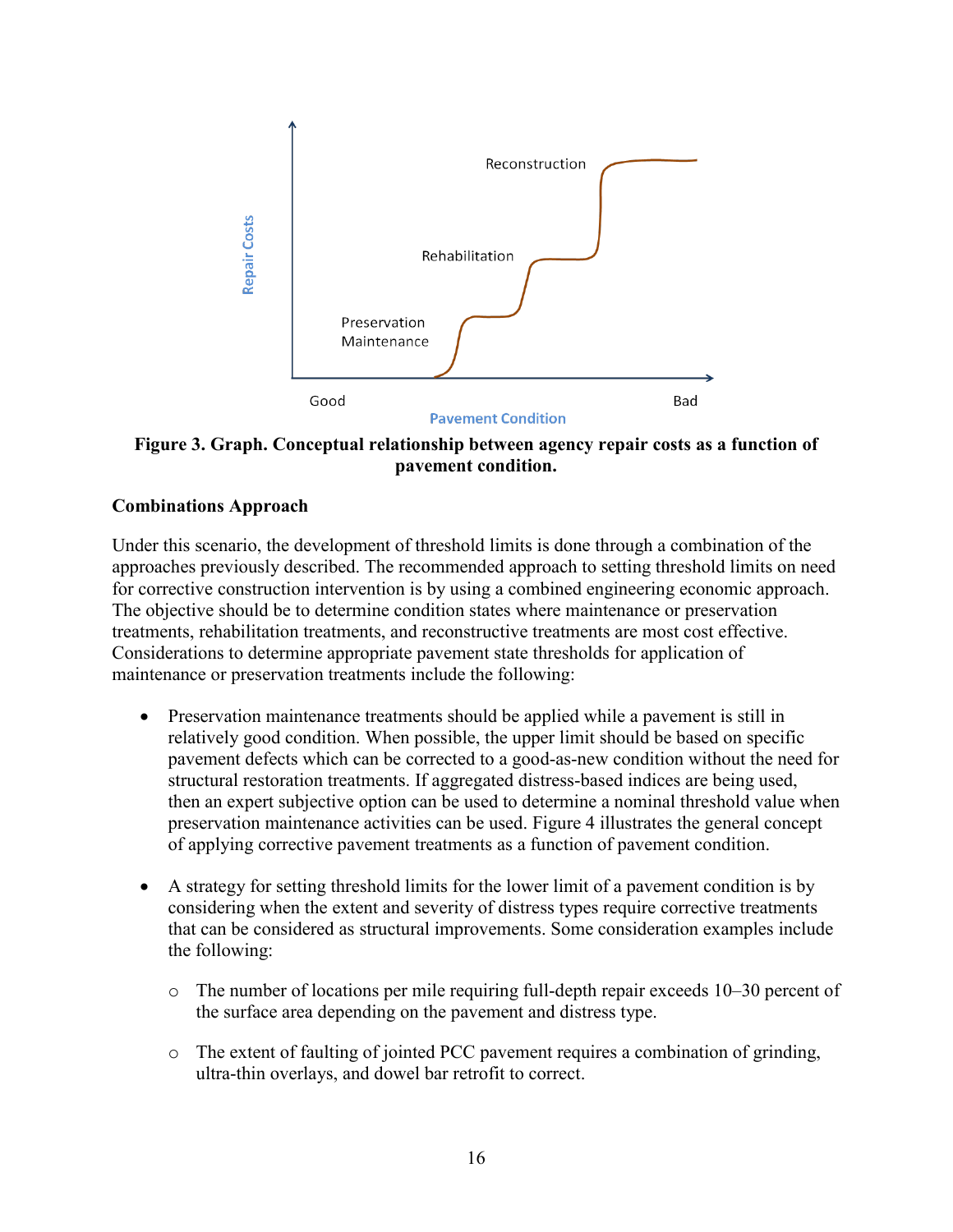- o The severity and extent of alligator or fatigue-related cracking in the wheel paths requires full-depth patches on more than 10 percent of the section length.
- When structural and restoration treatments cost less than alternative spot repairs.
- When pavement roughness reaches a level that it causes a significant increase in vehicle operating costs.



Time

**Figure 4. Graph. Three treatment zones as a function of pavement condition.**

<span id="page-24-1"></span>A common rule of thumb is that an overlay thicker than 2 inches (50 mm) is considered to be a structural improvement regardless of the depth of material milled from the pavement surface. Another common threshold rule used is that when the treatment cost rises to a certain level set by the agency, it is considered a capital improvement project and requires formal engineering plans and specifications. Like definitions of preservation maintenance, the definition of pavement rehabilitation is also dependent on available funding agency sources. The upper pavement condition threshold limit for rehabilitation is based on when preservation maintenance is no longer effective. Lower limit rehabilitation pavement condition thresholds are based on when reconstruction becomes the most cost effective treatment. There are also situations when structural defects may require reconstruction to correct even though all other functional aspects of the pavement are acceptable.

# <span id="page-24-0"></span>**STEP 3—SELECTING OR DEVELOPING EXPECTANCY PERFORMANCE CURVES**

Expectancy performance curves are used as a means to predict the time when a pavement's condition will reach a construction trigger threshold. While measuring the pavement condition can be used to respond to current conditions, long-term planning of future needs and optimization requires predicting future pavement changes.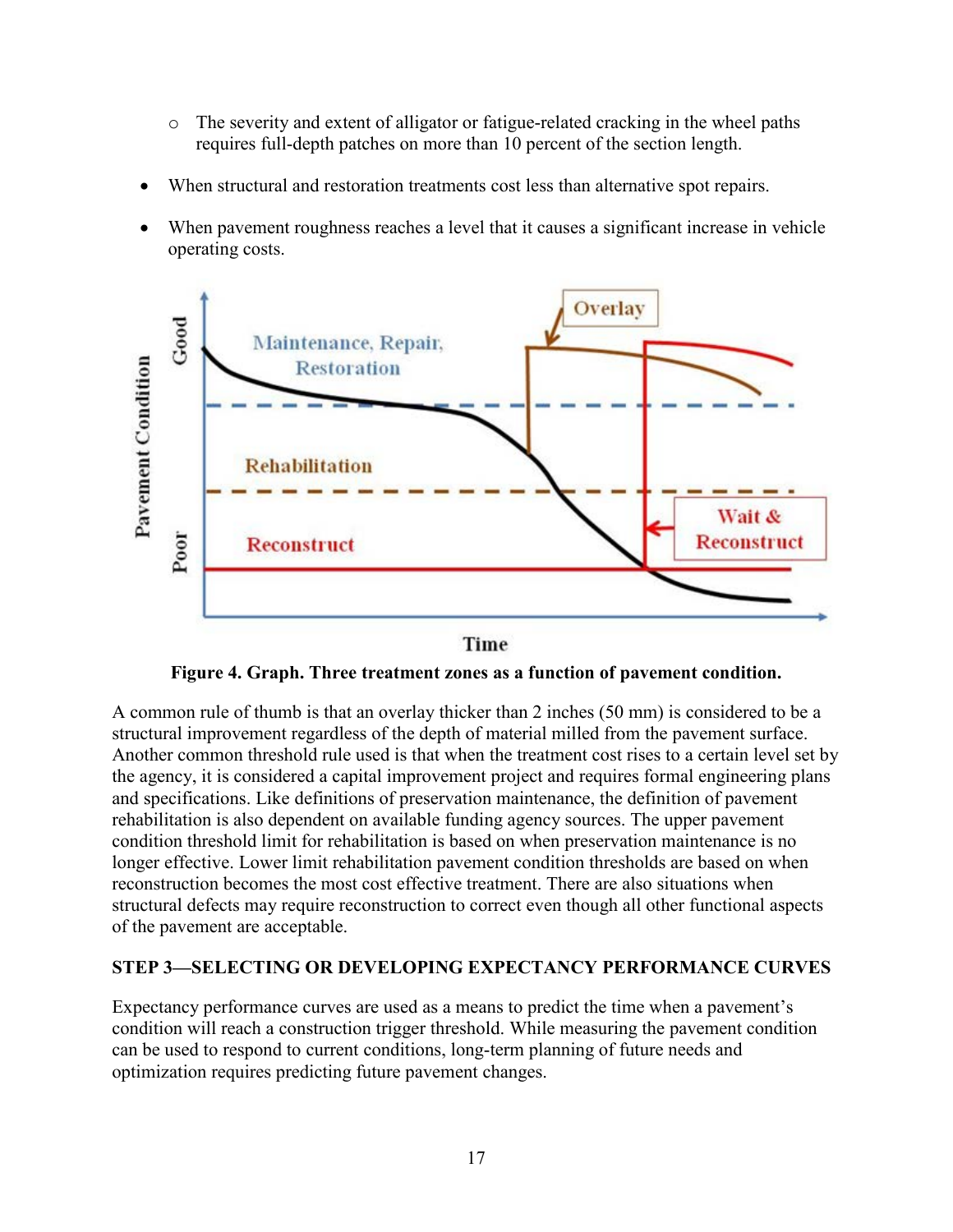A key consideration in developing performance curves is grouping pavement types into categories of pavement families. A pavement family is a group of pavement structures constructed with similar structural materials, construction methods, pavement components, and experience loading conditions and that are expected to have a common set of distress mechanisms. The number of pavement families that should be used depends on the diversity in types of pavement structures with an agency's jurisdiction and the amount of time history data available for each defined family of pavements.

The best state-of-the-practice is to base performance expectancy curves on the analysis of pavement performance history observations. This requires the availability of uniform long-term time-series data on pavement condition that are linked to measured pavement features that permit the application of mechanistic-based performance models. When empirical data are not available to formulate proper statistical models of future performance, expected performance curves can be used as a surrogate starting point to judge the relative performance of pavements. For example, the knowledge of engineers with long-term experience in a region can be used as a surrogate starting point. While the use of expert subject opinion can be used as a starting point to create expectancy curves, the curves should be updated over time with field measurements to improve their accuracy and applicability. Potential expectancy curve options include models based on design equations, empirical models, and agency time-based rules.

# <span id="page-25-0"></span>**Models Based on Design Equations**

Expectancy performance curves used for pavement design can be different than those used for pavement management. Nonetheless, they can be used for pavement management. Examples of models based on design equations include the following:

- Models based on the 1986 *AASHTO Guide for Design of Pavement Structures* and subsequent updates have been used by some agencies (see [figure 5\)](#page-26-0).<sup>(4)</sup> Pavement condition is expressed in terms of PSR or PSI, and resurfacing or reconstruction is indicated by the PSR level. When the predicted pavement PSR in an analysis cycle drops below a minimum tolerable condition based on highway functional classification, then resurfacing is indicated. Reconstruction is triggered if the PSR drops below the lower rehabilitation threshold if the section was not previously selected for resurfacing. While these models are still being used by some agencies, because PSR is used to measure pavement condition, it is not a good measure of what future construction treatments are required since it is most sensitive to pavement roughness.
- FHWA developed a set of expectancy performance curves based on the AASHTO *Mechanistic-Empirical Pavement Design Guide* (MEPDG) for use in the pavement health track (PHT) analysis tool.<sup>(5)</sup> Simplified models based on use of the default level 3 MEPDG inputs along with the HPMS data are used to predict changes in multiple pavement condition measures adjusted for current and past observed levels. They include pavement distress and roughness prediction models. [Figure 6](#page-26-1) illustrates a hypothetical distress-based pavement design approach consisting of pavement roughness and two distress types. The use of specific types of pavement distresses as construction triggers at the network level allows greater flexibility in assigning and costing future construction needs. This permits the application of automated rational decision tree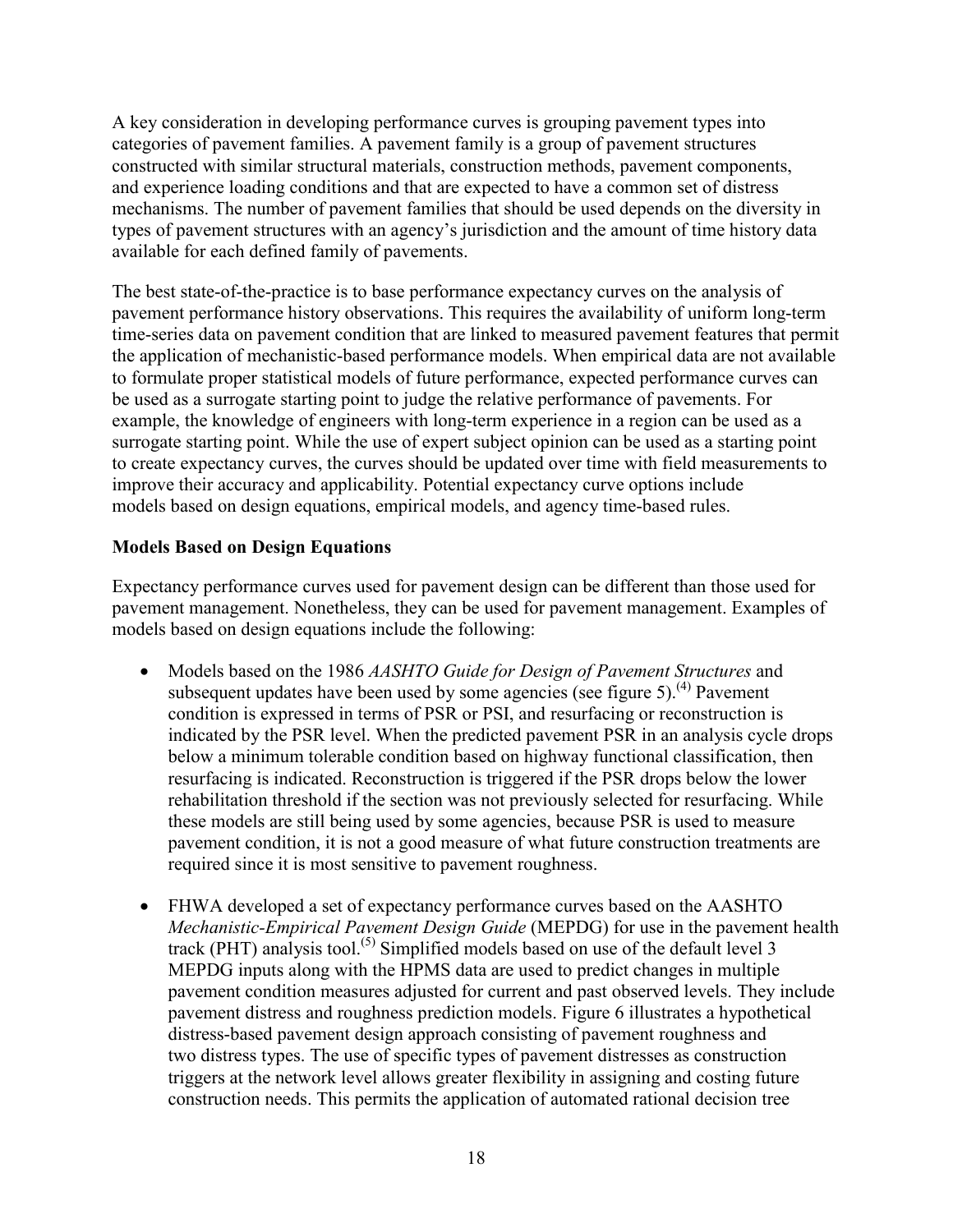logic to select appropriate treatments based on multiple aspects of pavement condition. Moreover, models such as these can be simplified to a level commensurate with intensity of data collection and sensitivity of business decisions.



 $T_A$  = Life of design trial A  $T_D$  = Design life desired

<span id="page-26-0"></span>**Figure 5. Graph. Illustrated service histories of trial pavement designs incorporating future overlays.(4)**



<span id="page-26-1"></span>**Figure 6. Graph. Multiple distress-based pavement design where one of the distresses reaches a maximum threshold limit.**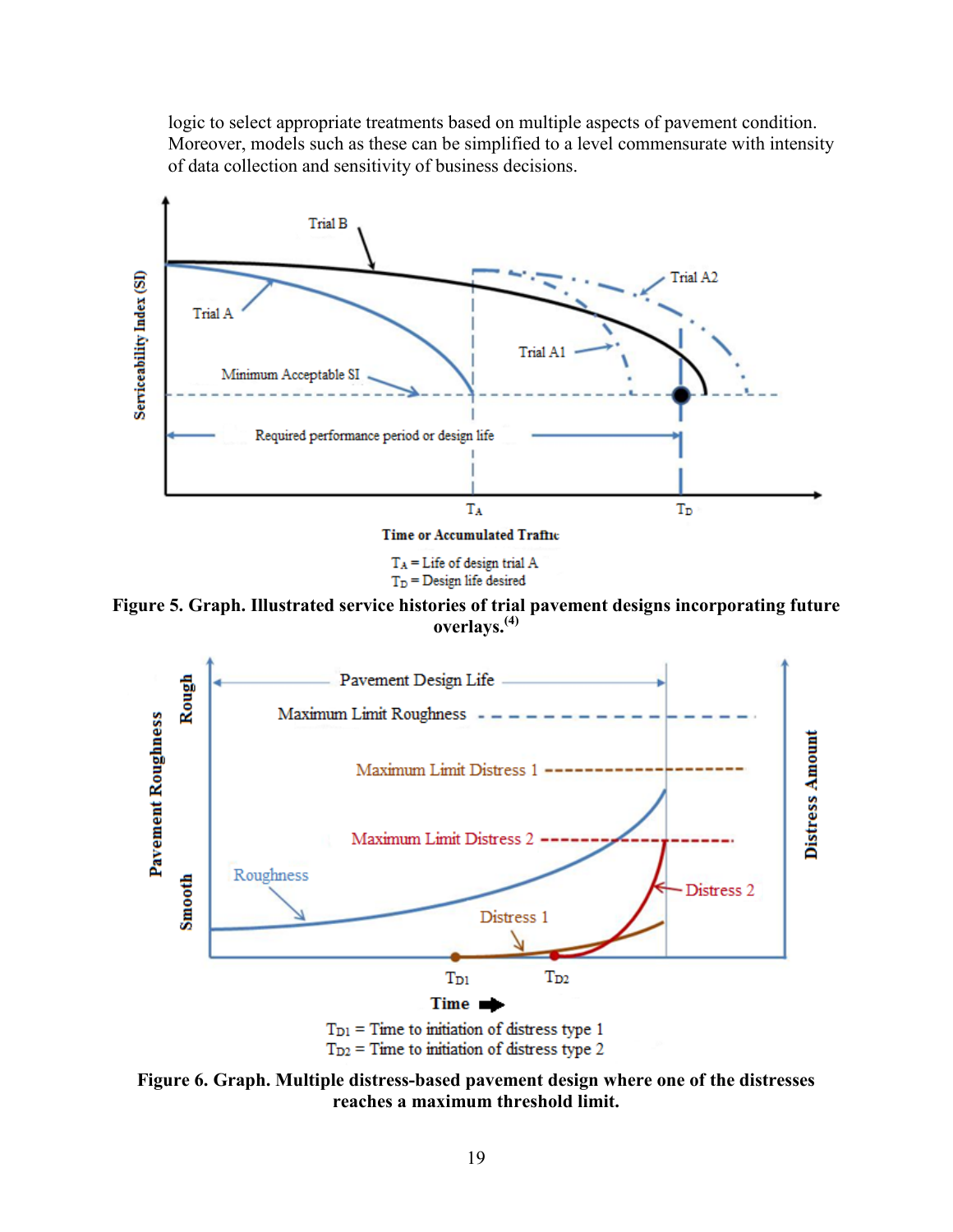## <span id="page-27-0"></span>**Empirical Models**

These expectancy performance curves are based on observations of events. The following list summarizes empirical approaches to modeling pavement performance:

- **Survivor curves**: The various approaches to development of survivor curves based on life table, Kaplan-Meier, or failure time theory approaches are based on the prevailing definition of pavement death as defined by each agency. These legacy survivor curves have been replaced with more modern engineering change of state models that can be used to estimate future construction needs not properly reflected by the variability in past definitions of pavement death.
- **Failure Cox Proportional Hazard model**: This statistical model form is recommended as the basis for future development in empirical expectancy curves for pavement management applications. The approach is well suited for pavement performance management data.
- **Numerical regression models**: These models are based on finding the best numerical functional form that describes the variation in the relationship between variables being compared. Regression models only describe the numerical relationship in the available observation data and are most applicable to that inference space. Extrapolation beyond the inference space should include an estimate of the magnitude of variability in the prediction.
- **Bayesian statistical updates**: Updating prior models with new data can be based on Bayesian statistical concepts. A key component in Bayesian statistics is the comparison of weight given between prior and posterior observations.
- **Neural network models**: These models are inspired by the way biological nervous systems, such as the brain, process information. They have the capability to fit the variations in observed data that is not possible by using traditional numerical regression techniques. Research to extract information from neural analysis similar to that inferred by numerical regression based model forms is being pursued.

Some measure of variability distribution from function and relevant factors should be contained in all predictions of future pavement condition states. These measures can be used to accumulate future risk probabilities in the prediction based on the variability in the input parameters and prediction models.

# <span id="page-27-1"></span>**Agency Time-Based Rules**

The simplest future expectancy performance curve is a time-based rule for future construction. This type of rule does not require investing in field measurement devices and custom computer programs to predict future events. However, this approach does not provide a basis for optimizing utilization of constrained agency resources. An example of a time-based rule is that an agency decides that some type of corrective construction treatment will be applied on its rural interstates every 8 years. The network is segmented into contiguous projects, and a construction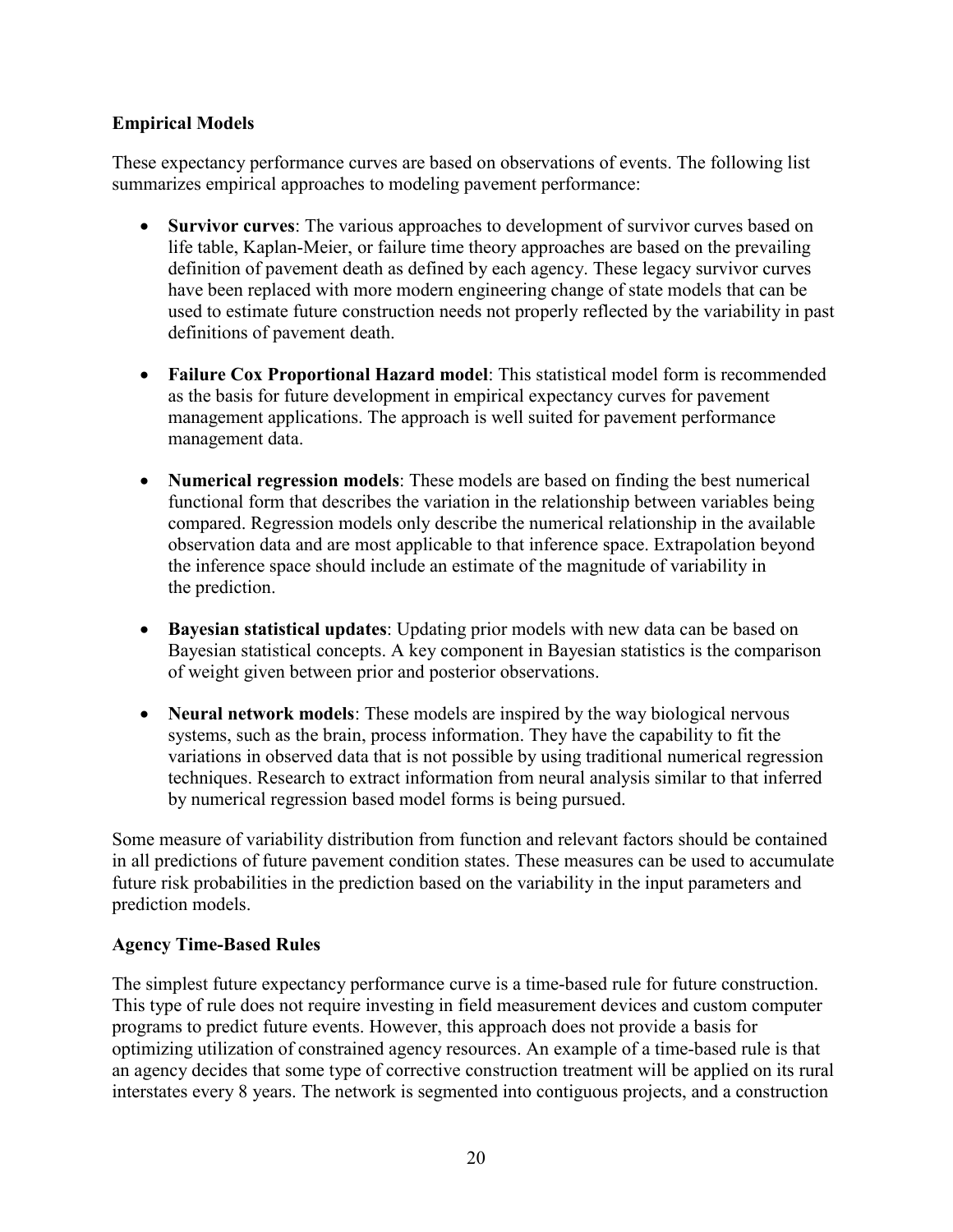rotation sequence is established. An appropriate correction strategy is selected and applied during the target construction year. Thus, the expectancy curve for the time until the next construction event is the time remaining until the next target construction year.

# <span id="page-28-0"></span>**STEP 4—IDENTIFYING COLLECTION OF INPUTS**

Collecting data on the condition state of pavements under an agency's jurisdiction should be based on the same construction triggers that form the basis for local decisions on corrective construction needs. Field data collection on current pavement conditions should properly be used to determine the impact of the data element on future construction requirements based on the current construction triggers. This effort is complicated with the need to adapt past and new pavement condition measurement practices.

The current challenge to SHAs is integrating, adapting, and adopting advancements in measurement of the physical features of pavement assets to legacy management systems. The development of datasets to establish expectancy curves of the long-term performance of a pavement requires a uniform set of data based on uniform measurements. Since common past pavement design practice was based on a 20-year life span, developing datasets with consistent data over this type of timeframe is difficult at best. This challenge will continue since emerging practice is to design some pavements with even longer lifetimes (i.e., 50 years).

# <span id="page-28-1"></span>**Pavement Roughness**

The use of high-speed longitudinal pavement profile equipment has become the generally accepted industry standard for measuring pavement roughness. The measurement technique is based on using an inertial profiler, which measures the change in longitudinal profile in the wheel paths at or near the speed limit. Roughness indices are computed from this profile and summarized at user-defined intervals. IRI is one of the most commonly computed pavement roughness measures. Other pavement condition feature measures and indices can be computed from this type of profile data such as the roughness index, half-car roughness index, ride quality index, ride number (RN), profilograph index, rolling straight edge simulation, bump/dip detection, fault heights on jointed PCC pavements, slab curvature on jointed PCC pavements, and heavy truck dynamic loading index. If pavement roughness measurements are performed using inertial longitudinal profiler devices, as shown in [figure 7,](#page-28-2) both network- and project-level data requirements can be satisfied using this common set of data.

<span id="page-28-2"></span>

**Figure 7. Photo. Inertial road profilers used to measure IRI, RN, and other roughness indices.**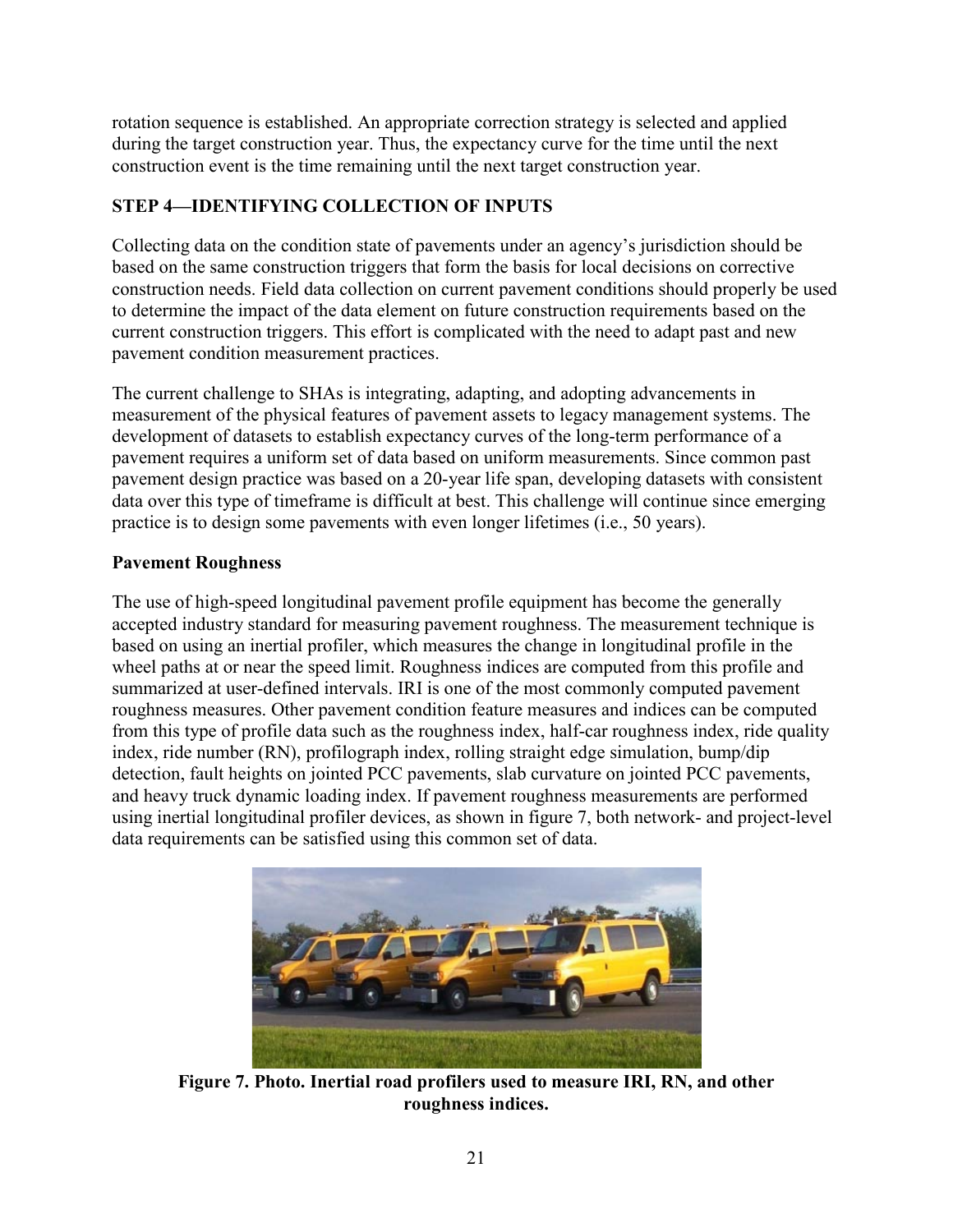#### <span id="page-29-0"></span>**Pavement Distress**

Distress ratings can be performed by human raters driving on the pavement network using a manual process, a semi-automated process where field collected images are interpreted by human raters in an office, or fully automated systems. Manual pavement distress measurements require raters to drive each route and typically cost the most, put raters at risk (raters must drive and get down on the road to note any necessary information), and generally have the greatest variability in the ratings. In the semi-automated process, pavement distress ratings are performed using field video images, which reduce the risk to the raters and provide a historical archive of images for use in project-level investigations. Fully automated pavement distress ratings systems use computer algorithms to interpret distresses obtained from field images and/or threedimensional measurements. It offers the potential to reduce the cost of acquiring distress data by eliminating the need for human interpretation. The newer three-dimensional imaging technology, which assigns a depth to image pixels, provides a more robust dataset that can be used for pavement cracking, rutting, and possibly pavement roughness measurements.

#### <span id="page-29-1"></span>**Pavement Structural Response**

Deflection measurements are used to measure the response of a pavement structure to a known applied load. Interpretation of the resulting deflection data ranges from the identification of weak spots to advanced non-linear characterization of the engineering properties of pavement material layers.

Deflection measurement devices (e.g., falling weight deflectometers (FWDs) as shown in [figure 8\)](#page-30-1) currently used in practice must stop at each measurement location, which requires traffic control. To overcome traffic control requirements, agencies are in various stages of developing and implementing modern moving deflection measurement devices. The rolling wheel deflectometer can travel at highway speeds and does not require traffic control. While the maximum deflection measured by this device is useful in locating weak locations for follow-up studies, it does not provide additional analytical capabilities offered by devices that measure the shape of the deflection basin. The traffic speed deflectometer (TSD) is another type of moving deflection device that has sensors that measure the shape of the deflection basin (see [figure 9](#page-30-2) and [figure 10\)](#page-30-3).

To ensure accuracy of data interpretation using pavement deflection response devices, it is important to know the pavement thickness and types of near-surface material layers. Manual measurement techniques of pavement thickness are being replaced by automated ground penetration radar (GPR) technology. Pavement deflection measurements are mostly performed at the project level to develop design specifications for the most appropriate construction treatment. However, justification for network-level pavement deflection measurements can be based on the additional refinement in the decisionmaking process resulting from the ability provided by these data to determine the cost of future construction activities.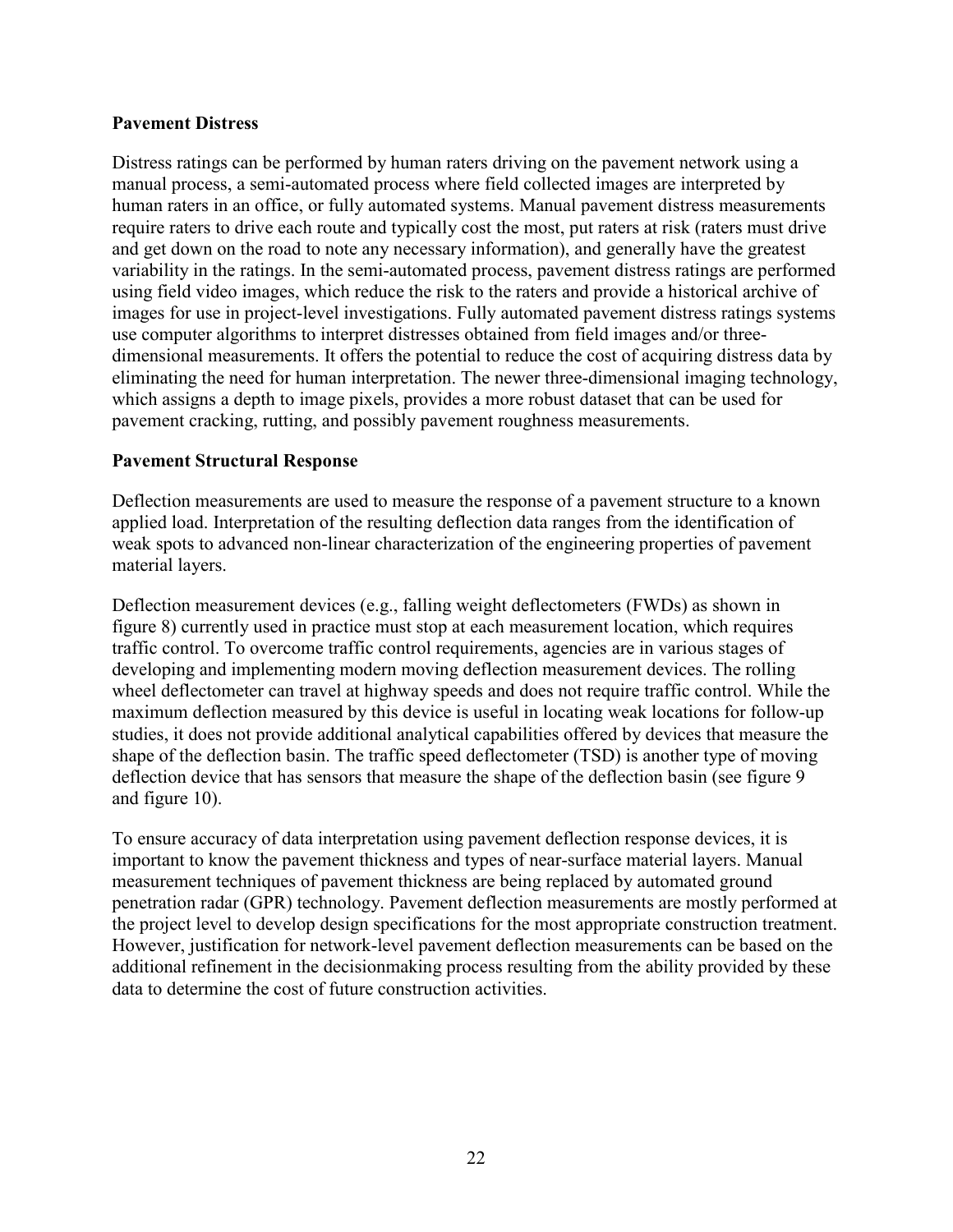

**Figure 8. Photo. FWD used for structural evaluation.**

<span id="page-30-1"></span>

**Figure 9. Photo. TSD used for structural evaluation.**

<span id="page-30-2"></span>

**Figure 10. Photo. TSD internal pavement response measurement instrumentation.** 

# <span id="page-30-3"></span><span id="page-30-0"></span>**Traffic Loads**

For pavement management purposes, the preferred practice is to use weigh-in-motion (WIM) scales at non-enforcement locations to measure actual pavement loads as opposed to legally enforced loads. In order to accurately predict future pavement performance, engineers need to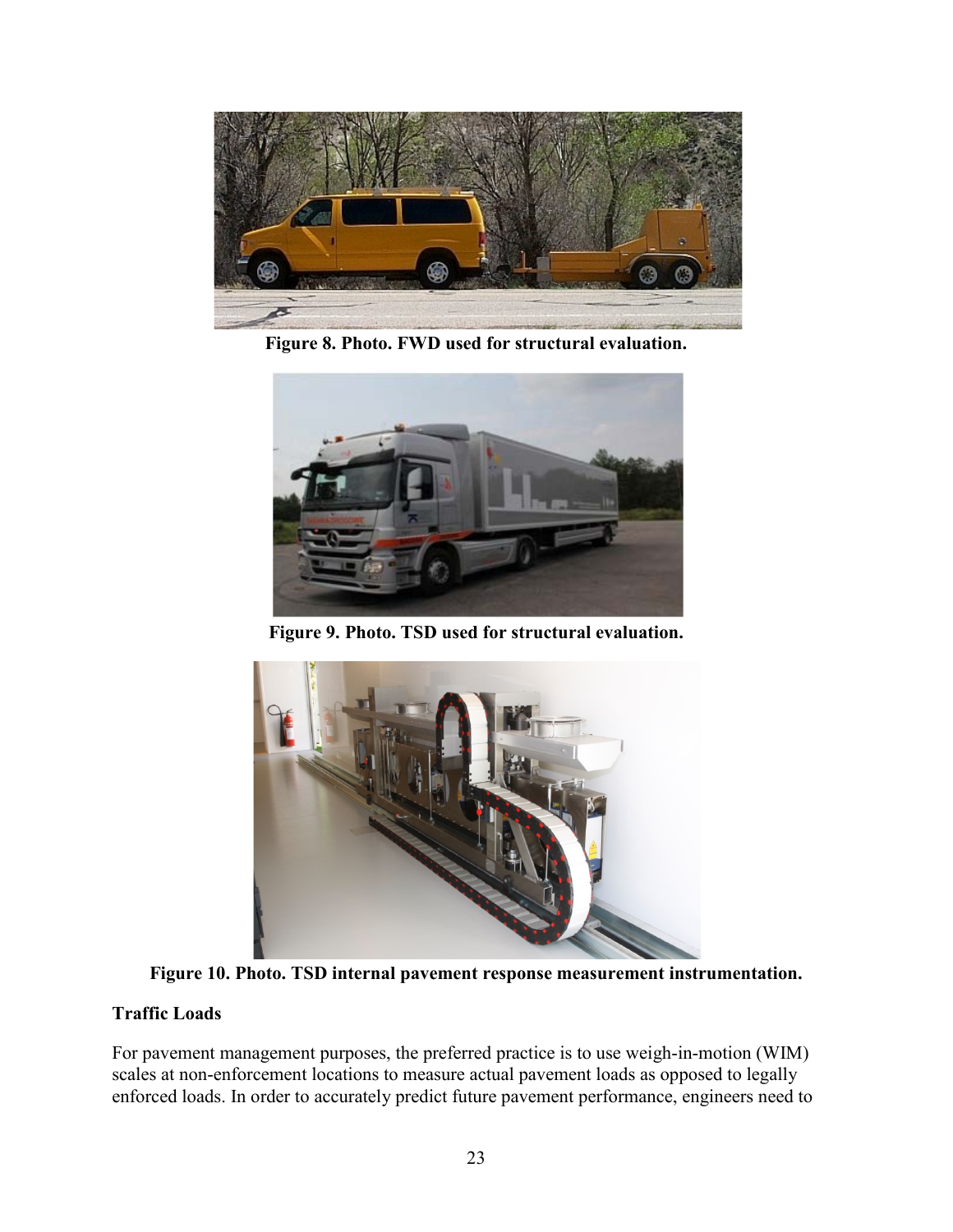know actual heavy loads being applied to a pavement. Access to permitted overloads granted by other divisions within an SHA to the pavement management division could be important to determine the need for future construction intervention events.

At the network level, measuring the type of trucks on a route is more important than the weight of the trucks. This is based on the observation that truck weights are determined by the type of truck. This can simplify measuring heavy trucks into loaded and unloaded classes based on the simplest of WIM technology as shown in [figure 11.](#page-31-1) Within a localized region, a typical heavy load truck profile can be applied to trucks in the same classification with an acceptable level of uncertainty. Project-level measurement of truck axle loads is almost never performed for pavement engineering purposes.



**Figure 11. Photo. WIM sensor used to record truck axle and gross vehicle weights.**

## <span id="page-31-1"></span><span id="page-31-0"></span>**Climate**

Climate data are at best a second-order consideration in the planning of future construction needs. Climate data measure potential climate-related "loads" such as freeze-thaw cycles and temperature-induced stresses that a pavement may need to resist based on material properties (as affected by climate) and constructed drainage features. Predicting future climate changes and accounting for is not currently incorporated in most pavement management models. The best source of historical raw climate data in the United States is available from the National Climate Data Center (NCDC). [Figure 12](#page-31-2) shows a mini seasonal monitoring program (SMP) weather station, which is an example of equipment used to collect climatic data.



<span id="page-31-2"></span>**Figure 12. Photo. Mini site-specific SMP weather station used to record climatic data.**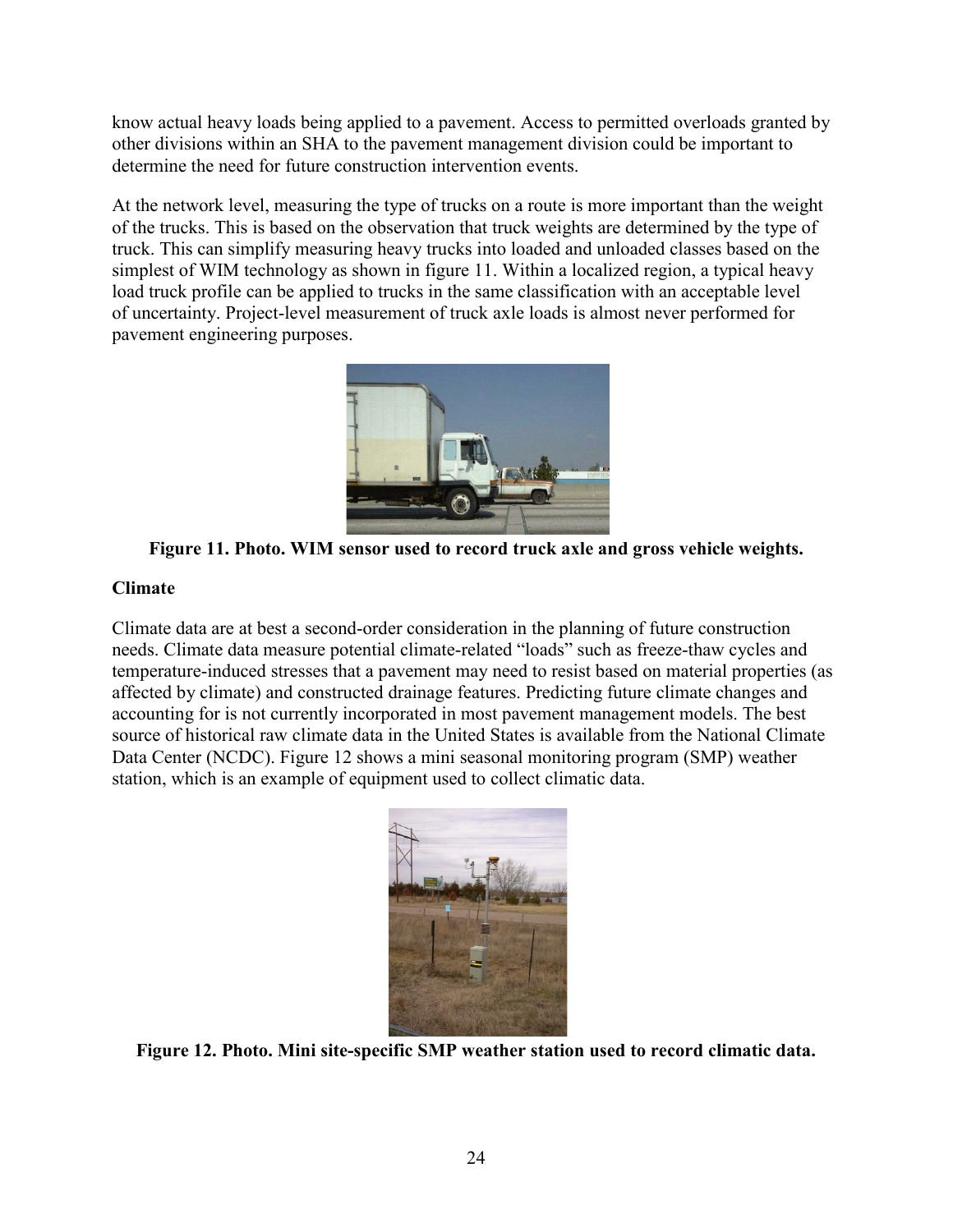In addition to the data inputs themselves, it is also important to give serious consideration to the following data-related issues:

- **Missing data**: All infrastructure management systems require a mechanism to handle missing measurement data. One approach is based on the truth-in-data concept in which all data are labeled as observed or imputed. Imputation of missing data based on defined and documented methods is acceptable, provided imputed quantities are appropriately identified. The best practice is to associate a measure of variability with both measured and imputed condition state parameters. It is expected that the variability of imputed parameters will be greater than those based on measurements.
- **Measurement variability**: A requirement for all input measurement methods is to provide a measure of variability related to their use in prediction models. These measures of variability should be propagated through the models used to predict future pavement condition states to create a posterior probabilistic-based expectancy curve of future condition state. Variability measures should include repeatability of the measurement method, be partitioned by spatial variation in the pavement response, and reflect the sensitivity of the prediction model to resulting damage estimates.
- **Sampling intervals and frequency**: Collecting pavement condition data on a partial sample of the network is typically used to reduce data collection costs. While sensor data such as pavement roughness and rutting are collected continuously, distress data are often obtained on a sample basis. For manual condition surveys, field crews travel between selected portions of the roadway on which the distress surveys are performed. For semiautomated distress surveys where interpretations of distress are made from video images, only a portion of the video image may be interpreted on a sample basis. The condition ratings from these samples are then used to represent the condition of a larger pavement segment. Most agencies use monitoring frequencies of 1, 2, or 3 years between pavement condition measurements. For cracking, a 1-year frequency appears to be the best so that the first appearance of cracking can be detected in order to fit an appropriate model for cracking prediction. Monitoring of IRI using automated sensor readings could be on a 1- or 2-year interval. A study by Baladi concluded that longer intervals for crack monitoring may cause an overestimation of agency costs for pavement repair at the network level, while longer intervals than suggested for IRI monitoring may result in an underestimation of costs. $^{(6)}$

# <span id="page-32-0"></span>**STEP 5—ESTABLISHING A STRATEGY SELECTION PROCESS**

In order to select the most appropriate corrective pavement construction strategies, many considerations must be taken into account, beginning with the pavement condition subject to other constraints such as budget, bridge height clearance, guard rail adjustment, buried utilities, etc. At the pavement network level, the objective is to characterize the current and future condition state of pavements included in the system that require corrective treatments. At the project level, the objective is to provide detailed decisions on what corrective construction treatments are needed for each project identified from the network-level analysis.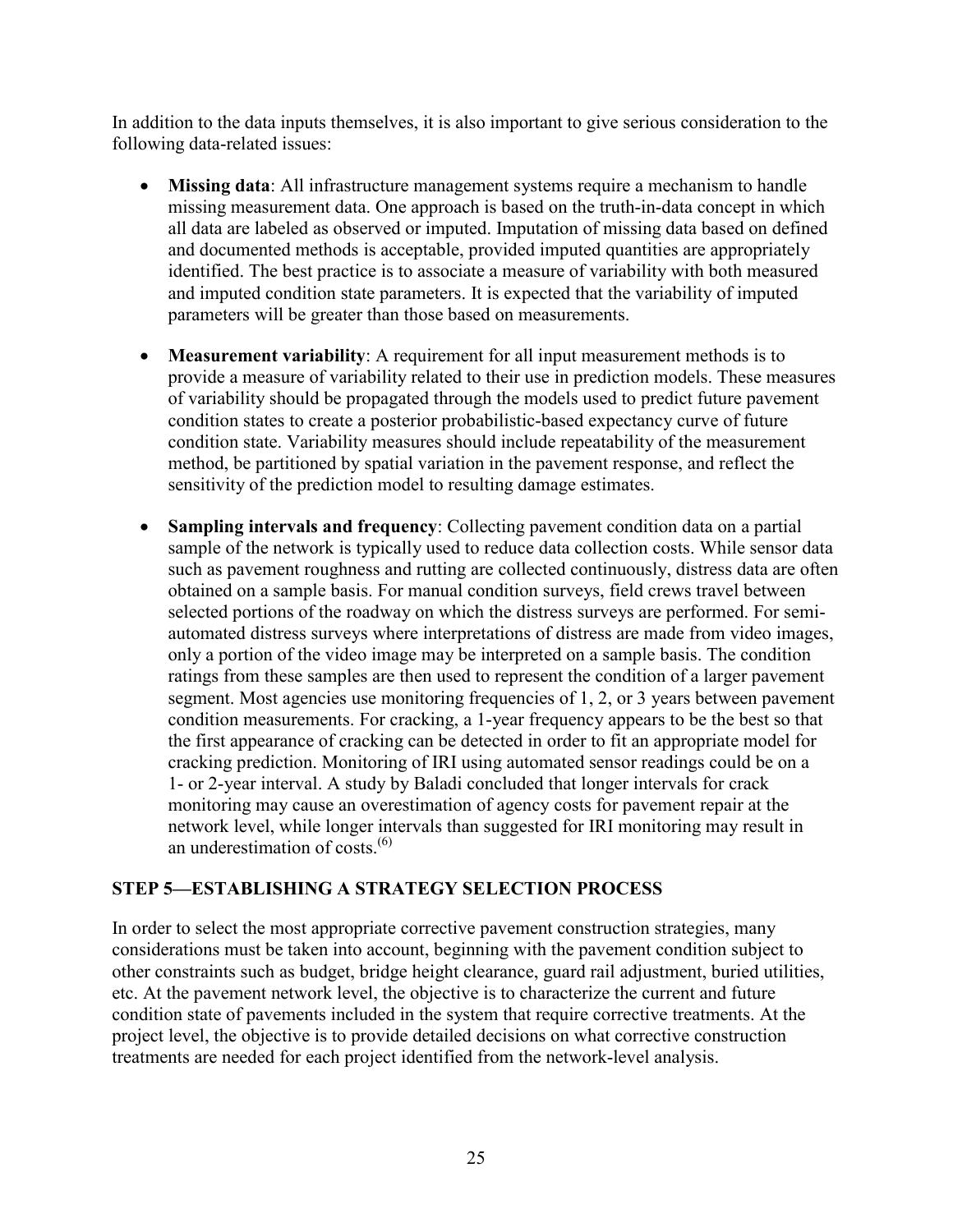The current challenge to highway agencies is to create a rational basis to move from a worst-first to a best-first (i.e., based on lowest LCC or other optimization technique) allocation of available agency repair resources. The application of corrective construction treatments at the proper time can extend the time until more costly treatments are required. These optimal treatments are applied before too much damage has accumulated and hence the pavements are not in the worst condition. To find these favorable pavement conditions at the optimum time requires knowledge of how a pavement will respond to the prescribed treatment plan based on its current condition.

There are also situations within a pavement network where pavements in a worse condition state should be allowed to continue to deteriorate. This type of decision is appropriate for pavements that have accumulated significant structural damage but are still smooth and provide adequate service otherwise.

The remainder of this section provides additional guidance concerning the network versus project analysis strategy selection process.

#### <span id="page-33-0"></span>**Network Analysis**

At the pavement network level, the objective is to characterize the current condition state of pavements included in the system that require the consideration of appropriate corrective treatments. Since network-level data tend to be more aggregated and less specific in comparison to project-level data, the expectancy models used to predict performance can have greater variability. Likewise, strategy selection may be broken down into broad categories using a standard set of cost assumptions based on the treatment type.

The recommended practice at the network level is to use LCC concepts to optimize the selection of construction projects in the next cycle and forecast future construction needs. LCC concepts consider multiple streams of future construction activities driven by predicting future changes in pavement states. Optimization is based on an objective function whose performance is based on measured field conditions and main factors that are sensitive to future construction activities. In a simple system, optimization is achieved when the best performance of the system is obtained using the available budget.

The pavement performance concept considers the time-history of a chosen functional aspect of a pavement. Serviceability has been used in the past using a scale—the lower the number, the worse the pavement condition. Using this type of scale, the objective function could maximize the area under of the serviceability-time history curve. If a numeric such as IRI is used, optimization of the objective function should focus on minimizing the area under the IRI-time curve since IRI uses an increasing scale where higher numbers indicate pavements in worse condition.

The limitations of construction strategy selection at the network level are based on the sophistication of the system processes. It is not uncommon that the construction cost assumptions used in the network optimization planning processes do not match those developed from projectlevel design considerations. Continual improvements are being made to field data collection techniques, construction cost models, and new expectancy prediction curves. Modern automated field data collection systems are capable of providing greater amounts of data with specificity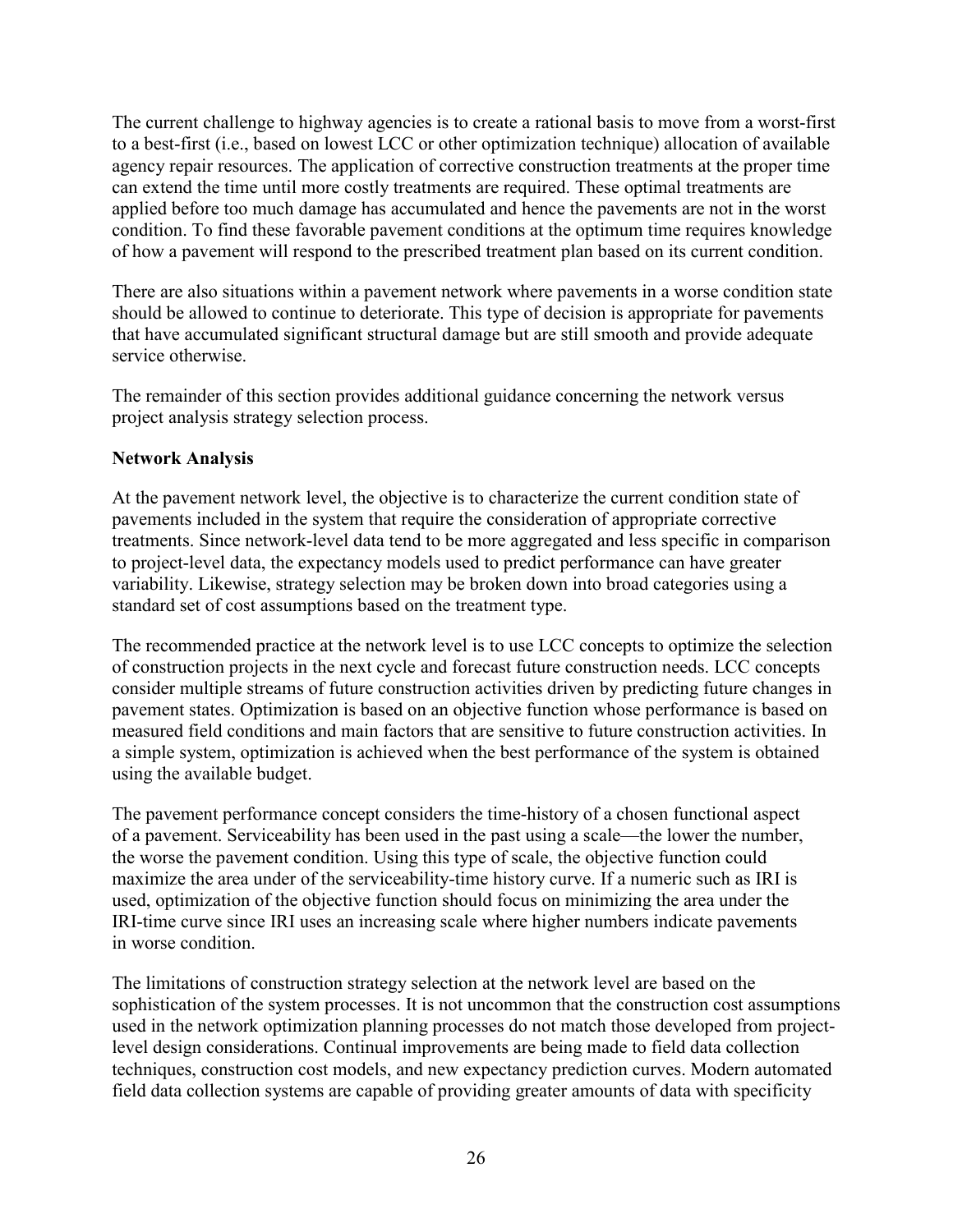that approaches what used to be considered project-level data. In order to use this increase in data availability from network-level measurements, updates to the sophistication of the construction triggers, threshold limits, and expectancy curves are required.

Strategy selection analyses at the network level are primarily based on computer algorithms capable of taking into account all of the factors included in the simulation of future pavement condition states and performing the millions of calculations for impact of alternative strategy scenarios needed for optimization of available budgets.

# <span id="page-34-0"></span>**Project Analysis**

Project-level analysis is based on indepth considerations of pavement conditions after a networklevel planning process has identified a pavement segment in need of corrective construction. The first level consideration determines the construction need as well as the maintenance, restoration, resurfacing, rehabilitation, or reconstruction needs. The most significant difference between network- and project-level strategy selection is that project-level decisions are based on human interpretations of available data and information as opposed to reliance on automated computer algorithms.

At the project level, LCC analysis can be supplemented with cost engineering considerations specific to each project site. Cost engineering concepts require more intensive inputs on the resulting effects of alternative design considerations than those generally available at the network level. This level of consideration is based on a cost/benefit analysis of alternative construction treatments based on a greater range of treatments options.

Project construction programming is the last chance to integrate other related infrastructure constructions needs into managing pavement assets. In urban areas, the timing of new utility cuts into a pavement structure should be coordinated with repaving events. Having a utility company perform changes to a pavement structure less than 3 years since the last construction event is often an indication of lack of coordination between publically funded city/regional departments. Studies on the impact of the repair of utility cuts in pavements have shown that they return the pavement to less than as new condition and can advance deterioration of the surrounding pavement structure.

# <span id="page-34-1"></span>**STEP 6—PERFORMING PERIODIC ASSESSMENTS AND UPDATES**

Modern quality management system concepts are based on a continual cycle of assessments and updates. All systems require formal assessments. Based on the results of the assessments, updates are performed.

#### <span id="page-34-2"></span>**Assessments**

Regardless of the age of a management system, formal assessments should be performed at periodic intervals to identify improvement opportunities. Assessment tactics may include using panels composed of internal agency staff and external peer review experts. While internal review panels provide recommendations based on the current system, external peer reviews can provide lessons learned from the experience gained from use of other management methods.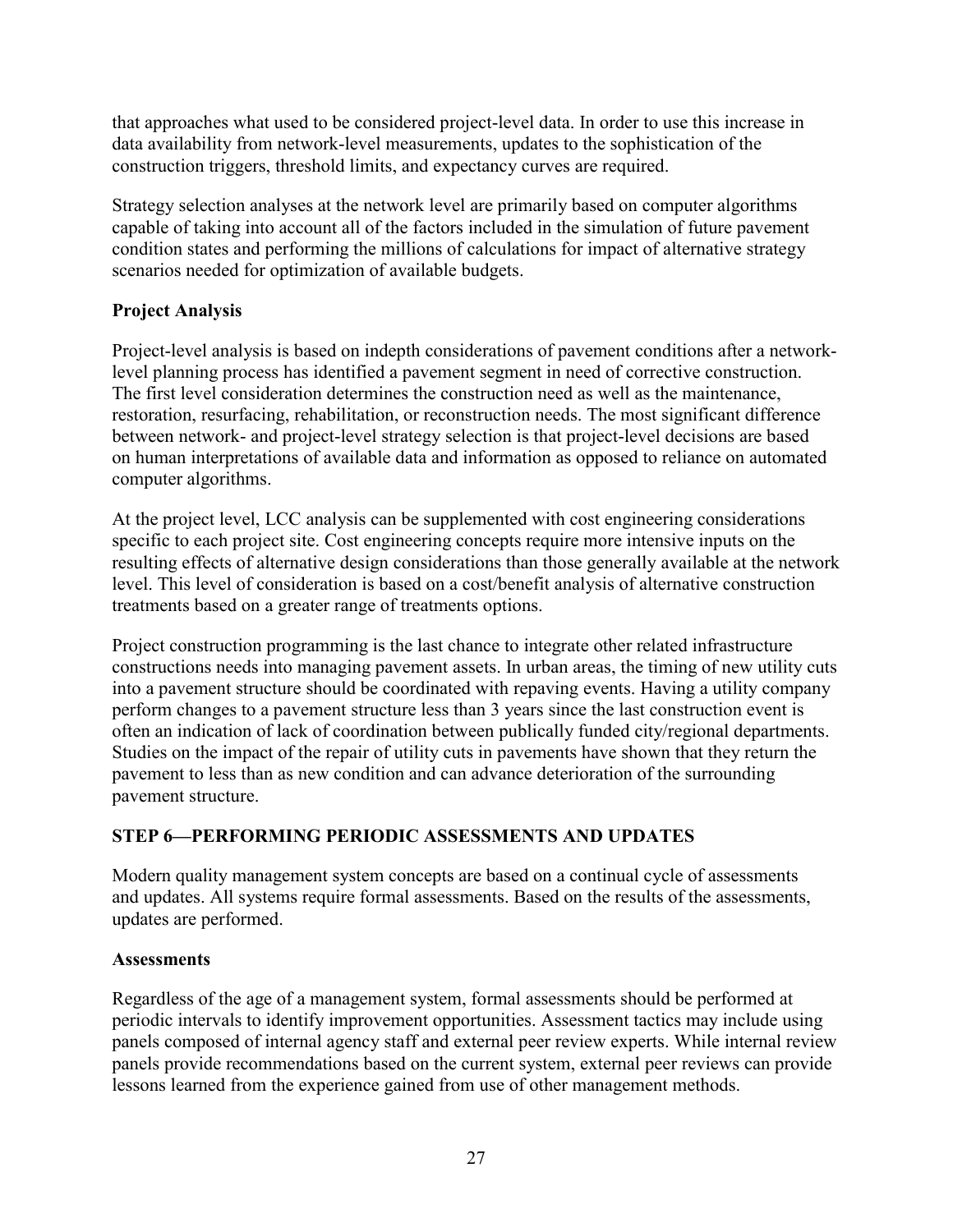# <span id="page-35-0"></span>**Updates**

As new materials and construction methods are implemented, the models used for both planning and designing need to be updated based on field observations. Creating a proper database designed to document past construction needs and planned construction needs is the recommended approach for updating the various elements included in the management system.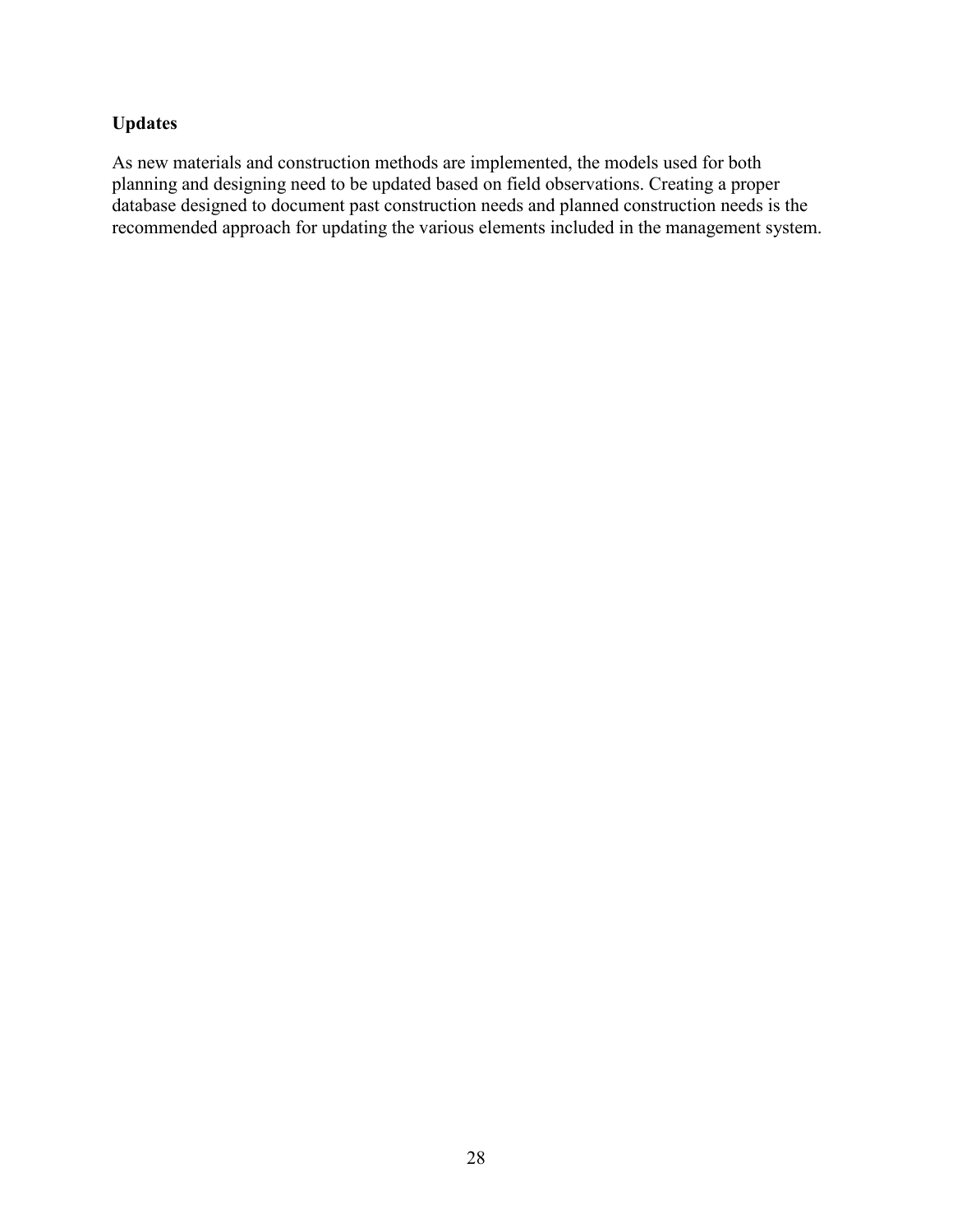## **CHAPTER 4. RSI IMPLEMENTATION EXAMPLES**

<span id="page-36-0"></span>This chapter further describes the implementation steps introduced in chapter 3 to reinforce the RSI concept and process. Specifically, three hypothetical examples addressing the six RSI implementation steps are provided for illustration purposes.

LCC analyses are used as part of step 5 in the three examples; it is assumed that they are performed on each set of viable construction events described in the respective examples and that the lowest LCC scenario from the possible combinations of constructions events is selected for the pavement segment in question. Because of their importance to RSI, LCC considerations are discussed in a separate section at the end of this chapter.

## <span id="page-36-1"></span>**EXAMPLE 1—SHA USING PHT ANALYSIS TOOL**

## <span id="page-36-2"></span>**Background**

The PHT analysis tool was developed by FHWA for the Highway Economic Requirements System and the National Pavement Cost model, but it is also used by other SHAs. It is an engineering software application used for determining and reporting the health of pavement networks. The pavement models used in this tool are based on concepts developed for the AASHTO MEPDG, but they have been simplified (both models and procedures) for purposes of the tool.<sup>(5)</sup> Both structural (distress) and functional (IRI) pavement performance models are included in the tool. The primary source data for the tool is the 2010+ version of the HPMS program data tables. Data items (state or material type defaults) not provided by the HPMS program but are required by the new pavement models are provided as default data tables developed mostly using Long-Term Pavement Performance data and MEPDG default data tables. Alternatively, an SHA can input data from its PMS.

In this example, the RSI concept is adapted by an SHA using the PHT analysis tool within the context of pavement network-level analyses, where the network is comprised of primary routes (i.e., State routes). To limit its scope, only composite hot mix asphalt (HMA) overlays on jointed plain concrete pavements (JPCPs) are addressed in this example.

#### <span id="page-36-3"></span>**RSI Implementation**

#### *1. Setting Construction Triggers*

The PHT analysis tool makes use of simplified MEPDG pavement performance models. Accordingly, the construction triggers for HMA/JPCP pavements are reflection cracking and pavement smoothness (IRI).

# *2. Setting Threshold Limits*

Because the RSI concept is adapted for pavement network-level analysis, threshold limits have been established for the following construction events:

• Do nothing.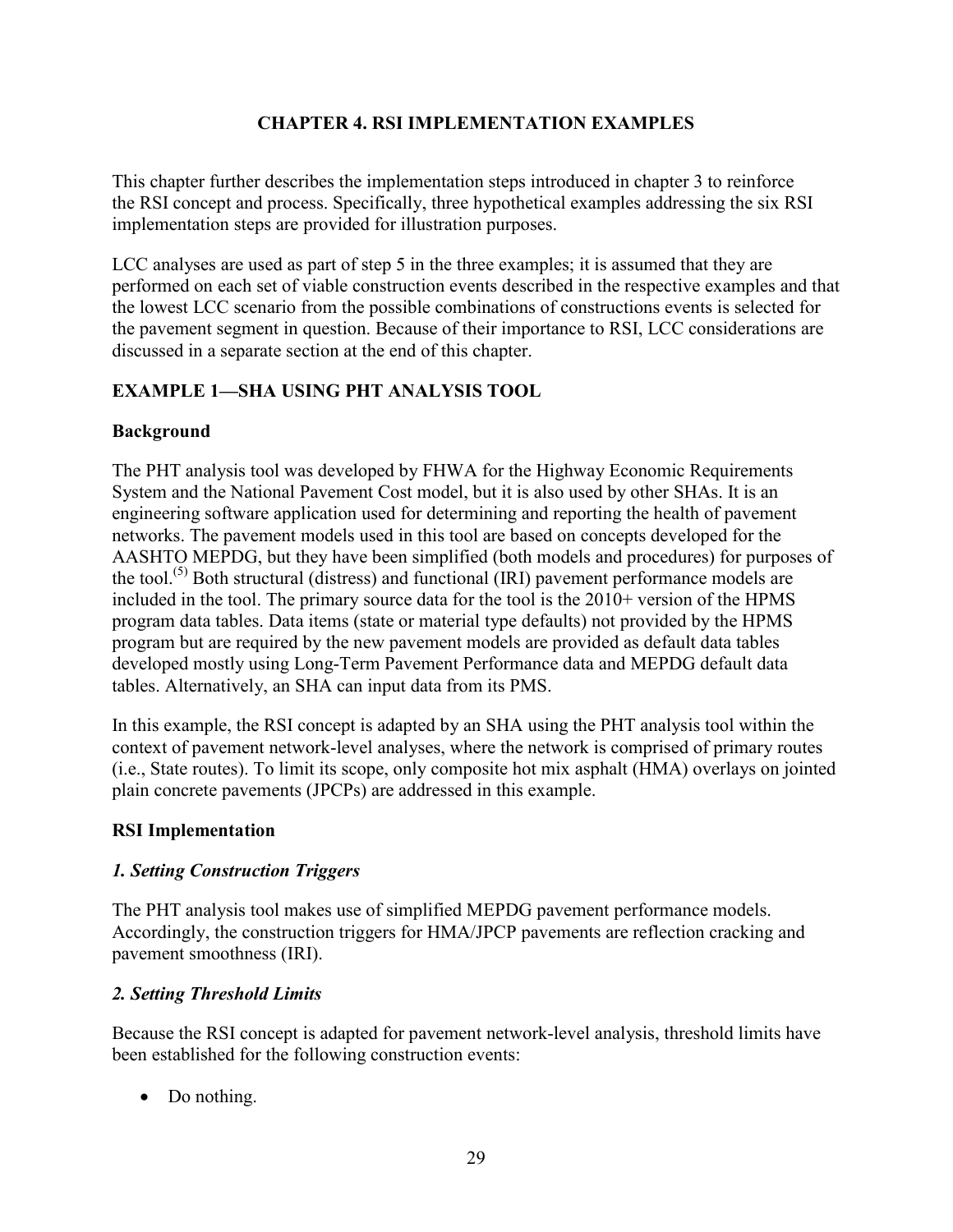- Corrective maintenance (crack filling, patching, etc.).
- Rehabilitation (mill 1-inch (25-mm) plus 4-inch (100-mm) HMA overlay).
- Reconstruction (removal and replacement down to the subgrade).

<span id="page-37-1"></span>The resulting construction trigger-threshold limits matrix for reflection cracking or IRI is provide in [table 1.](#page-37-1)

| <b>Construction Event</b> | <b>Reflection Cracking</b><br>(percent) | IRI, inches/mi (m/km)     |
|---------------------------|-----------------------------------------|---------------------------|
| Do nothing                | No cracking                             | $< 90 \ ( < 1.42)$        |
| Corrective maintenance    | $> 0$ to 15 percent                     | 90 to 150 (1.42 to 2.37)  |
| Rehabilitation            | 15 to 25 percent                        | 150 to 250 (2.37 to 3.94) |
| Reconstruction            | $>$ 25 percent                          | $>$ 250 ( $>$ 3.94)       |

**Table 1. Reflection cracking or IRI construction triggers-threshold limits.**

## *3. Selecting or Developing Expectancy Performance Curves*

Simplified MEPDG reflection transverse cracking and smoothness (IRI) models are used in the PHT analysis tool for HMA/JPCP pavements. Accordingly, these models are used in this demonstration of the RSI concept. The reflection cracking model is given as follows:<sup>(5)</sup>

$$
RCRK = \frac{100}{1 + 2.718^{a (c) + b(AGE)(d)}}
$$

**Figure 13. Equation. Reflection cracking model.**

<span id="page-37-0"></span>Where:

*RCRK* = Percent of cracks reflected (percent area of reflection cracking assumes a reflected crack width of 1 ft (0.305 m)). *AGE* = Pavement age (years after asphalt overlay placement).  $a = 3.5 + 0.75 \times H_{eff}$ .

 $b = -0.688 - 3.373 \times H_{eff} - 0.9154$ .

 $c = 1.0$ .

 $H_{\text{eff}} = H_{\text{HMA}} - 1$  (for JPCP with good joint load transfer efficiency (i.e., faulting < 0.03 inches (0.76 mm)) or *HHMA* − 3 (for JPCP with poor joint load transfer efficiency (i.e., faulting ≥ 0.03 inches (0.76 mm)).  $H_{HMA}$  = Asphalt layer thickness.

<span id="page-37-2"></span>The values of the reflective cracking model parameter *d* are presented in [table 2.](#page-37-2)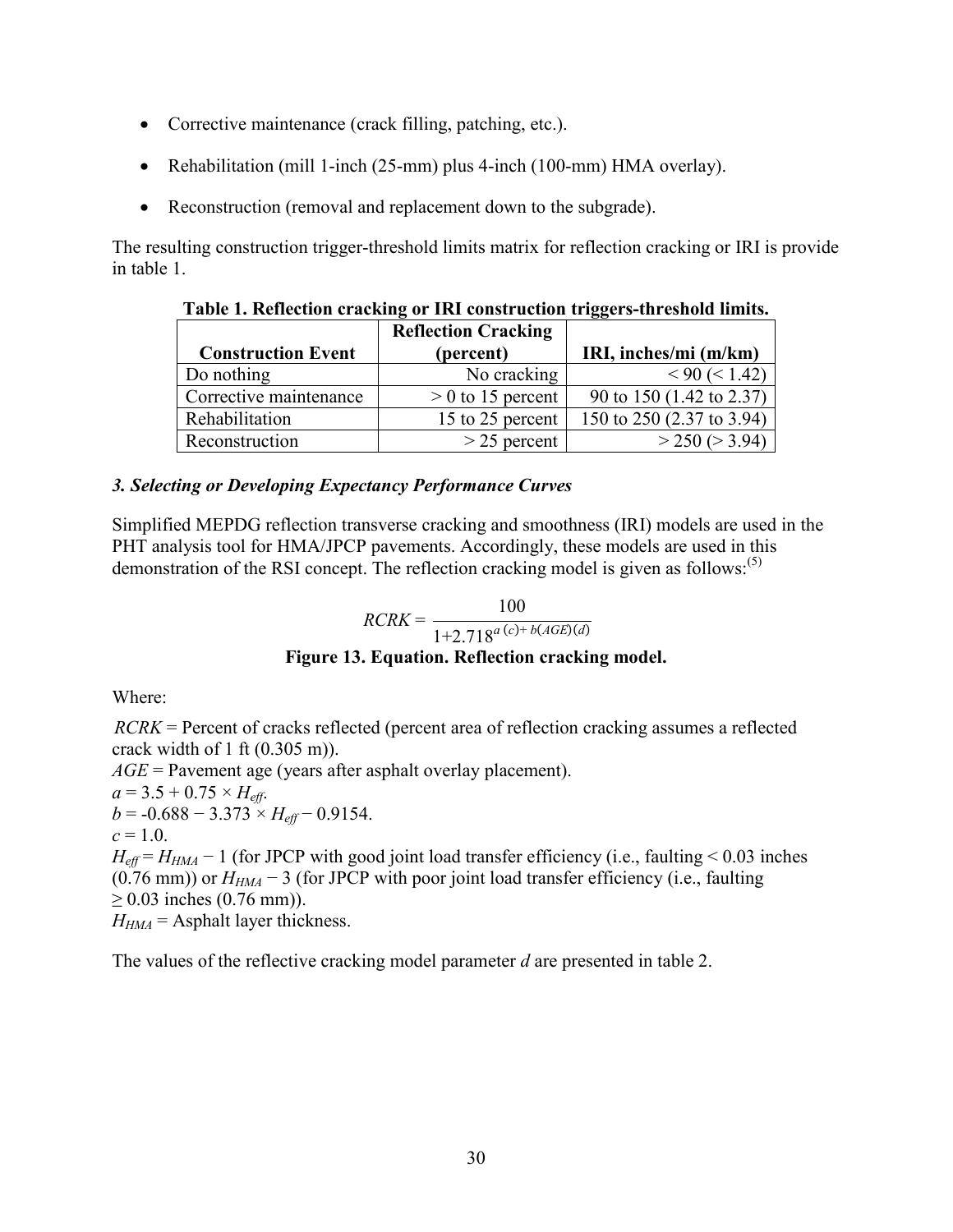<span id="page-38-1"></span>

| <b>Effective Asphalt Overlay</b><br>Thickness, inches (mm) | <b>Delay Cracking by</b><br>2 Years | <b>Accelerate Cracking</b><br>by 2 Years |  |
|------------------------------------------------------------|-------------------------------------|------------------------------------------|--|
| $< 4$ ( $< 100$ mm)                                        | 06                                  | 30                                       |  |
| $4 \text{ to } 6 (100 \text{ to } 150 \text{ mm})$         | 07                                  |                                          |  |
| $> 6$ ( $> 150$ mm)                                        | D 8                                 |                                          |  |

**Table 2. Reflective cracking model parameter** *d***.**

The IRI prediction model is as follows:

<span id="page-38-0"></span>
$$
IRI = INI\_IRI + 40.8 \times MRUT + 0.575 \times CRACK + 0.0014 \times TRANS\_CK + 0.00825 \times SF
$$
  
Figure 14. Equation. **IRI prediction model.**

Where:

*IRI* = Predicted IRI (inches/mi).

*INI\_IRI* = Initial IRI (inches/mi; use MEPDG default of 63.4 inches/mi (1.0 m/km)).

*MRUT* = Total rutting (inches).

*CRACK* = Alligator cracking (percent lane area).

*TRANS\_CK* = Transverse cracking (ft/mile).

 $SF =$  Site factor (function of mean annual precipitation; amount of fine sand, silt, and clay size particles in subgrade; mean annual freezing index; subgrade soil plasticity index; and age of pavement after asphalt overlay placement).

# *4. Identifying Collection of Inputs*

To support the expectancy performance curves detailed in step 3, the following input data are required for each pavement segment in the network:

- **Inventory data**: Age of pavement after asphalt overlay placement. This information is obtained from the agency's PMS database or extracted from the agency's construction records.
- **Construction data**: Asphalt overlay thickness; amount of fine sand, silt, and clay size particles in subgrade; and subgrade soil plasticity index. This information is obtained from the agency's PMS database or extracted from the agency's construction records.
- **Climatic data**: Mean annual precipitation and mean annual freezing index. This information is obtained from the NCDC.
- **Pavement roughness**: A high-speed inertial profiler with at least two laser height sensors with accompanying accelerometers located in the wheel path used to compute IRI in the wheel paths at or near the speed limit. These roughness measurements are performed on an annual basis over the entire network.
- **Pavement distress data**: Reflection cracking, alligator cracking, transverse cracking, and rutting. The cracking information is obtained using fully automated means with video imaging collected in the field and computer algorithms used to interpret distresses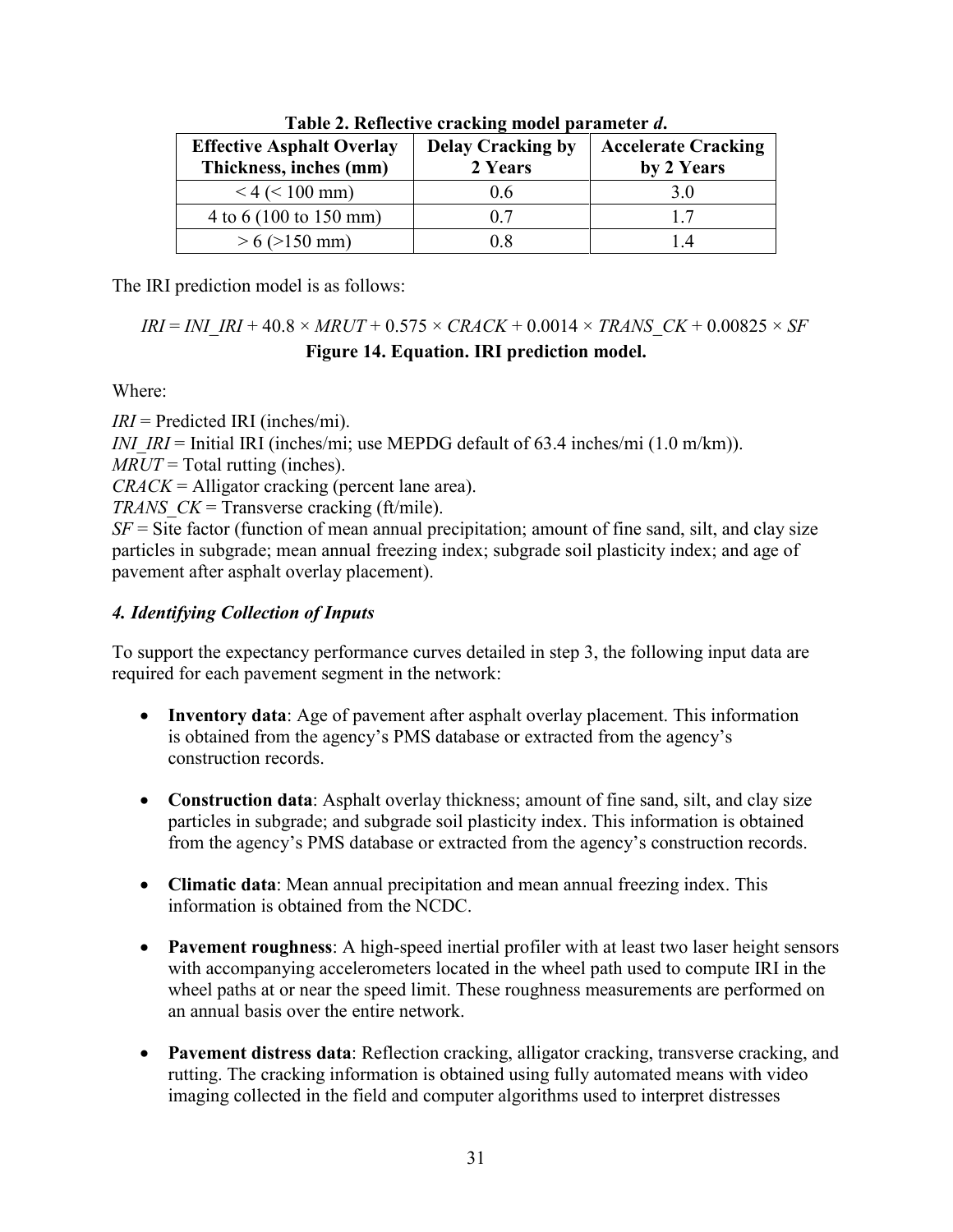obtained from field images. Rutting information is gathered using laser technology mounted on the same vehicle used to gather the distress data. The technology is capable of taking more than 1,000 transverse elevation measurements across the width of the pavement. Both cracking and rutting measurements are performed on an annual basis over the entire network.

• **Pavement structural response**: JPCP joint load transfer efficiency. This information is gathered using a FWD unit. Deflection testing to establish joint load transfer efficiency is performed on a 2-year cycle over the entire network, with measurements performed at 1-mi (1.61-km) intervals.

# *5. Establishing a Strategy Selection Process*

For each pavement segment in the network, LCC analyses are performed to identify the strategy having the lowest LCC.

For those segments having more than 25 percent reflection cracking and/or an IRI value greater than 250 inches/mi  $(3.94 \text{ m/km})$  (RSI = 0 years), the LCC analysis is limited to the reconstruction strategy. For all other segments, more than one construction treatment, hence RSI, are considered. For example, for a segment having 5 percent reflective cracking and an IRI value of 120 inches/mi (1.89 m/km), the following scenarios developed using the PHT analysis tool will be considered (each having a unique RSI in terms of years to construction event):

- **Preventive maintenance**: RSI = 0 years.
- **Rehabilitation**: RSI = 5 years (reflective cracking) and RSI = 7 years (smoothness), so  $RSI = 5$  years (controls).
- **Reconstruction**:  $RSI = 12$  years (reflective cracking) and  $RSI = 16$  years (smoothness), so  $RSI = 12$  years (controls).

A 30-year LCC analysis will be performed for each of the viable construction events described, and the lowest LCC scenario will be selected for the pavement segment in question.

Due to budgetary constraints, the agency will prioritize the LCC results for all the pavement segments in the network to select those segments that will receive some sort of treatment in a given year. The prioritization will be done based on annual average daily traffic (AADT) and percent trucks. Once the segments that will receive a construction treatment have been selected, the project-level design of the construction event and subsequent construction will be turned over to the districts for implementation.

#### *6. Performing Periodic Assessments and Updates*

Implementing the RSI concept is anticipated to be completed within 1 year. Once finished, the agency will perform an assessment of the resulting system at the end of 1 year and every other year afterwards. Updates to the system will be planned based on the results of the assessments. In addition, the agency will implement necessary updates to keep pace with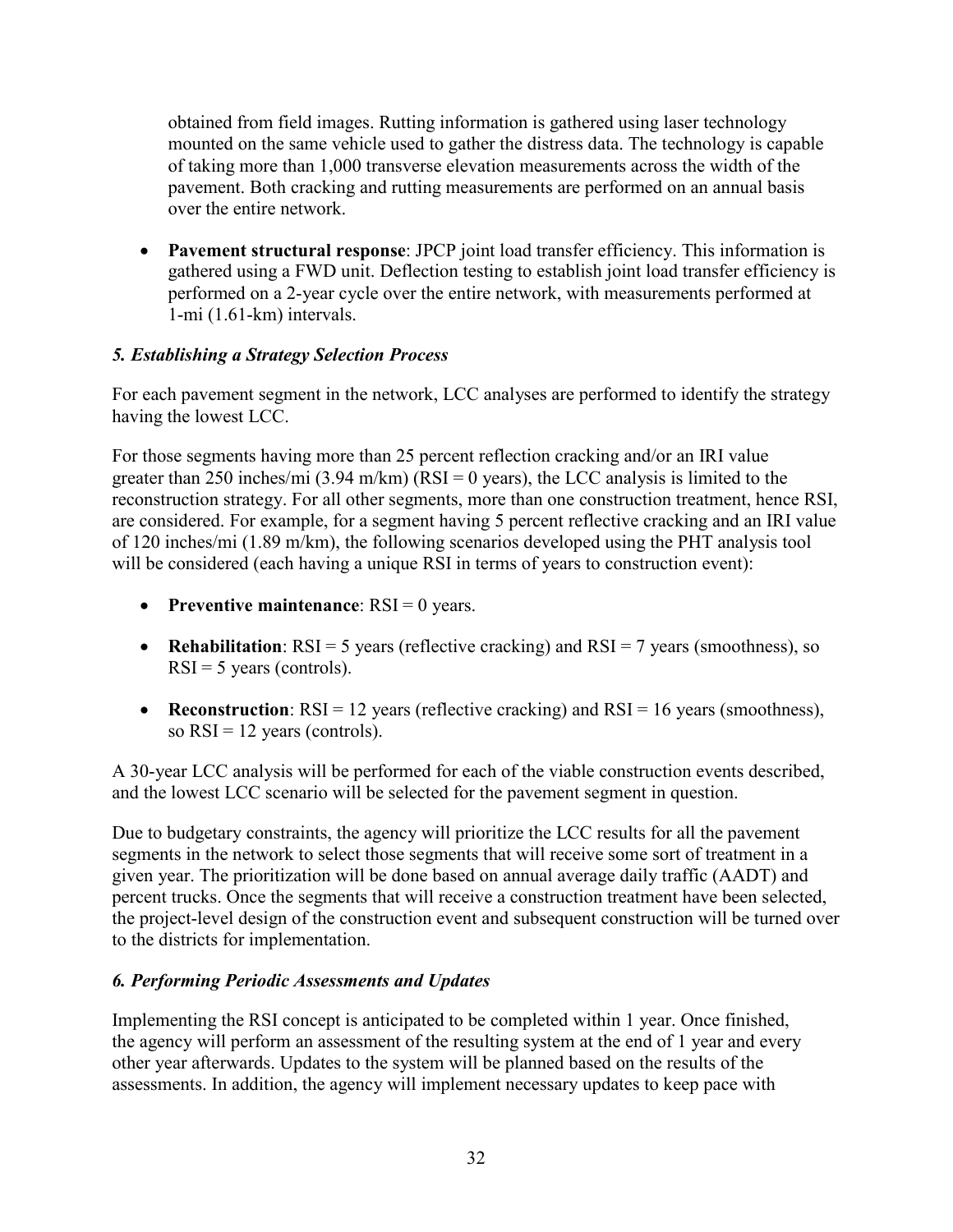technology (e.g., improved expectancy curves and possible additional inputs, improved pavement monitoring equipment and analysis software, etc.).

# <span id="page-40-0"></span>**EXAMPLE 2—SHA USING THE 1972** *AASHTO INTERIM GUIDE FOR DESIGN OF PAVEMENT STRUCTURES* **(7)**

# <span id="page-40-1"></span>**Background**

A State transportation department is using the 1972 *AASHTO Interim Guide for Design of Pavement Structures* pavement equations for both design and management purposes.<sup>(7)</sup> As such, the pavement condition of roads in its network is being monitored and forecasted in terms of PSR. The agency plans on implementing the RSI concept at both the project and network levels. The agency's network is comprised of roads having multiple functional classifications, but all of them are either new HMA pavement or existing HMA pavement overlaid with HMA.

# <span id="page-40-2"></span>**RSI Implementation**

# *1. Setting Construction Triggers*

Because the agency is using the 1972 *AASHTO Interim Guide for Design of Pavement Structures* pavement equations for both design and management purposes, the construction trigger for all pavement segments in the network will be  $PSR$ .<sup>(7)</sup>

# *2. Setting Threshold Limits*

The RSI concept is to be adapted for pavement network- and project-level analyses. Accordingly, threshold limits have been established for the following construction events:

Network level:

- Do nothing.
- Maintenance
- Milling and thick HMA overlay.
- Full reconstruction.

Project level:

- Do nothing.
- Preventive maintenance.
- Corrective maintenance.
- Milling and thin HMA overlay.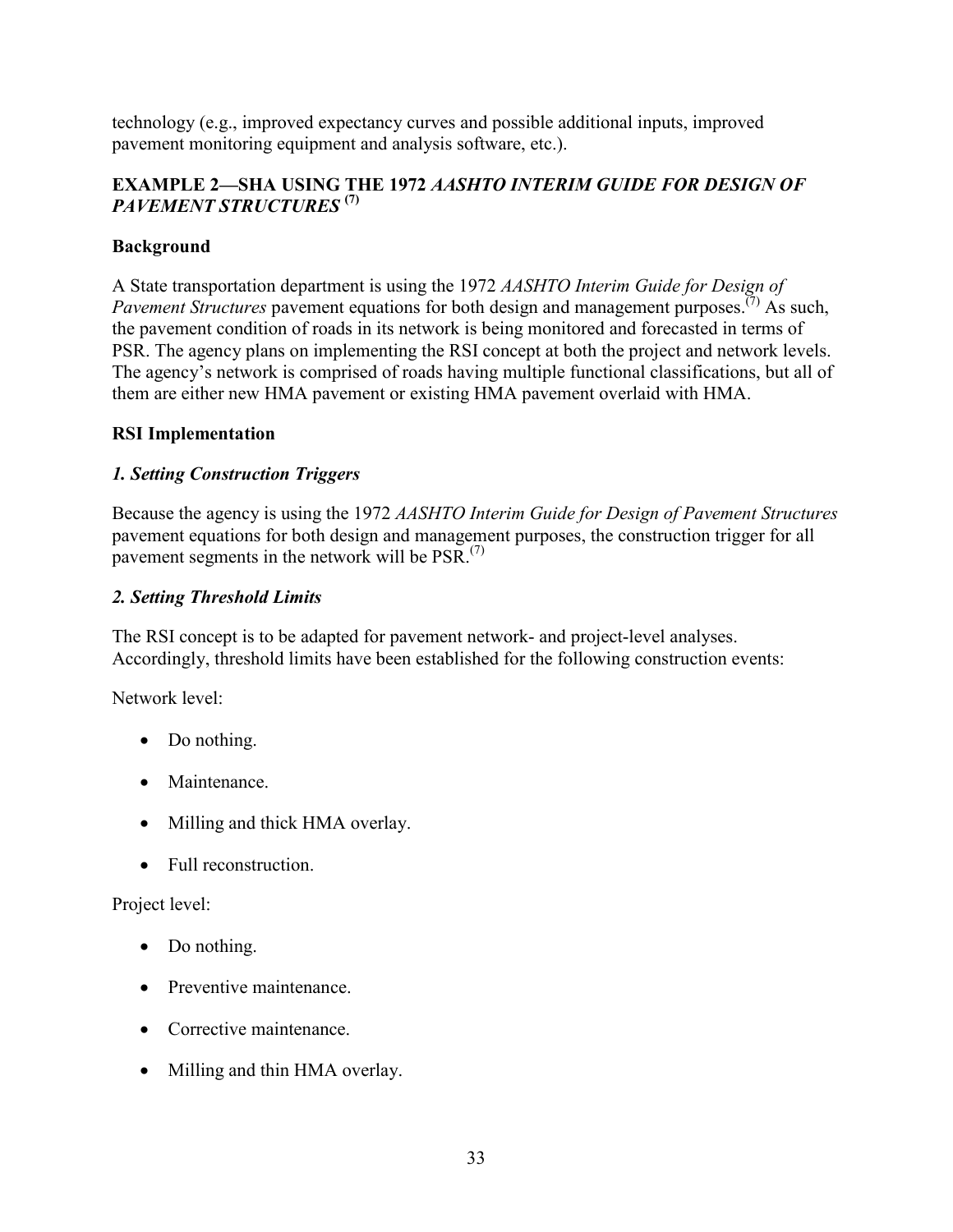- Milling and thick HMA overlay.
- Partial reconstruction (replace HMA surface layer).
- Full reconstruction.

<span id="page-41-0"></span>The resulting construction triggers-threshold limits matrices are provide in [table 3](#page-41-0) and table 4 for the network and project levels, respectively.

|                           | 88.                     |              |
|---------------------------|-------------------------|--------------|
| <b>Construction Event</b> | <b>Functional Class</b> | <b>PSR</b>   |
| Do nothing                | All                     | $>$ 3.8      |
|                           | Primary                 | $3.0 - 3.8$  |
| Maintenance               | Secondary               | $2.8 - 3.8$  |
|                           | Tertiary                | $2.6 - 3.8$  |
|                           | Primary                 | $2.0 - 3.0$  |
| Rehabilitation            | Secondary               | $1.8 - 2.8$  |
|                           | Tertiary                | $1.6 - 2.6$  |
|                           | Primary                 | ${}_{< 2.0}$ |
| Reconstruction            | Secondary               | < 1.8        |
|                           | Tertiary                |              |

**Table 3. Network-level construction trigger-threshold limits.**

**Table 4. Project-level construction trigger-threshold limits.**

<span id="page-41-1"></span>

| <b>Construction Event</b> | <b>Functional Class</b> | <b>PSR</b>  |
|---------------------------|-------------------------|-------------|
| Do nothing                | All                     | > 3.8       |
| Preventive                | Primary                 | $3.2 - 3.8$ |
| maintenance               | Secondary               | $3.0 - 3.8$ |
|                           | Tertiary                | $2.8 - 3.8$ |
| Corrective                | Primary                 | $2.8 - 3.2$ |
| maintenance               | Secondary               | $2.6 - 3.0$ |
|                           | Tertiary                | $2.4 - 2.8$ |
| Mill/thin HMA             | Primary                 | $2.4 - 2.8$ |
| overlay                   | Secondary               | $2.2 - 2.6$ |
|                           | Tertiary                | $2.0 - 2.4$ |
| Mill/thick HMA            | Primary                 | $2.0 - 2.4$ |
| overlay                   | Secondary               | $2.0 - 2.2$ |
| Partial reconstruction    | All                     | $1.6 - 2.0$ |
| Full reconstruction       | All                     | < 1.6       |

#### *3. Selecting or Developing Expectancy Performance Curves*

The 1972 *AASHTO Interim Guide for Design of Pavement Structures* flexible pavement design equation is used for both design and management purposes.<sup>(7)</sup> Accordingly, this equation, shown in [figure 15,](#page-42-0) will be used in the implementation of the RSI concept.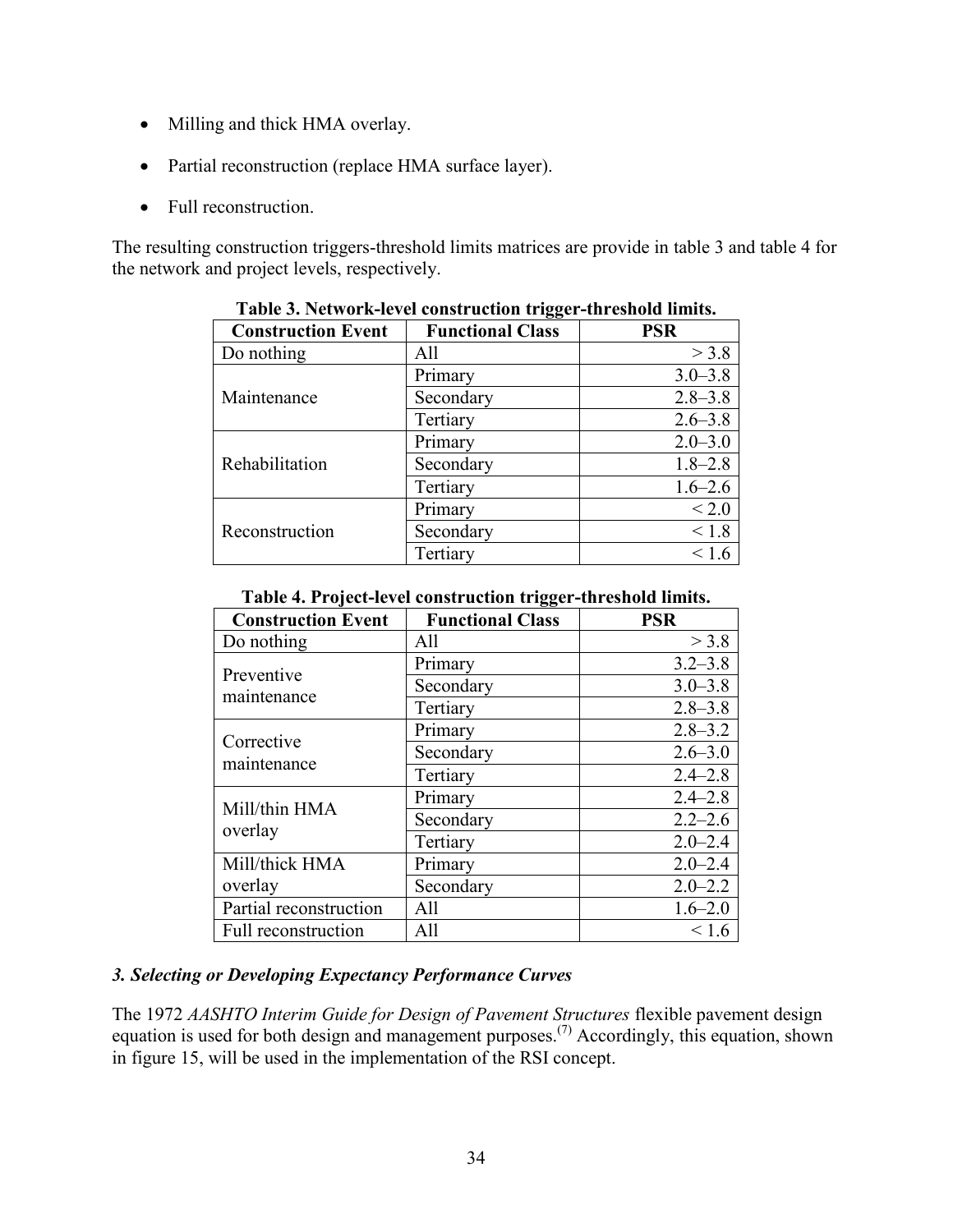**Figure 15. Equation. Flexible pavement design equation. (7)**  $PSR = f$ (equivalent 18-kip [40-kN] single-axle load applications or  $W_{t18}$ , structural number or SN of the pavement, regional factor or  $\overline{R}$ , and soil support or  $S_i$  value)

<span id="page-42-0"></span>Where:

 $W_{t18}$  = Equivalent 18-kip (40-kN) single-axle load application.  $R$  = Regional factor.  $S_i$  = Soil support value.

The number equivalent 18-kip (40-kN) single-axle load applications, or  $W_{t18}$ , is computed as a function of the AADT, direction split, percent trucks, lane distribution, and traffic growth factor. Equivalency factors are used to relate different axle loads to 18-kip (40-kN) single-axle load applications. For pavement management purposes (i.e., for RSI),  $W_{t18}$  is also expressed in terms of time (years), which are computed using the same inputs just referenced.

The structural number (SN) is defined as follows:

$$
SN = \sum a_i \times d_i
$$
  
Figure 16. Equation. SN.

<span id="page-42-1"></span>Where:

 $a_i$  = Structural layer coefficient of the various layer that make up the pavement structure (a function of material type and properties).

 $d_i$  = Thickness of the various layers that make up the pavement structure.

The regional factor or *R* value varies between 0.2 and 5.0 depending on subsurface moisture and temperature conditions, while the soil support or  $S_i$  value is established based on correlations with standard soil tests (e.g., California bearing ratio, *R*, triaxial strength, etc.).

To account for differences in predicted versus actual PSR values, the agency has developed a linear shift factor for the expectancy curve based on time/traffic (i.e.,  $W_{t18}$ ).

#### *4. Identifying Collection of Inputs*

To support the expectancy performance curve detailed in step 3, the following input data will be required for each pavement segment in the network:

- **Inventory data**: Age of pavement since construction or since asphalt overlay placement. This information is needed for the  $W_{t18}/RSI$  computations and will be obtained from the agency's PMS database or extracted from the agency's construction records.
- **Construction data**: Pavement material layer types, thicknesses, and properties. This information is needed to determine the SN and *Si* values and will be obtained from the agency's PMS database or extracted from the agency's construction records. Alternatively, this information may be gathered using non-destructive, destructive, and/or laboratory testing.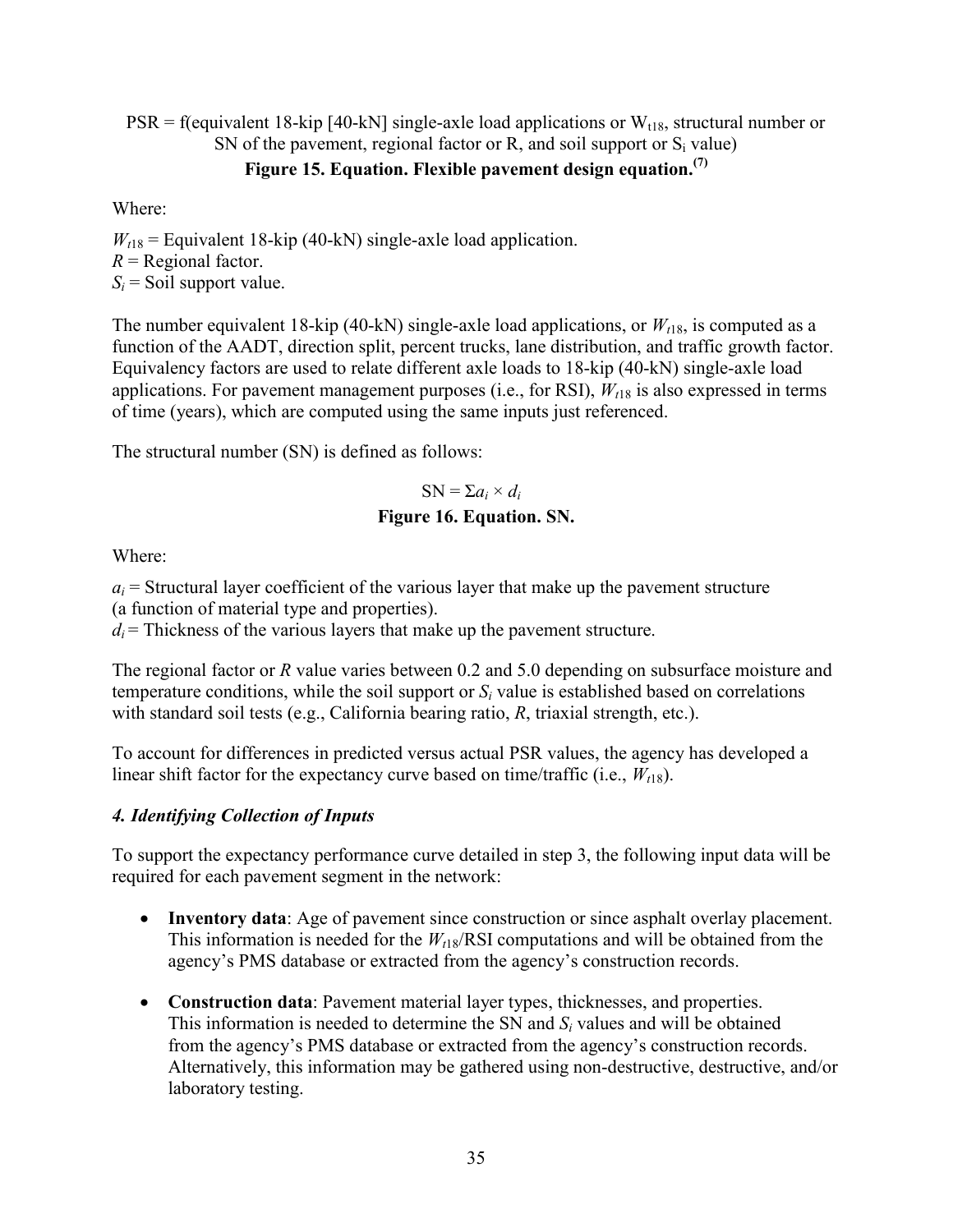- **Climatic data**: General information on the subsurface moisture and temperature conditions. This information is needed to establish the *R* value and will be established on the basis of the agency's experience of local conditions.
- **Traffic data**: AADT, direction split, percent trucks, lane distribution, and traffic growth factor. This information will be obtained from existing local or regional traffic counts. Alternatively, if the data are to be used for project-level analysis, actual traffic counts will be carried out.
- **Pavement roughness**: A high-speed inertial profiler with three laser mounted sensors on the front bumper will be used to measure PSR using existing pavement roughness correlation. These roughness measurements will be performed on a 2-year cycle over the entire network.
- **Pavement structural response**: Pavement material layer types, thicknesses, and properties. If this information is not readily available, consideration will be given to using a FWD unit in conjunction with a GPR unit, especially if the data are to be used for project-level analysis. The resulting deflection and layer thickness data will be used to compute the effective SN of the pavement, either through the backcalculation of individual layer moduli or through direct computation of SN.

## *5. Establishing a Strategy Selection Process*

For network-level analyses, the same strategy selection process as described in example 1 will be used (i.e., LCC analyses are performed for each pavement segment to identify the strategy having the lowest LCC). For example, for primary segments having a PSR less than 2.0  $(RSI = 0$  years), the LCC analysis is limited to the reconstruction strategy. The same applies for secondary segments having a PSI less than 1.8 and tertiary segments having a PSR less than 1.6. For all other segments, more than one construction treatment, hence RSI, are considered. For example, for a primary segment having a PSR of 3.0, the following scenarios developed using the 1972 *AASHTO Interim Guide for Design of Pavement Structures* pavement design equation are considered (each having a unique RSI, in terms of years to construction event): $^{(7)}$ 

- **Maintenance**:  $RSI = 0$  years.
- **Rehabilitation**: RSI = 6 years.
- **Reconstruction**: RSI = 15 years.

A 30-year LCC analysis is performed for each viable construction event, and the lowest LCC scenario is selected for the pavement segment in question.

Like the first example, due to budgetary constraints, the agency prioritizes the LCC results for all pavement segments in the network to select the segments that will receive some sort of treatment in a given year. The prioritization is done based on functional class, AADT, and percent trucks.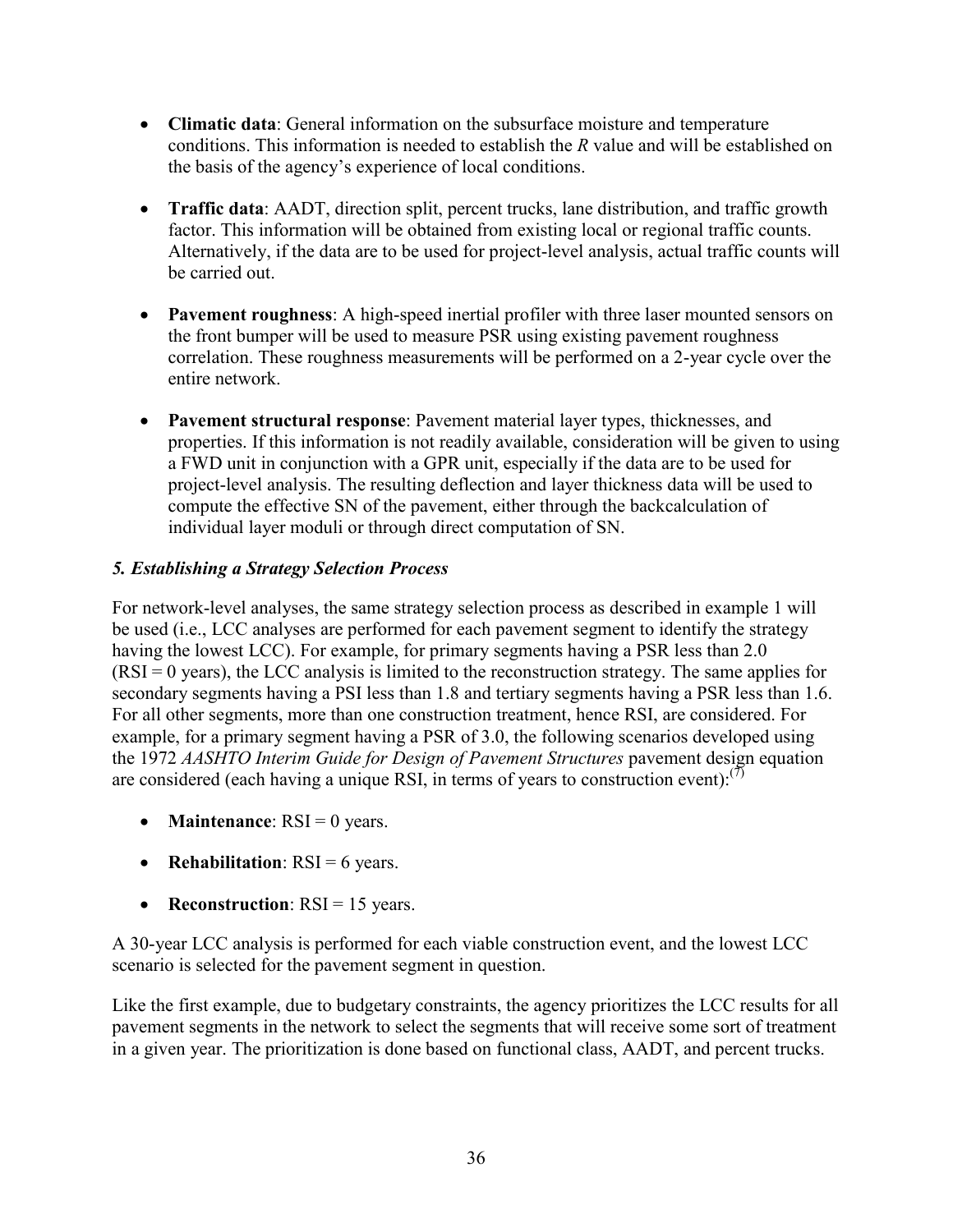LCC analyses are also performed at the project level using the expanded (project-level) construction events trigger-level matrix. According to this matrix, pavement segments having a PSI less than  $1.6$  (RSI = 0 years) will undergo full reconstruction, while pavement segments having a PSI of 1.8 may undergo partial reconstruction (RSI = 0 years) or full reconstruction  $(RSI > 0$  years). Similarly, for a primary segment with a PSI of 3.6, the following possible construction treatments (hence RSIs) will be considered:

- **Preventive maintenance**: RSI = 0 years.
- **Corrective maintenance**: RSI = 3 years.
- **Mill/thin HMA overlay**: RSI = 9 years.
- **Mill/thick HMA overlay**: RSI = 12 years.
- **Partial reconstruction**: RSI = 17 years.
- **Full reconstruction**: RSI = 25 years.

Unlike the network-level analysis, however, the chosen construction event (and hence RSI) at the project level is not selected based solely on LCC. Rather, the LCC analysis is supplemented with cost engineering considerations specific to each project segment (i.e., cost/benefit analysis of alternative construction treatments using tool developed for the agency). Moreover, each construction event (e.g., overlay thickness) is designed based on project-specific data (i.e., not a standard treatment for each construction event but tailored to the project).

#### *6. Performing Periodic Assessments and Updates*

Implementation of the RSI concept is anticipated to be completed within 18 months. The first 12 months will be spent setting up and fully testing the system, while the remaining 6 months will be spent rolling out the RSI concept within the agency, including training agency personnel. Once implemented, the agency plans on assessing the resulting system on an annual basis. Changes and updates to the system will be implemented based on the results of the assessments as well as on new technology. In addition, because the agency plans on migrating to the AASHTO MEPDG in 5 years, a targeted effort will be dedicated to updating the RSI system within the context of the MEPDG performance models, including the assessment and/or revisions to construction triggers, threshold limits, expectancy curves, collection of inputs, strategy selection process, and future assessments and updates.

#### **Numerical Example:**

Consider a pavement network consisting of three primary roadways, two secondary roadways, and a tertiary roadway. For this small network, it is assumed that the regional factor would be equal throughout, and the typical average annual value of 1 is used. Soil type throughout the network ranges from silty clay to sandy gravel, and the age of the pavements and traffic loadings account for some of the variation and rate of change in PSR values.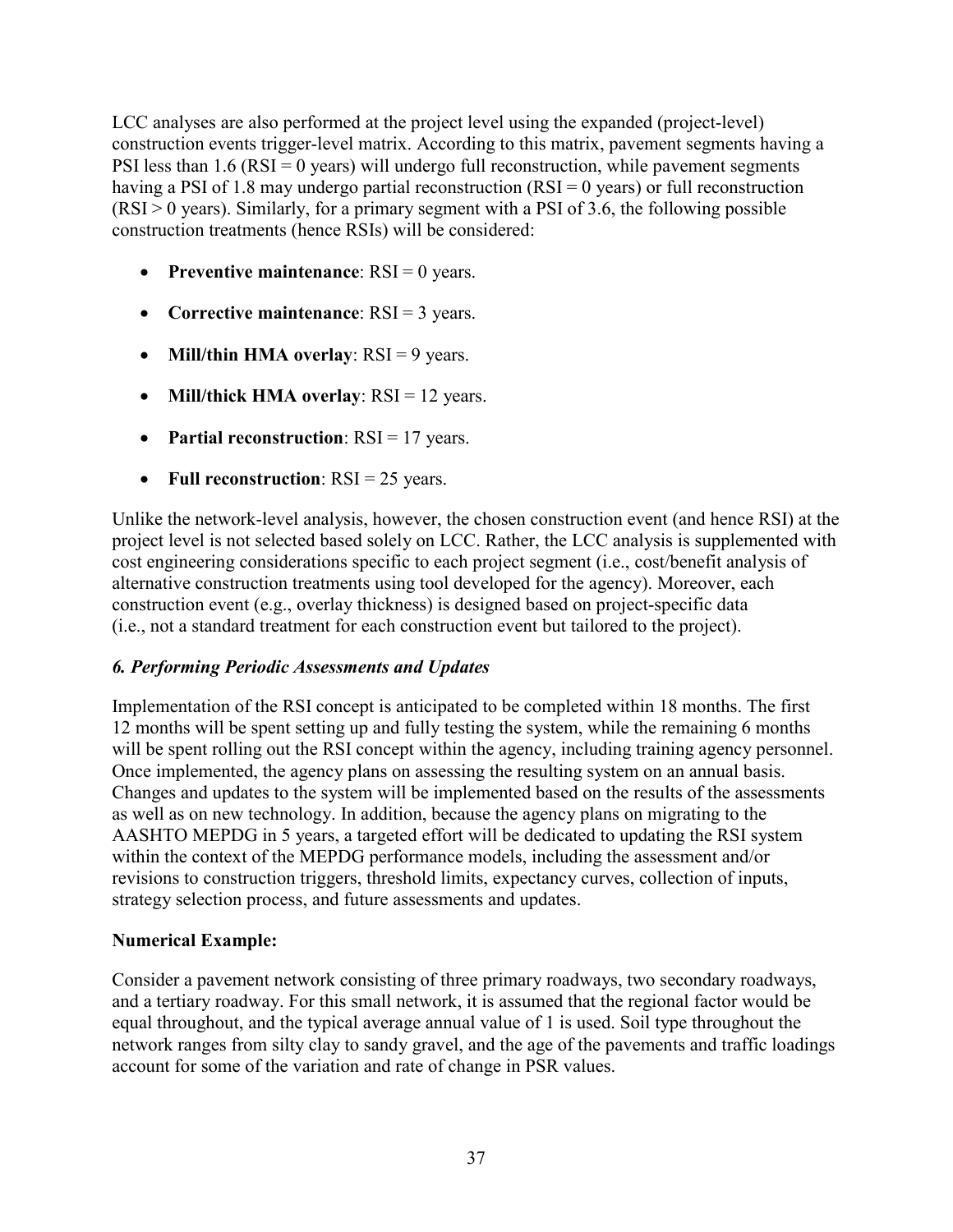[Table 5](#page-45-2) contains the current PSR value and the predicted PSR value after 3 and 10 years. The PSR values degrade at different rates due to the differences in traffic loading, pavement age, and structural properties. Based on the construction trigger-threshold limits matrix for the network level, the years to construction event (RSI) is given for each type of construction treatment based on the 1972 *AASHTO Interim Guide for Design of Pavement Structures* pavement design equation for the given PSR values (see figure  $15$ ).<sup>(7)</sup>

<span id="page-45-2"></span>

|                 |                   |                |            |            |                  | Current        | 3-Year         | 10-Year          |
|-----------------|-------------------|----------------|------------|------------|------------------|----------------|----------------|------------------|
| <b>Pavement</b> | <b>Functional</b> | <b>PSR</b>     | <b>PSR</b> | <b>PSR</b> | Construction     | <b>RSI</b>     | <b>RSI</b>     | <b>RSI</b>       |
| ID              | <b>Class</b>      | <b>Current</b> | 3 Years    | 10 Years   | <b>Treatment</b> | (years)        | (years)        | (years)          |
|                 |                   |                |            |            | Maintenance      | 0              | 0              | N/A              |
| $\mathbf{1}$    | Primary           | 3.6            | 3.2        | 2.3        | Rehabilitation   | 6              | 3              | N/A              |
|                 |                   |                |            |            | Reconstruction   | 15             | 11             | $\overline{3}$   |
|                 |                   |                |            |            | Maintenance      | $\theta$       | N/A            | N/A              |
| 1               | Primary           | 3.0            | 2.7        | 2.1        | Rehabilitation   | $\overline{4}$ | 2              | $\leq 1$         |
|                 |                   |                |            |            | Reconstruction   | 9              | 7              |                  |
|                 |                   |                |            |            | Maintenance      | N/A            | N/A            | N/A              |
| $\overline{2}$  | Primary           | 2.8            | 2.3        | 1.3        | Rehabilitation   | 3              | $\overline{2}$ | N/A              |
|                 |                   |                |            |            | Reconstruction   | 8              | 3              | $\overline{0}$   |
|                 |                   |                |            |            | Maintenance      | $\overline{0}$ | $\overline{0}$ | N/A              |
| 3               | Secondary         | 3.4            | 3.1        | 2.5        | Rehabilitation   | 6              | $\overline{4}$ | $\overline{2}$   |
|                 |                   |                |            |            | Reconstruction   | 15             | 12             | 6                |
|                 |                   |                |            |            | Maintenance      |                | N/A            | N/A              |
| $\overline{4}$  | Secondary         | 2.9            | 2.7        | 2.2        | Rehabilitation   | $\overline{4}$ | 3              |                  |
|                 |                   |                |            |            | Reconstruction   | 10             | 8              | $\overline{4}$   |
|                 |                   |                |            |            | Maintenance      | 3              | $\overline{2}$ | $\boldsymbol{0}$ |
| 5               | Tertiary          | 3.2            | 3.0        | 2.6        | Rehabilitation   | 6              | $\overline{4}$ | $\overline{2}$   |
|                 |                   |                |            |            | Reconstruction   | 15             | 13             | $\overline{7}$   |

**Table 5. RSI based on PSR values and construction treatment.**

 $N/A = Not applicable.$ 

Some pavement sections have PSR values below the threshold limit for the respective construction trigger; therefore, that construction type is not applicable to that pavement section, and the next construction type must be considered.

The RSI values are based on the threshold limits for each construction trigger and not the age of the pavement section. This explains why the difference between the current RSI and the RSI after 10 years (or 3 years) is not always 10 years (or 3 years).

# <span id="page-45-0"></span>**EXAMPLE 3—SHA USING MULTIPLE PERFORMANCE INDICATORS**

#### <span id="page-45-1"></span>**Background**

An SHA manages a large network made up of primary State routes only that are comprised entirely of JPCP of varying ages ranging from less than 1 year to 15 years. After several months of deliberations and planning, the agency has recently embarked in the migration of their pavement design and management procedures from the 1986 *AASHTO Guide for Design of*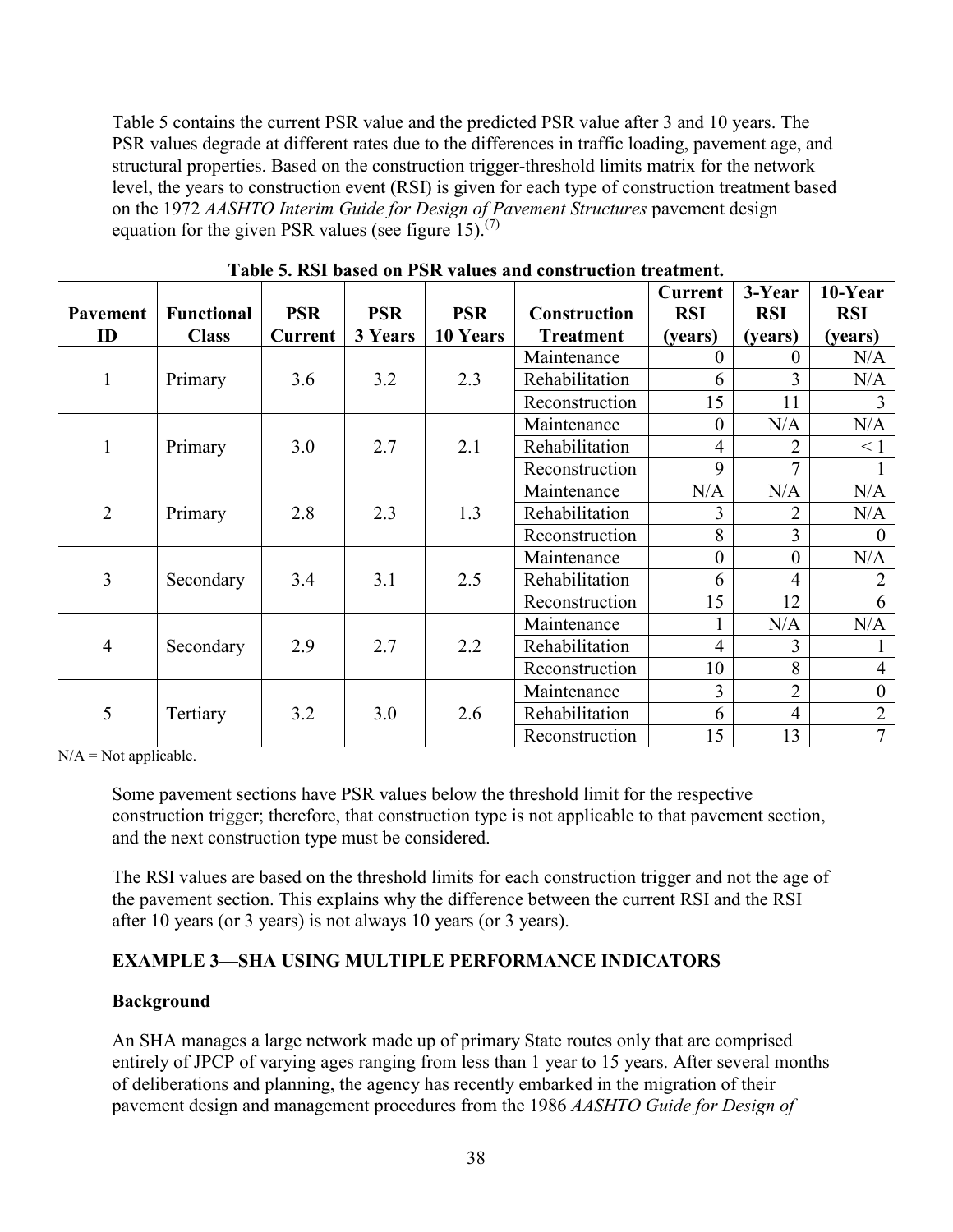Pavement Structures.<sup>(4)</sup> As part of this migration, the agency has decided to include pavement structural capacity and surface friction as additional pavement performance indicators. Moreover, the agency has decided to move forward with the adoption of the RSI concept but is making no distinction between network- and project-level analyses based on the intensive data collection activities they currently have in place.

# <span id="page-46-0"></span>**RSI Implementation**

# *1. Setting Construction Triggers*

The agency has embarked in the implementation of the RSI concept using multiple performance indicators. Those indicators include the following:

- AASHTO MEPDG—pavement surface distress. $(5)$ 
	- o Transverse cracking.
	- o Transverse joint faulting.
- AASHTO MEPDG—pavement smoothness.<sup>(5)</sup>
	- o IRI.
- Pavement structural capacity.
	- o Ratio of current to initial (at time of construction or overlay) effective PCC thickness (based on standard modulus of 4,000,000 psi (27,560 MPa)).
- Pavement surface friction
	- o Friction number (FN).

#### *2. Setting Threshold Limits*

Because the RSI concept is to be adapted for both network- and project-level analyses, without distinction in terms of construction events, threshold limits have been established for the following construction events:

- Do nothing.
- Preventive maintenance (joint sealing, etc.).
- Corrective maintenance (crack filling, patching, etc.).
- Diamond grinding of JPCP surface.
- Grooving of JPCP surface.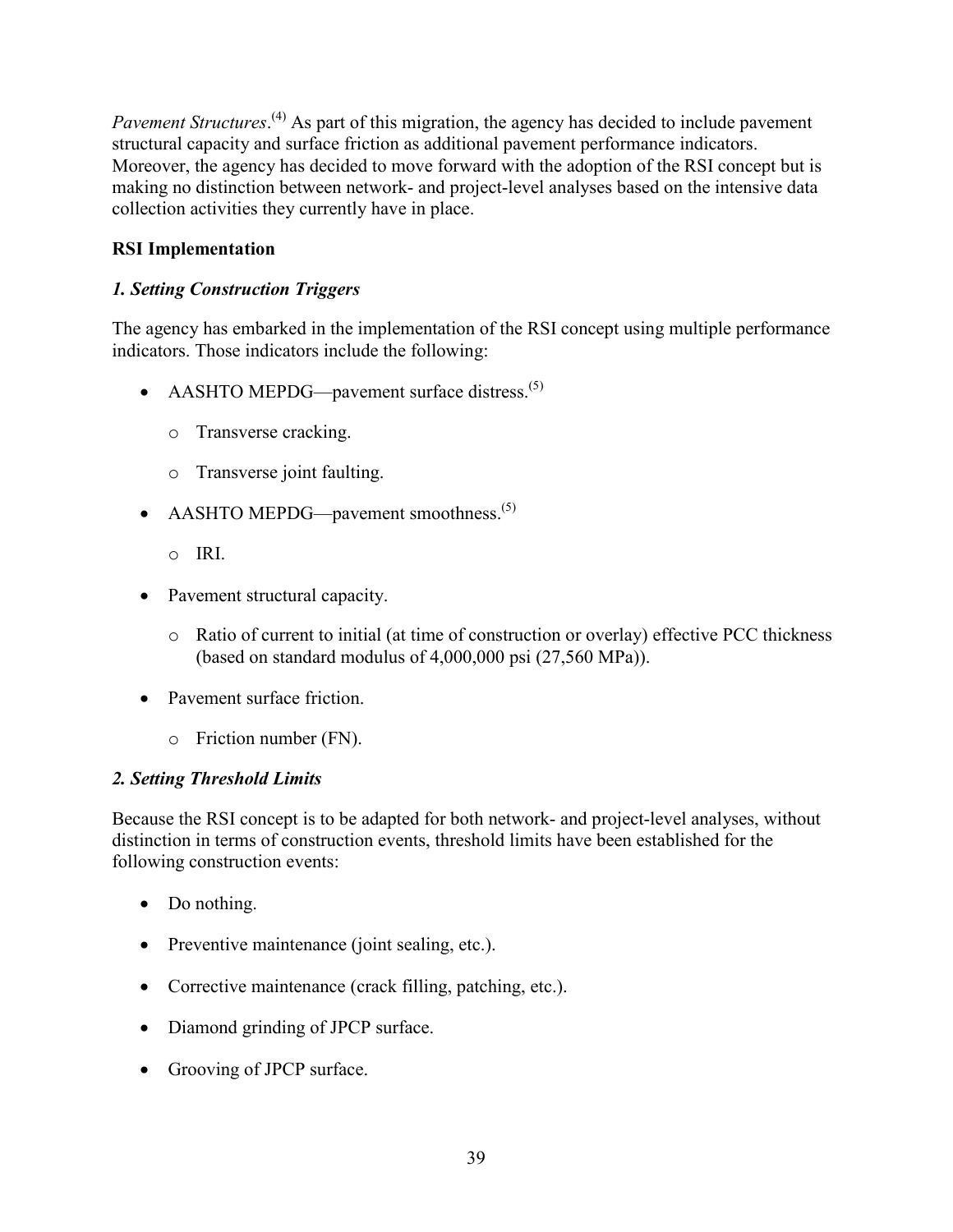- CPR.
- Ultra-thin PCC overlay.
- PCC overlay of existing PCC material, where thickness of new material is determined in accordance with the AASHTO MEPDG procedures.<sup>(5)</sup>
- Removal and replacement of PCC surface layer.
- Complete removal and replacement of the pavement structure down to the subgrade, where the replacement pavement is determined in accordance with the AASHTO MEPDG procedures and can be either a HMA or PCC structure.<sup>(5)</sup>

The resulting construction trigger-threshold limits matrix is provide in [table 6.](#page-47-0)

<span id="page-47-0"></span>

|                     | <b>Transverse</b> | <b>Transverse</b> |                 | <b>Effective</b> |           |
|---------------------|-------------------|-------------------|-----------------|------------------|-----------|
|                     | Cracking          | Joint             | IRI,            | <b>PCC</b>       |           |
| <b>Construction</b> | (Percent          | Faulting,         | inches/mi       | <b>Thickness</b> |           |
| Event               | Area)             | inches (mm)       | (m/km)          | Ratio            | <b>FN</b> |
| Do nothing          | $\Omega$          | ${}_{0.05}$       | < 90 (< 1.42)   | > 0.95           | >60       |
|                     |                   | (< 1.27)          |                 |                  |           |
| Preventive          | $>0-1$            | N/A               | N/A             | N/A              | N/A       |
| maintenance         |                   |                   |                 |                  |           |
| Corrective          | $1 - 3$           | N/A               | N/A             | N/A              | N/A       |
| maintenance         |                   |                   |                 |                  |           |
| Diamond             | N/A               | $0.05 - 0.10$     | $90 - 120$      | N/A              | $40 - 60$ |
| grinding            |                   | $(1.27 - 2.54)$   | $(1.42 - 1.89)$ |                  |           |
| Grooving            | N/A               | N/A               | N/A             | N/A              | < 40      |
| <b>CPR</b>          | $3 - 5$           | N/A               | N/A             | $0.95 - 0.85$    | N/A       |
| Ultra-thin PCC      | $5 - 10$          | $0.10 - 0.15$     | $120 - 175$     | $0.85 - 0.75$    | N/A       |
| overlay             |                   | $(2.54 - 3.81)$   | $(1.89 - 2.76)$ |                  |           |
| PCC overlay         | $10 - 15$         | $0.15 - 0.25$     | $175 - 250$     | $0.75 - 0.65$    | N/A       |
|                     |                   | $(3.81 - 6.35)$   | $(2.76 - 3.94)$ |                  |           |
| Removal and         | $15 - 25$         | > 0.25            | > 250           | $0.65 - 0.50$    | N/A       |
| replacement of      |                   | (< 6.35)          | (>3.94)         |                  |           |
| PCC                 |                   |                   |                 |                  |           |
| Removal and         | >25               | N/A               | N/A             | ${}_{0.50}$      | N/A       |
| replacement of      |                   |                   |                 |                  |           |
| pavement            |                   |                   |                 |                  |           |

#### **Table 6. Construction trigger-threshold limits matrix.**

 $N/A = Not applicable.$ 

#### *3. Selecting or Developing Expectancy Performance Curves*

Since the SHA is migrating from the 1986 *AASHTO Guide for Design of Pavement Structures* to the AASHTO MEPDG, the pavement performance models contained in the latter guide have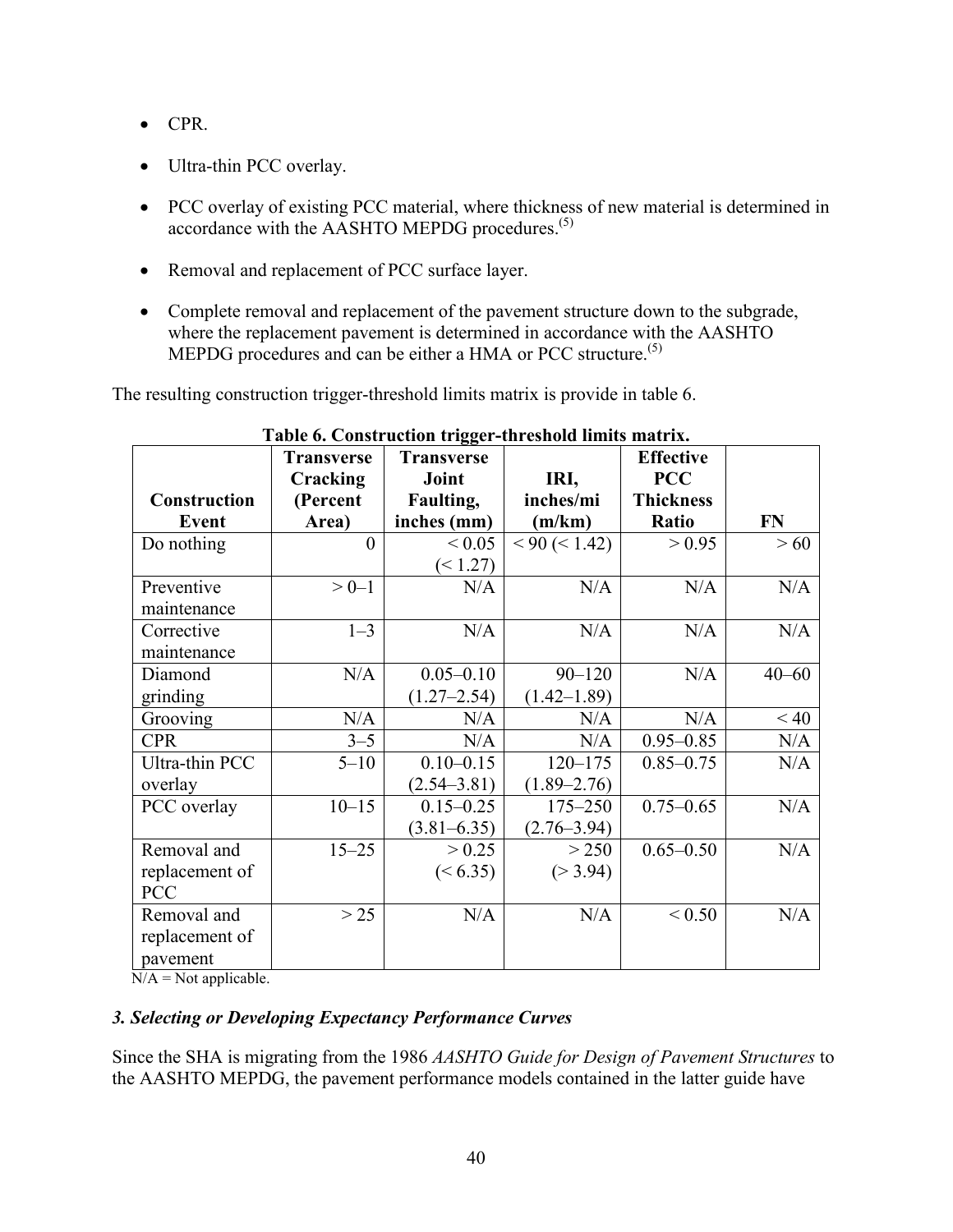been selected for implementing the RSI concept without deviations.<sup> $(4,5)$ </sup> These models are applicable to the following pavement performance indicators:

- Transverse cracking.
- Transverse joint faulting.
- Pavement smoothness (IRI).

For the pavement structural capacity performance indicator, the agency will use the ratio of current to initial (at time of construction or overlay) effective PCC thickness, where thickness is determined in terms of an equivalent standard modulus of 4,000,000 psi (27,560 MPa) using backcalculated layer moduli data and equivalencies based on the stiffness equation. The agency has chosen to proceed with this ratio as a result of the extensive FWD deflection testing program it has had carried out over the past 15 years. Specifically, effective PCC thickness ratio prediction models have been developed for the various regions in the State from the massive amount of deflection data collected and analyzed over the years.

To account for the seasonal variations in the deflection data, the agency has also developed temperature and moisture correction factors to adjust the effective PCC thickness ratio to a standard temperature and moisture state. In addition, the agency has developed shift factors for the prediction models to account for differences between predicted and measured ratios.

In terms of the pavement surface friction performance indicator, the SHA has been working closely with a neighboring SHA to develop a FN performance model based on data they have gathered over the past decade on JPCP pavements. Jointly, these two agencies have determined that the initial FN for their pavements is 65 on average and that there is a constant rate of deterioration (decrease in FN) equal to -0.80 FN per year. For example, a new pavement that has been in service for 10 years is expected to have a  $FN = 57$ . Similarly, a pavement that presently has a FN = 42 is expected to fall below FN = 40 in less than 3 years. As was the case with the effective PCC thickness ratio, the agency has developed shift factors for the FN prediction model to account for differences between predicted and measured FN values.

# *4. Identifying Collection of Inputs*

To support the expectancy performance curves detailed in step 3, the following input data will be required for each pavement segment in the network:

• Inventory (e.g., age of pavements since construction), construction (e.g., PCC thickness and properties), climate (e.g., temperature data), and traffic (e.g., load spectra and volumes) data. Some of this information will be obtained from the agency's PMS database or extracted from the agency's construction records. However, because the agency is migrating to the AASHTO MEPDG and intends on using level 2 data, a number of data collection efforts are underway to obtain the necessary information (e.g., collection of load spectra data at various locations throughout the network using WIM technology, materials laboratory testing to characterize the most commonly used pavement materials and subgrades, extraction of appropriate climatic data from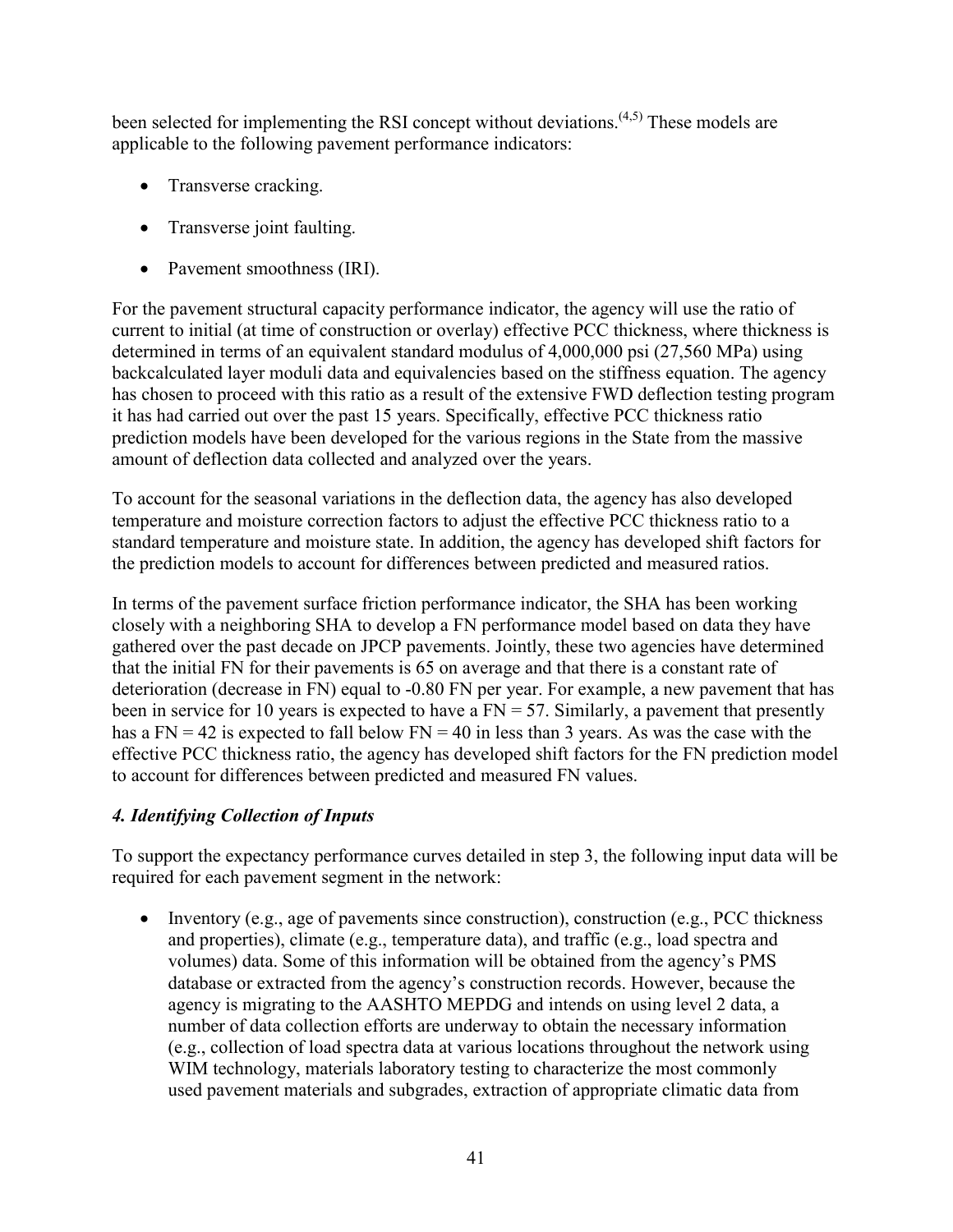the NCDC, use of GPR for determining pavement layer thicknesses throughout the network, etc.)

• Pavement performance data. In support of the various expectancy curves that will be implemented as part of the migration to the AASHTO MEPDG as well as the RSI concept, the agency plans on purchasing two fully integrated and automated devices to collect and interpret pavement distress data (transverse cracking and transverse joint faulting) and smoothness (IRI) data at highway speeds using various laser-mounted sensors and high-resolution video cameras. In support of the effective PCC thickness ratio model, the agency will be performing FWD deflection testing and analysis at 0.5-mi (0.8-km) intervals through the network. Finally, in support of the FN model, the agency will perform skid measurements at 0.5-mi (0.8-km) intervals through the network using a lock-wheel skid trailer at speeds of 40 mi/h (64 km/h). All of these measurements will be performed on a 2-year cycle over the entire network. In addition, more intensive (in terms of spacing between measurements) FWD and friction measurements may be performed at the project level on an as needed basis.

# *5. Establishing a Strategy Selection Process*

The strategy selection process that will be used is the same for both network- and project-level analyses; an LCC analysis-based optimization technique developed by the State's main university will be used to identify the optimal construction treatments at the appropriate times. The only distinction will be the amount of data that will be used to support project-level analyses (i.e., FWD deflection and skid testing at shorter intervals (as compared to those described in step 4) within the segment units.

To illustrate the strategy selection process, the following example is provided. A 5-year-old pavement segment has been determined (through measurements and/or predictions using expectancy curves) to be in the following condition: transverse cracking = 2 percent, transverse joint faulting =  $0.12$  inches (3 mm), IRI = 80 inches/mi (1.26 m/km), effective PCC thickness ratio =  $0.90$ , and FN =  $50$ .

Based on the performance condition information and using the selected and developed expectancy curves, the RSIs for the segment in question and the associated construction treatments are summarized in [table 7.](#page-49-0)

<span id="page-49-0"></span>Based on the information in the table, it should be apparent that corrective maintenance, ultrathin PCC overlay, and diamond grinding are required (i.e.,  $RSI = 0$  years) to address transverse cracking, transverse joint faulting, and FN, respectively. Clearly, the ultra-thin PCC overlay trumps the other two construction treatments, but this does not imply that the agency will proceed with this construction treatment or one of the other two, as it may be more cost effective to place a PCC overlay in 6 years.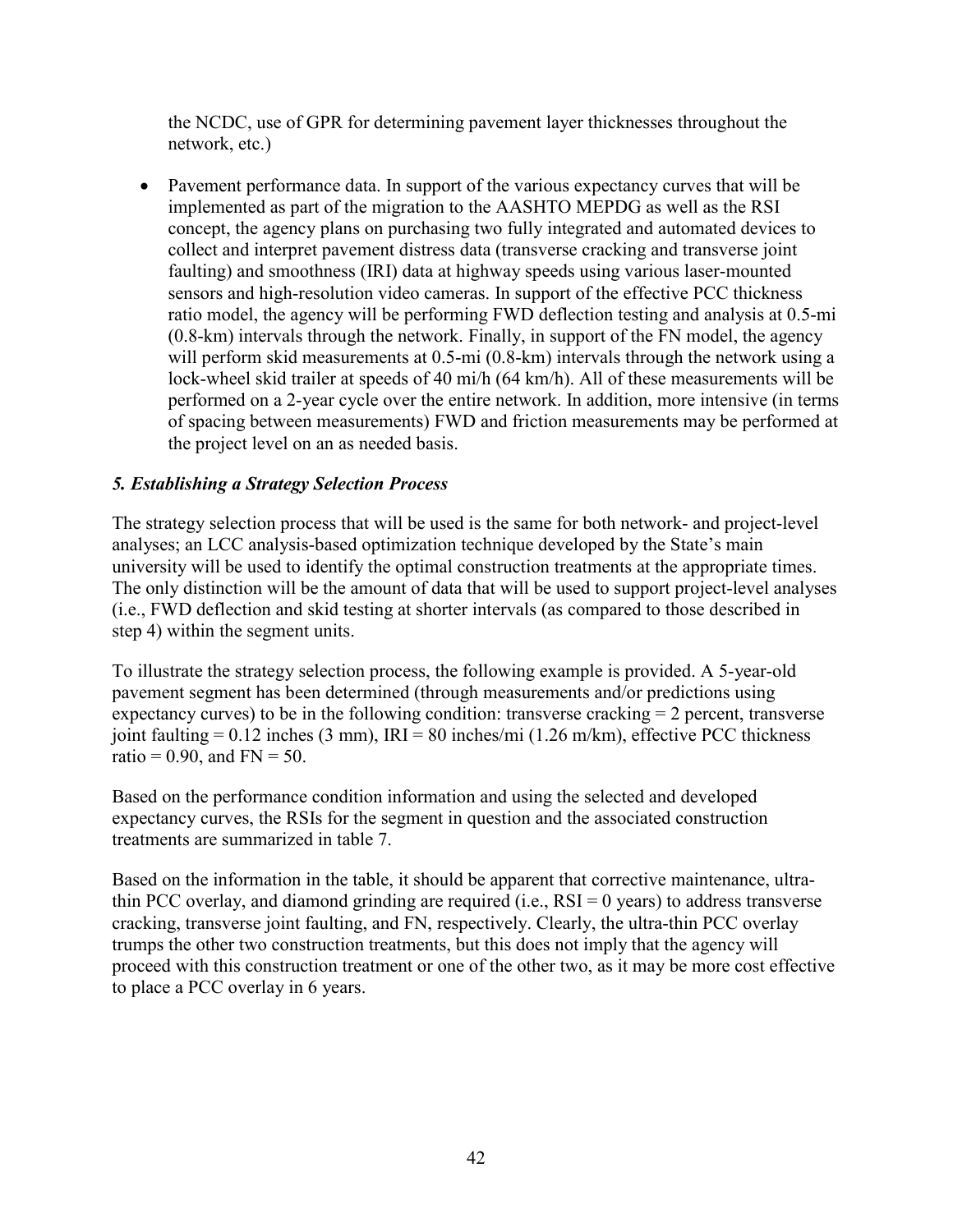<span id="page-50-0"></span>

|                     |                   |                            |            | <b>Effective</b>               |           |
|---------------------|-------------------|----------------------------|------------|--------------------------------|-----------|
| <b>Construction</b> | <b>Transverse</b> | <b>Transverse</b><br>Joint |            | <b>PCC</b><br><b>Thickness</b> |           |
| <b>Event</b>        | Cracking          | <b>Faulting</b>            | <b>IRI</b> | Ratio                          | <b>FN</b> |
| Do nothing          | N/A               | N/A                        | $0$ years  | $0$ years                      | N/A       |
| Preventive          | N/A               | N/A                        | N/A        | N/A                            | N/A       |
| maintenance         |                   |                            |            |                                |           |
| Corrective          | $0$ years         | N/A                        | N/A        | N/A                            | N/A       |
| maintenance         |                   |                            |            |                                |           |
| Diamond grinding    | N/A               | N/A                        | 5 years    | N/A                            | $0$ years |
| Grooving            | N/A               | N/A                        | N/A        | N/A                            | 13 years  |
| <b>CPR</b>          | 4 years           | N/A                        | N/A        | 7 years                        | N/A       |
| Ultra-thin PCC      | 12 years          | $0$ years                  | 14 years   | 13 years                       | N/A       |
| overlay             |                   |                            |            |                                |           |
| PCC overlay         | 18 years          | 6 years                    | 21 years   | 20 years                       | N/A       |
| Removal and         | 24 years          | 12 years                   | 28 years   | 26 years                       | N/A       |
| replacement of PCC  |                   |                            |            |                                |           |
| Removal and         | 32 years          | 19 years                   | N/A        | 30 years                       | N/A       |
| replacement of      |                   |                            |            |                                |           |
| pavement            |                   |                            |            |                                |           |

**Table 7. RSI based on construction treatments.**

 $N/A = Not applicable.$ 

Based on this example, it is apparent that selecting the timing and the type of construction treatment to be applied to the segment in question or any other segment in the network is not an easy task. In turn, this is the reason the agency has decided to use the LCC analysis-based optimization technique to facilitate the strategy selection process. The technique uses the following steps for each segment in the network:

- 1. For each pavement performance indicator in question, the technique is used to determine the RSI (time in years) of the segment for each applicable construction event. For the transverse cracking indicator provided in the example, RSI results are as follows:
	- **Corrective maintenance**: RSI = 0 years.
	- **CPR**:  $RSI = 4$  years.
	- **Ultra-thin PCC overlay**: RSI = 12 years.
	- **PCC overlay**: RSI = 18 years.
	- **PCC removal and replacement**: RSI = 24 years.
	- **Removal and replacement of pavement structure**: RSI = 32 years.
- 2. Based on the information generated in step 1, a logical list of RSI and construction treatments is generated. It makes little sense, for example, to apply corrective maintenance and an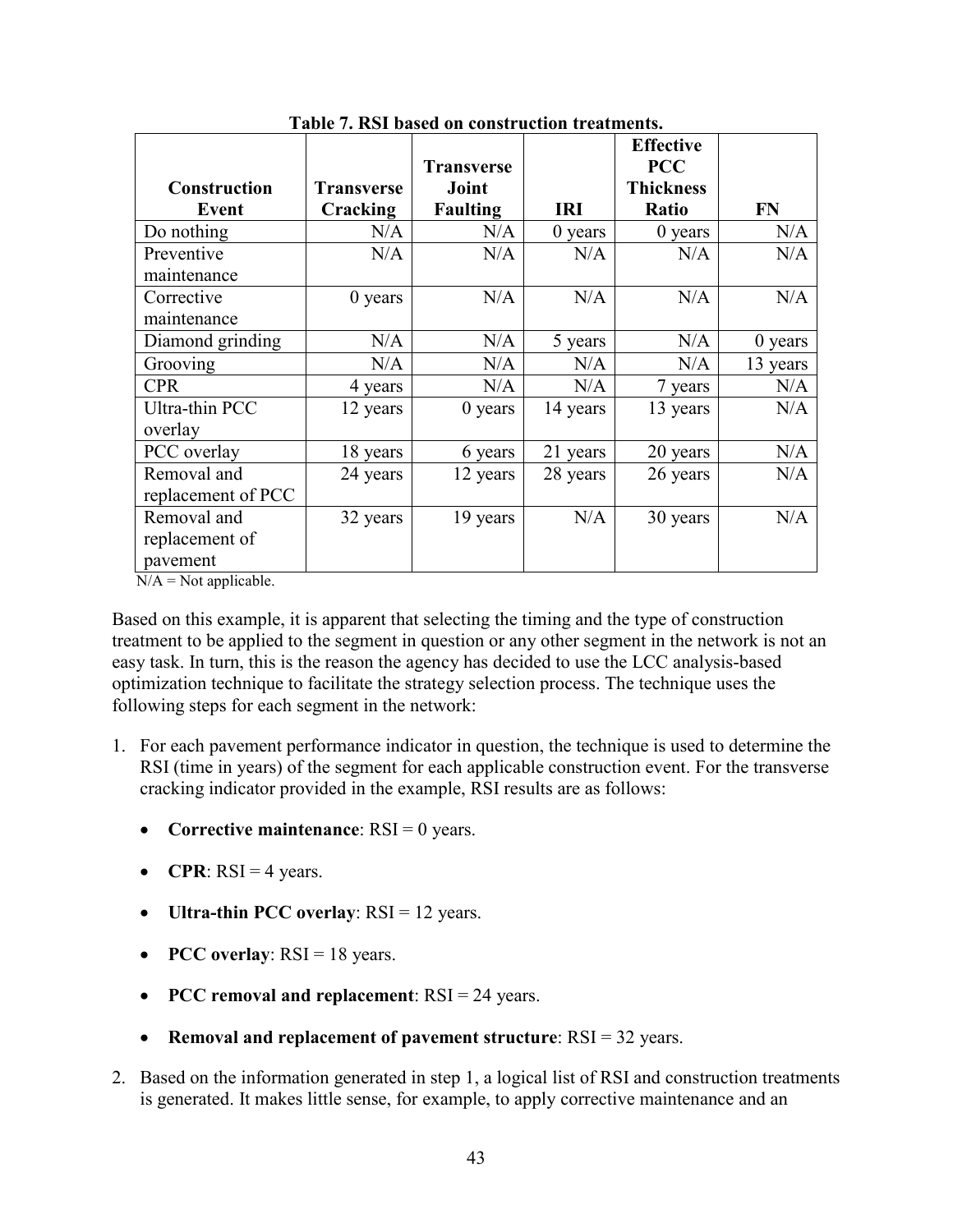overlay during the same year. Similarly, it makes little sense to place an overlay and then reconstruct the pavement 2 years later. A logical list of construction treatments and RSI values for the example provided is as follows:

- **Corrective maintenance and diamond grinding**: RSI = 0 years.
- **CPR and diamond grinding**: RSI = 4 years.
- **PCC** overlay:  $RSI = 6$  years.
- **Removal and replacement of PCC**: RSI = 12 years.
- **Removal and replacement of pavement**: RSI = 19 years.
- 3. A 25-year LCC analysis is then performed for each construction event included in the logical list from step 2. The sequence of construction treatments with the lowest LCC value is selected for the segment in question (e.g., PCC overlay in year 6).

Once the three steps are completed, the total network budget requirements for the next 5 years are considered. If the requirements are greater than the available funds, additional analyses are performed by considering other options beyond the lowest LCC. More specifically, the same three steps are completed by looking at the next lowest LCC value for each segment having lower costs within the first 5 years until the optimum network solution is identified.

#### *6. Performing Periodic Assessments and Updates*

Given the scope of work, the effort is anticipated to be completed in 2 years. Once finished, the agency will perform assessments every 6 months during the first 2 years and annual assessments afterwards. Changes and updates to the system will be implemented based on the results of these assessments. In addition, the agency will perform updates to incorporate improved AASHTO MEPDG, structural capacity, and/or FN performance models. Moreover, in their efforts to fully automate all of their pavement performance data collection, the agency plans on replacing its current FWD fleet in 5 years with a moving pavement deflection testing device capable of measuring deflection basins. As such, an updated version of the effective PCC thickness ratio model will be required in support of the RSI processes.

#### <span id="page-51-0"></span>**LCC CONSIDERATIONS**

LCC analyses were purposely used as part of the strategy selection process (step 5) in all three examples due to their importance to the decisionmaking process. A summary of LCC analysis, as presented by FHWA, is as follows: $^{(8)}$ 

• LCC analysis is an engineering economic analysis tool useful in comparing the relative economic merits of competing construction or rehabilitation design alternatives for a single project. By considering all of the relevant costs (agency and user) incurred during the projected service life of an asset, this analytical process helps transportation officials identify the lowest cost option. Additionally, LCC analysis introduces a structured methodology that quantifies the effects of agency activities on transportation users and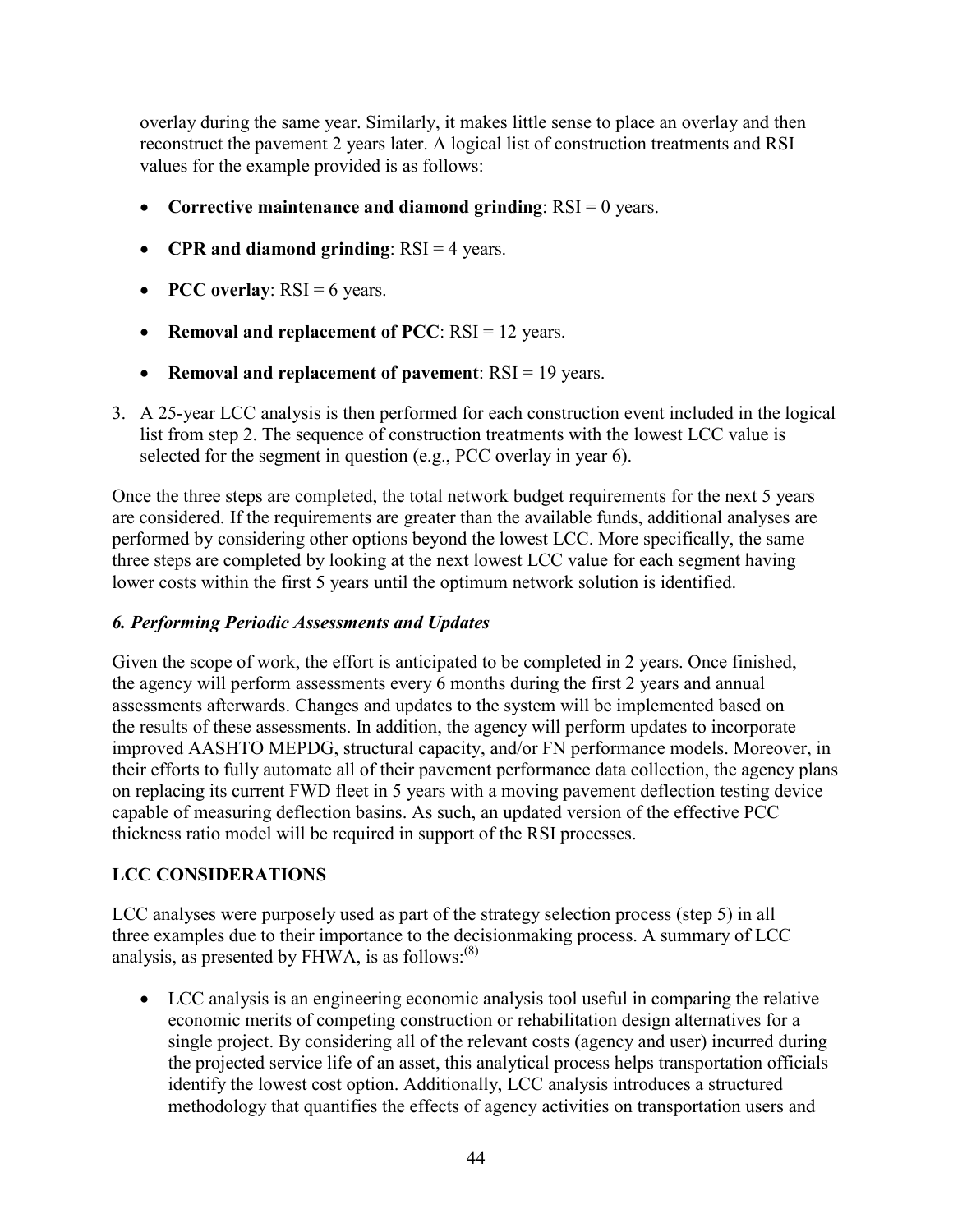provides a means to balance those effects with the construction, rehabilitation, and preservation needs of the system itself.

- LCC analysis can be used in making certain transportation investment decisions. Specifically, when a project has been selected for implementation, LCC analysis will assist in determining the lowest cost way to accomplish the performance objectives of the project. LCC analysis cannot, however, be used to compare the economic merits of projects that provide different levels of benefits for highway users, such as comparing a road-widening project with a rehabilitation of existing roadway lanes. LCC analysis accounts only for cost differences between project alternatives and is applicable only to decisions where benefits are equal for all alternatives being considered.
- The LCC analysis process begins with the development of alternatives to accomplish the structural and performance objectives for a project. The analyst then defines the schedule of initial and future activities involved in implementing each of the project design alternatives. Next, the costs of these activities are estimated. Best practice LCC analysis calls for including not only direct agency expenditures (e.g., construction or maintenance activities) but also costs to the project's users that result from agency work zone operations.
- The predicted schedule of activities and their associated agency and user costs form the projected LCC stream for each design alternative. Using an economic technique known as discounting, these costs are converted into present dollars and then summed for each alternative. The analyst can then determine which alternative is the most cost effective.

In the three examples presented in this chapter, it was assumed that LCC analyses were performed for each of the viable construction events described in the respective examples and that the lowest LCC scenario from the possible combinations of constructions events was selected for the pavement segment in question. In the first example, the combinations of construction events considered over the selected 30-year analysis period included corrective maintenance, rehabilitation, and reconstruction. A partial set of possible combinations of construction events and schedule of activities for the first example is provided in [figure 17.](#page-53-0)

It is important to note that in all three examples, the RSI for reconstruction is not independent of preservation and/or rehabilitation considerations nor is the RSI for rehabilitation independent of preservation considerations in the life-cycle assumptions used as the basis for the determination. The streams of LCCs consist of a future stream of activities, which include preservation, rehabilitation, and reconstruction treatments. To a large extent, the level of dependency is dictated by the pavement performance expectancy curves selected as part of the RSI process.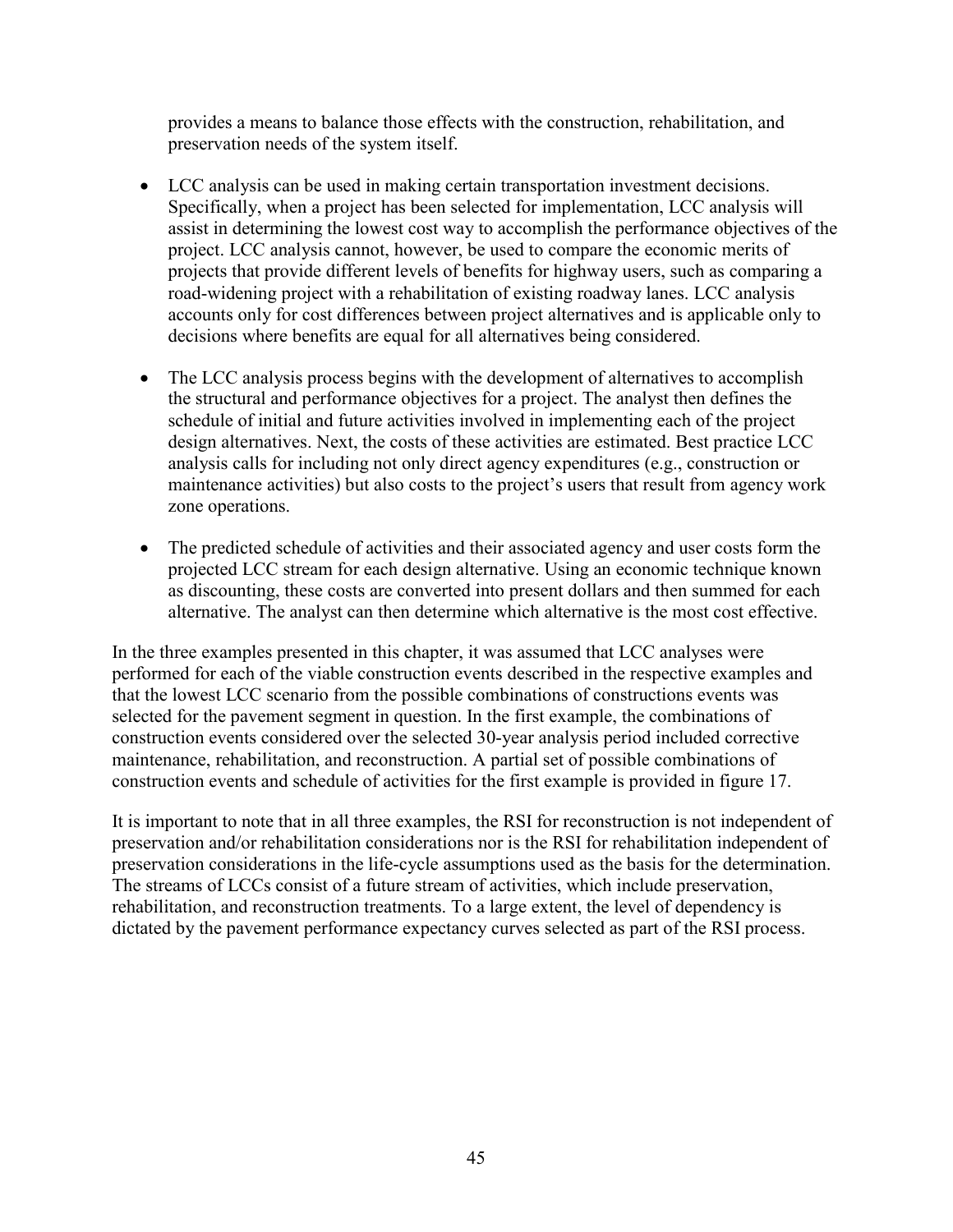

<span id="page-53-0"></span>**Figure 17. Flowchart. Partial set of construction event combinations and schedule of activities for example 1.**

It is also important to note that the lowest LCC option may not necessarily be implemented when other considerations such as risk, available budgets, and political and environmental concerns are taken into account. LCC analysis provides critical information to the overall decisionmaking process but does not necessarily provide the final answer. This is the case in the third example, where options other than the lowest LCC may need to be considered and selected in order to determine a total network budget for the next 5 years that is within the available funds.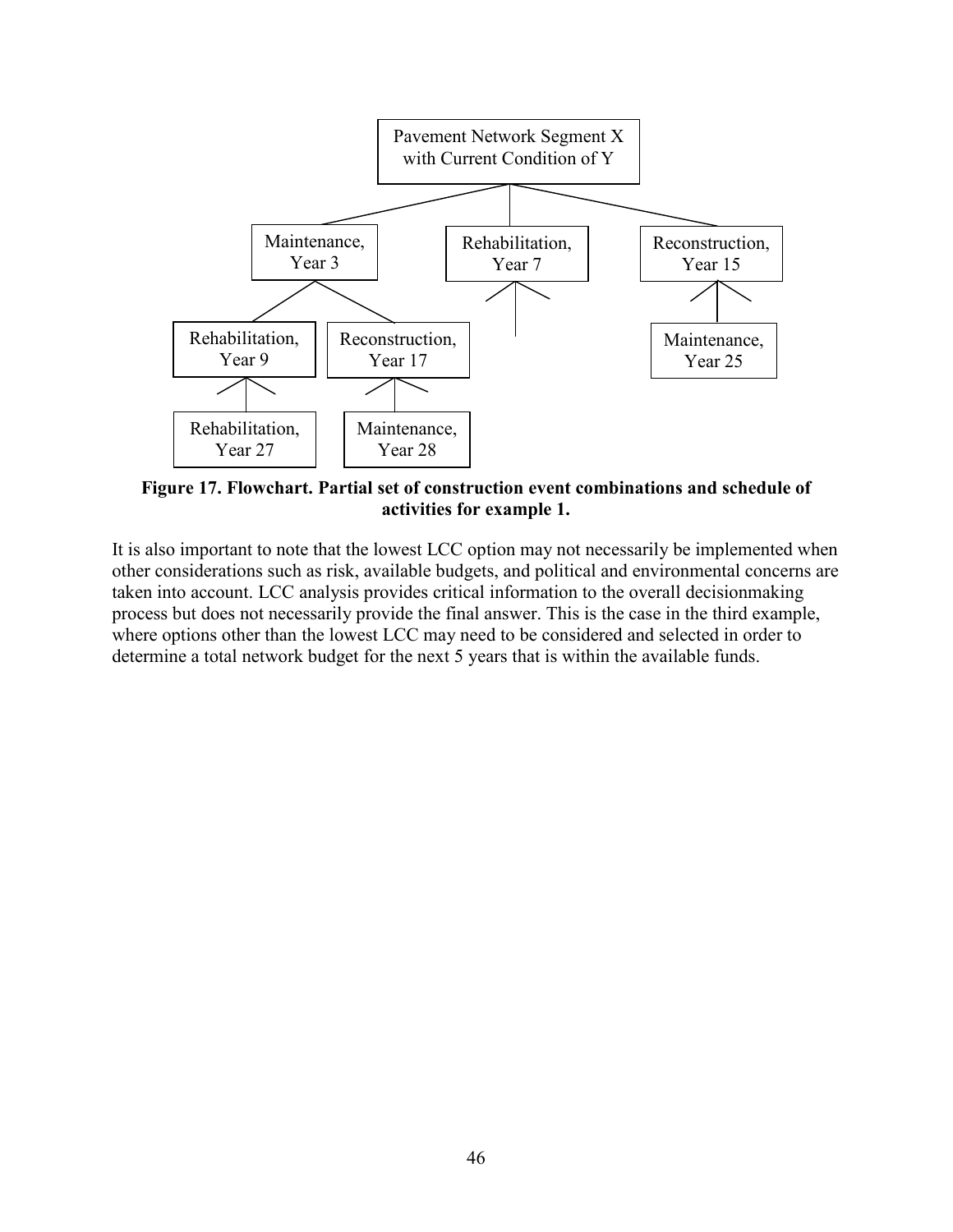## **CHAPTER 5. COMMUNICATING RSI FRAMEWORK RESULTS**

<span id="page-54-0"></span>While the RSI concept provides an alternative to the long-standing and confusing RSL terminology, the outcomes from the RSI process can be used, presented, and communicated in the same fashion SHAs have been doing for years using RSL. The RSI concept does not provide an alternative to assessing the health of the network or making decisions about how to spend available funds. It simply provides a clear terminology and a logical process that will create a consistent construction event-based terminology and understanding (i.e., types of construction events and the timing of those events within the concept of LCC and/or other prioritization approaches based on streams of future construction events).

An added benefit of adapting the RSI terminology is that the methodology provides a readily available way to communicate impacts of alternate budget scenarios. If the streams of optimum future construction event sequences are stored in a database format that allows the use of automated tools to group similar construction events into categories for planning purposes, then the following information can be easily generated:

- Cost of optimum mix of pavement preservation, rehabilitation, and reconstruction to meet total needs during the current planning cycle.
- Current backlog carryover of unmet needs from the last planning cycle, including increased construction costs due to deferred maintenance and rehabilitation.
- Optimum mix of construction treatments at alternative budget levels, which are less than the total needs.
- Impacts of less-than-optimal budget levels on future backlogs of deferred construction events.
- Needed capital budgets for future planning cycles.
- Rational basis to include both pavement condition and other non-pavement condition factors in the future construction planning process without using confusing terms such as service versus structural needs.

At the technical level (i.e., pavement engineers, managers, and technicians working at State transportation departments and local agencies as well as highway contractors), the new RSI terminology should not be difficult to understand nor should the RSI implementation steps. The biggest challenge will be for engineers to substitute a term they have been using often for most of their careers (RSL) with a new one (RSI). While a challenge, it is simply a matter of time before the new terminology replaces the old one, especially given the simplicity and logic of the new terminology.

At the upper management level (i.e., chief engineers of State and local agencies and Federal, State, and local government decisionmakers), two possible scenarios exist. One scenario includes managers who are not aware of the RSL concept. As a result, the new RSI concept is of little consequence to them; they are mostly interested in budgets and other political considerations.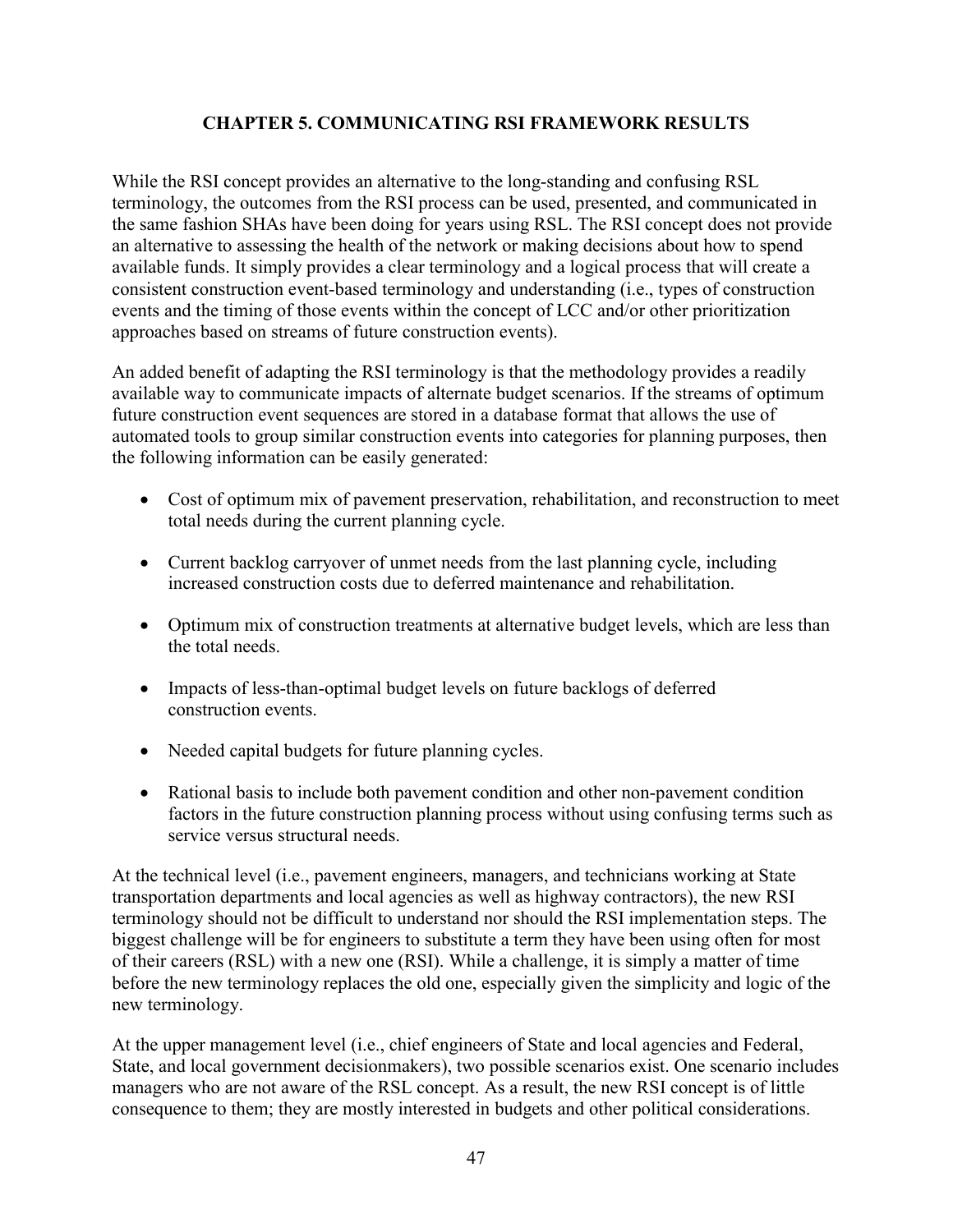The other scenario includes decisionmakers who are aware of and have been using the RSL concept. Regardless of the scenario, the fact is that people must determine which projects will be funded and when.

Perhaps the most important message to convey to decisionmakers is that pavements are repairable systems—the life of the system is not defined by failure of a few components. As such, the use of remaining life is not only confusing but also inappropriate. Material developed to convey this message needs to be short, to the point, and focused. The objective is to provide decisionmakers with easily understood information that reduces potential for misinterpretation, provides a rational basis to assess current status, and promotes better decisions.

In summary, adopting the RSI concept should not significantly affect the day-to-day operations once the shift in terminology is accomplished. Most or all of the RSI implementation steps should already be in place at most SHAs.

Other than the change in terminology, reporting and communicating the outcomes from these steps should not be affected by the RSI concept (e.g., practitioners will need to know current and future conditions and perform LCC analyses to identify lowest cost strategies, while decisionmakers will need to know what budget is required to maintain the network at or above a minimum level).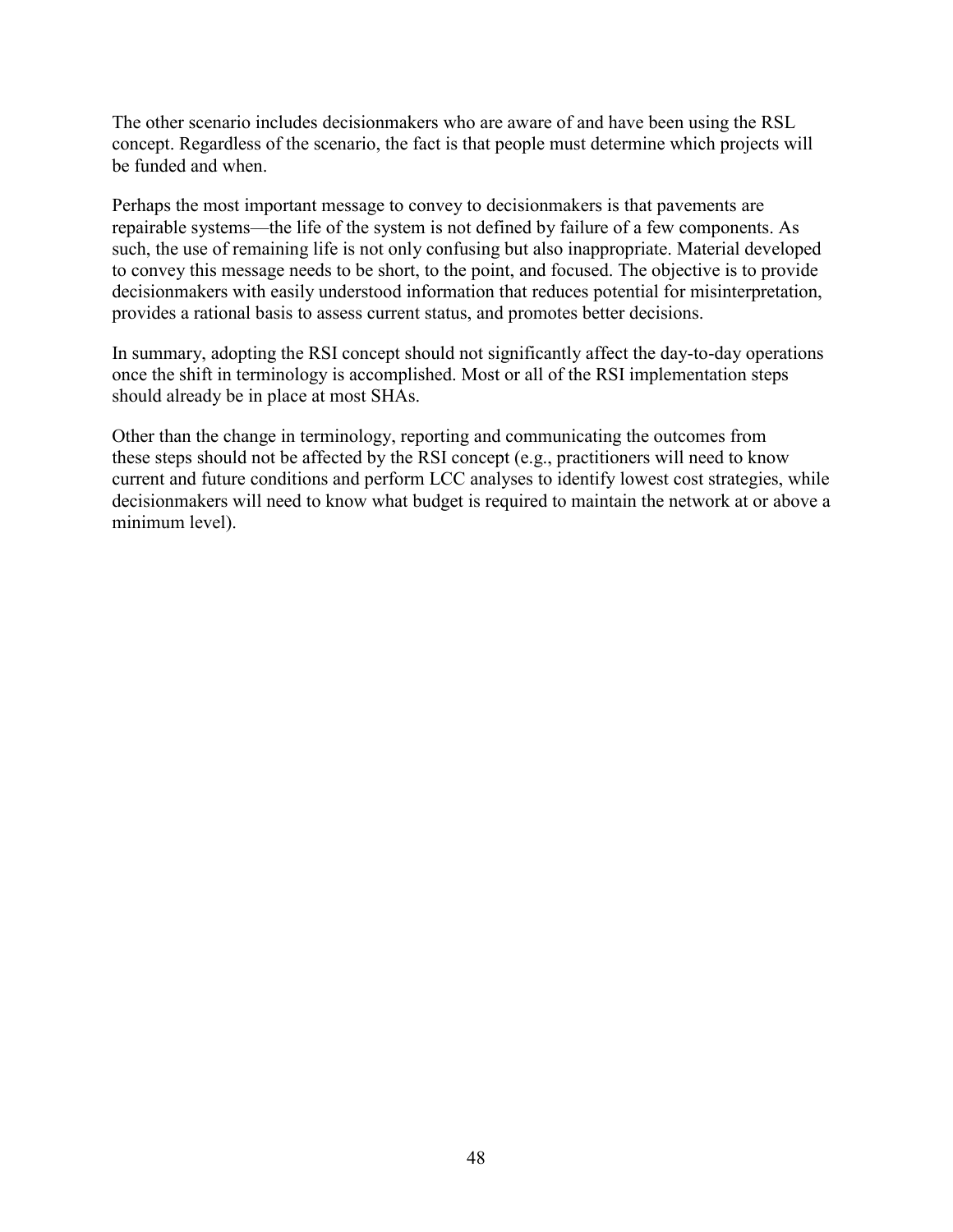### **APPENDIX. GENERIC AGENCY ISSUES**

<span id="page-56-0"></span>This appendix addresses issues associated with implementing the RSI concept within an agency. While not part of the actual RSI process itself, the issues covered are critical to the success of an agency's RSI implementation effort. These issues address the establishment of the agency's RSI protocol, the identification of an RSI coordinator, and the dissemination of the RSI concept within the agency. These issues only need to be addressed once, with periodic monitoring and revising to ensure they are still appropriate; however, they are vital to the success of an agency's RSI program.

## <span id="page-56-1"></span>**ESTABLISHING AN RSI PROTOCOL**

One issue is establishing an agency protocol for implementing the RSI concept. Adoption and acceptance of this protocol will help formalize the RSI implementation effort. This protocol should be communicated to individuals in the agency, and they should be encouraged to follow it. The protocol should include the following elements:

- Reasons for having the protocol.
- Agency's implementation plan.
	- o Approach to implementation steps.
	- o Implementation schedule.
	- o Allocation of resources.
- Roles and responsibilities.
- Training of agency personnel.

# <span id="page-56-2"></span>**IDENTIFYING AND APPOINTING AN RSI COORDINATOR**

To ensure the successful implementation of the RSI concept within an agency, it is important to select an individual to lead the RSI effort and define his/her responsibilities. This person, designated the agency's RSI coordinator, is expected to be involved in all facets of the agency's implementation effort (and possibly in establishing the protocol for the agency). This activity is not anticipated to require a full-time position.

Key responsibilities of the coordinator, who should have an appropriate level of decisionmaking authority, include, but are not limited to, the following:

- Acting as the central point of contact for all RSI issues within the agency.
- Implementing the RSI process within the agency.
- Training agency personnel and disseminating RSI information.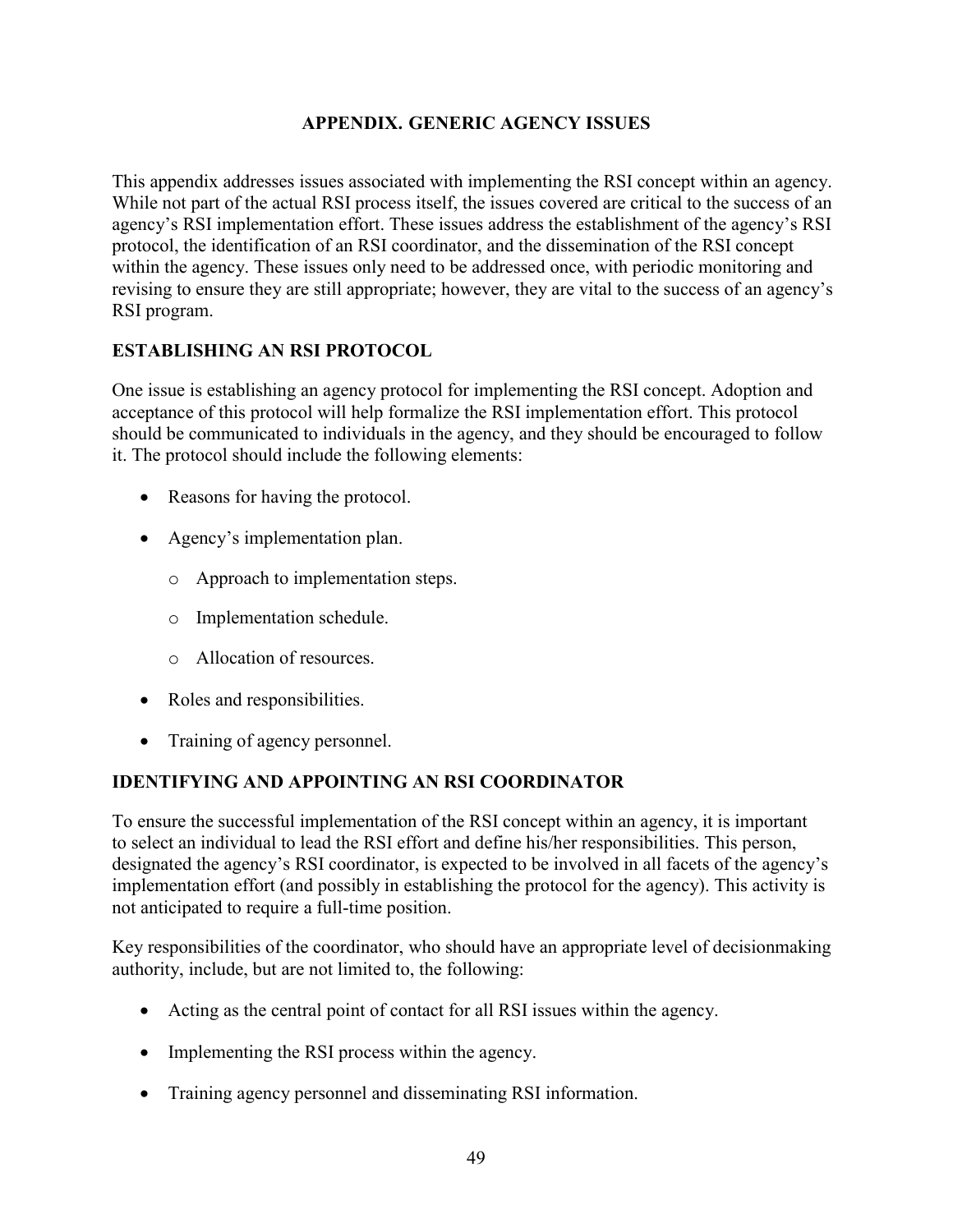• Periodically performing RSI assessments and updates.

To properly perform these responsibilities, the agency's coordinator is expected to have the following qualifications:

- Possess sufficient stature within the agency to make decisions on implementing the RSI concept and to delegate activities and responsibilities to others.
- Have sound understanding, background, and experience in pavement design and performance-related issues.
- Possess good project management skills, including sufficient leadership and communications skills, to organize the various activities associated with forensic investigations within the agency.

The agency's coordinator should also be given the responsibility of recommending changes to the RSI concept and process based on the findings from the implementation effort and/or assessments and updates and be provided with the necessary technical and administrative support to properly and efficiently address RSI issues within the agency.

# <span id="page-57-0"></span>**DISSEMINATION OF RSI CONCEPT WITHIN AGENCY**

The following list highlights dissemination options that an agency may consider in order to facilitate implementation of the RSI concept and improve the likelihood of success:

- **RSI Web site**: Most agencies maintain a Web site with links to various types of information relevant to the agency, including information about the pavements program. The addition of a RSI link within the agency's pavement information area is a simple means for making the information available to a large group of potential users both within and outside the agency.
- **Paper reports, flyers, brochures, etc.**: In addition to the Web site, the agency may distribute relevant RSI information in paper format to individuals/offices most affected by the implementation of the RSI concept.
- **Workshops, Webinars, and conferences**: Presentations by the agency's RSI coordinator or others at agency in-house pavement-related workshops, Webinars, and conferences are also an effective method of disseminating the RSI concept and its implementation process. Periodic Webinars are an appropriate and cost effective means of disseminating the RSI concept and process to key individuals within agencies.

It is also recommended that agencies develop a standard of practice regarding input assumptions used by agencies and contractors performing LCC analysis for the agency. While the amount of information available on how long future construction treatments will last varies drastically between SHAs, codifying a set of rules to be used for LCC analysis is the first step in the quality management improvement process. Once implemented, as more information is gained over time, the rules will evolve to match the actual agency experience.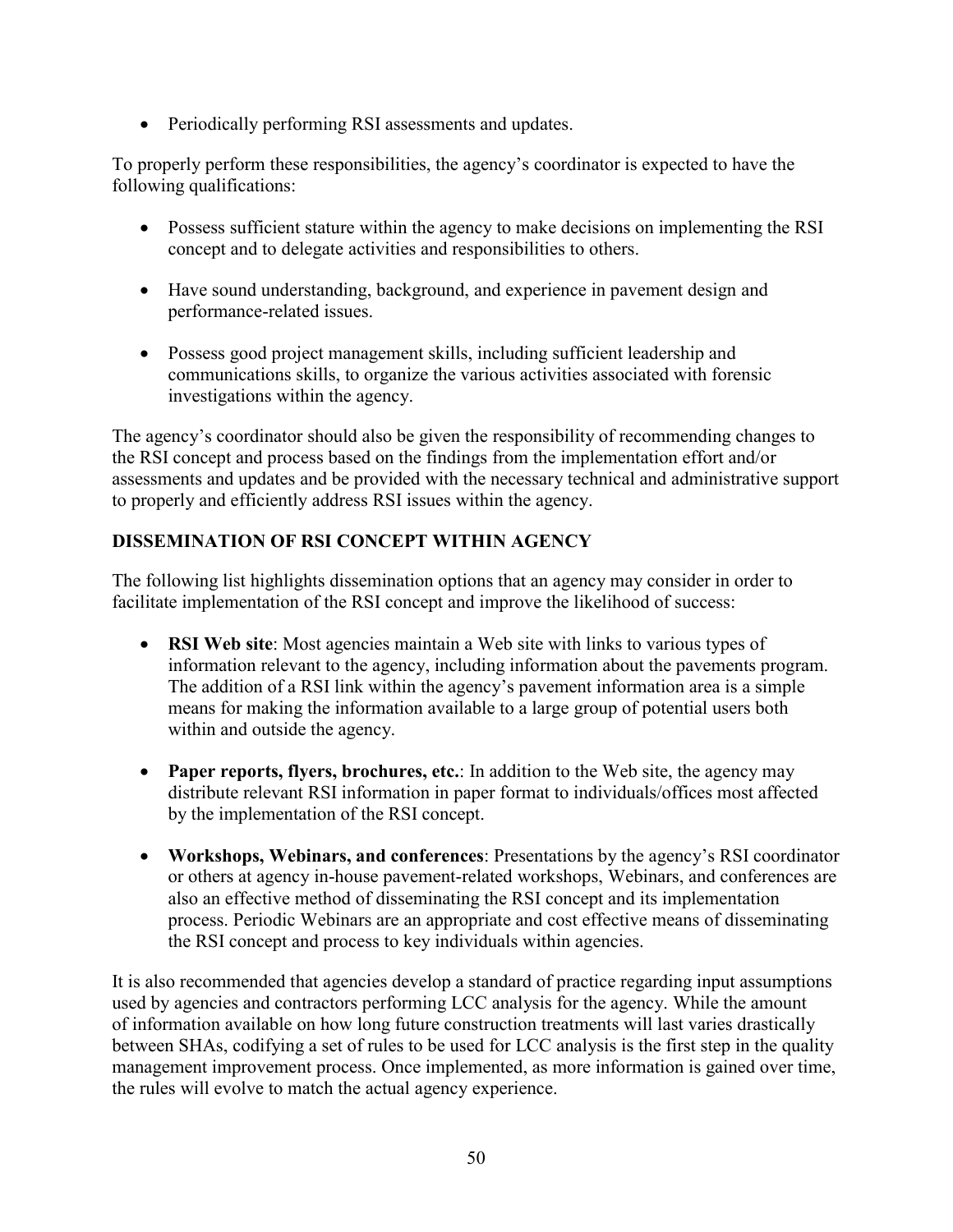#### **REFERENCES**

- <span id="page-58-0"></span>1. Elkins, G.E., Thompson, T.M., Groeger, J.L., Visintine, B., and Rada, G.R. (2013). *Reformulated Pavement Remaining Service Life Framework*, Report No. FHWA-HRT-13- 038, Federal Highway Administration, Washington, DC.
- 2. Federal Highway Administration. *AASHO Road Test*, U.S. Department of Transportation, Washington, DC. Obtained from: [http://www.fhwa.dot.gov/infrastructure/50aasho.cfm.](http://www.fhwa.dot.gov/infrastructure/50aasho.cfm)
- 3. AASHTO. (1993). *AASHTO Guide for Design of Pavement Structures*, American Association of State Highway and Transportation Officials, Washington, DC.
- 4. AASHTO. (1986). *AASHTO Guide for Design of Pavement Structures*, American Association of State Highway and Transportation Officials, Washington, DC.
- 5. AASHTO (2008). *Mechanistic-Empirical Pavement Design Guide, A Manual of Practice*, Interim Edition, American Association of State Highway and Transportation Officials, Washington, DC.
- 6. Haider, S.W., Chatti, K., Baladi, G.Y., and Sivaneswaran, N. (2011). "Impact of Pavement Monitoring Frequency on Pavement Management System Decisions," *Transportation Research Record 2225*, Transportation Research Board, Washington, DC.
- 7. AASHTO. (1972). *AASHTO Interim Guide for Design of Pavement Structures*, American Association of State Highway and Transportation Officials, Washington, DC.
- 8. Federal Highway Administration. (2002). *Life Cycle Cost Analysis Primer*, U.S. Department of Transportation, Washington, DC.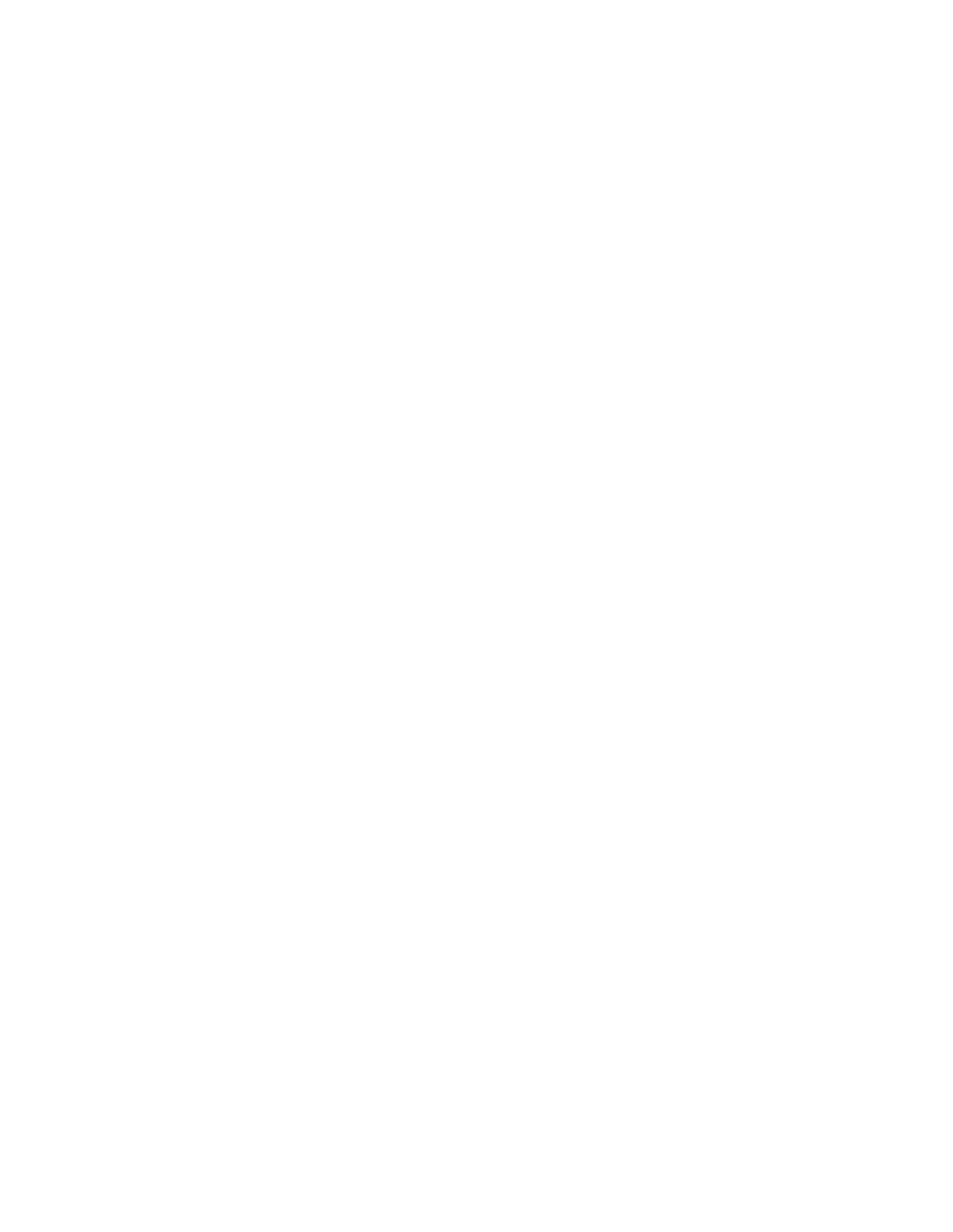#### **BIBLIOGRAPHY**

- <span id="page-60-0"></span>1. Ahammed, M.A. and Tighe, S.L. (2009). "Early Life, Long Term and Seasonal Variations of Flexible and Rigid Pavement Skid Resistance," *Transportation Research Record 2094*, Transportation Research Board, Washington, DC.
- 2. Alam, M. (2007). *Pavement Remaining Life Analysis for National Policy Analysis*, National Pavement Management Conference, Norfolk, VA.
- 3. Newcomb, D.E., Willis, R., and Timm, D.H. (2002). *Perpetual Asphalt Pavements: A Synthesis*, Report APA 101, Asphalt Pavement Alliance, Lanham, MD.
- 4. Baladi, G. (1991). *Analysis of Pavement Distress Data, Pavement Distress Indices, and Remaining Life: An Advanced Course in Pavement Management Systems*, Boston, MA.
- 5. Building Research Board. (1991). *Pay Now or Pay Later*, National Research Council, Washington, DC.
- 6. Carey, W. and Irick, P. (1960). "The Pavement Serviceability-Performance Concept," *Highway Research Board*, 40–58, Washington, DC.
- 7. California Department of Transportation. (2007). *Life-Cycle Cost Analysis Procedures Manual*, California Department of Transportation, Sacramento, CA.
- 8. CTC & Associates, LLC. (2004). *Pavement Service Life—Rev. 2*, Transportation Synthesis Report, Wisconsin Department of Transportation, Madison, WI.
- 9. Emery, J.J., Lee, M.A., and Kamel, N. (1982). *Skid Resistance Predictive Models*, ASTM International, Conshohocken, PA.
- 10. Farrell, F.B. and Paterick, H.R. (1948). "Life Characteristics of Highway Surfaces," *Highway Research Board Proceedings*, *28*, Washington, DC. Federal Highway Administration. (2004). *Life-Cycle Cost Analysis: Realcost User Manual*, v 2.1, Federal Highway Administration, Washington, DC. Obtained from: http://www. fhwa.dot.gov/infrastructure/asstmgmt/rc210704.pdf.
- 11. Federal Highway Administration. (1995). *Pavement and Road Surface Management for Local Agencies, Participant's Manual*, U.S. Department of Transportation, Washington, DC.
- 12. Federal Highway Administration. (1986). *Highway Performance Monitoring System Analytical Process: Volume II, Technical Manual*, Version 2.0, U.S. Department of Transportation, Washington, DC.
- 13. Florida Department of Transportation. (2008). *Flexible Pavement Design Manual*, Florida Department of Transportation, Tallahassee, FL.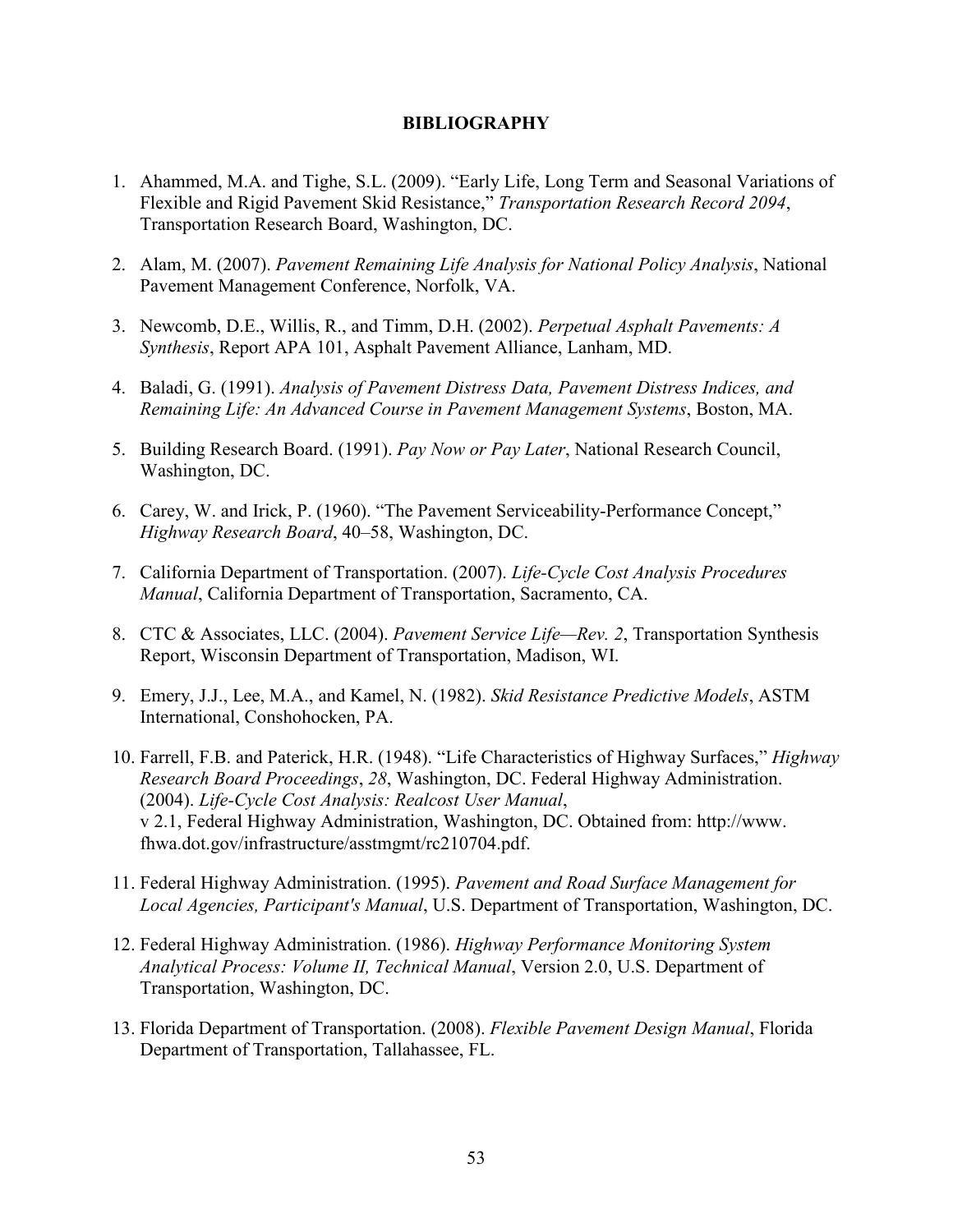- 14. Galehouse, L. and Sorenson, J.A. (2009). *Quick Check of Your Highway Network Health*, Federal Highway Administration, Washington, DC. Obtained from: http://www.fhwa.dot. gov/pavement/preservation/if07006ppt.cfm.
- 15. Geiger, D.R. (2005). *Memorandum: Pavement Preservation Definitions*, Federal Highway Administration, Washington, DC. Obtained from: http://www.fhwa.dot.gov/pavement/ preservation/091205.cfm.
- 16. Gronberg, G.D. and Blosser, N.B. (1956). "Lives of Highway Surfaces—Half Century Trends," *Public Roads*, *29*(2).
- 17. Haas, R., Hudson, W.R., and Zaniewski, J. (1994). *Modern Pavement Management*, Krieger Publishing Company, Malablar, FL.
- 18. Henry, J.J. (2000). *Evaluation of Pavement Friction Characteristics: A Synthesis of Highway Practice*, NCHRP Synthesis 291, National Cooperative Highway Research Program, Washington, DC.
- 19. Hicks, R.G., Simpson, A.L., and Groeger, J.L. (2011). *Pavement Management Practices in State Highway Agencies: Madison, Wisconsin Peer Exchange Results*, Federal Highway Administration, Washington, DC.
- 20. Hudson, W.R., Haas, R., and Uddin, W. (1997). *Infrastructure Management*, McGraw-Hill, New York City, NY.
- 21. Kaplan, E.L. and Meier, P. (1958). "Nonparametric Estimation from Incomplete Observations," *Journal of the American Statistical Association*, *53*.
- 22. Lamptey, G., Ahamad, M., Labi, S., and Sinha, K. (2005). *Life Cycle Cost Analysis of INDOT Pavement Design Process*, Final Report, FHWA/IN/JTRP-2004/28, Indiana Department of Transportation, West Lafayette, IN.
- 23. Lindqvist, B.H. (2006). "On the Statistical Modeling and Analysis of Repairable Systems," *Statistical Science*, *21*(4), 532–551.
- 24. Litzka, J., Leben, B., La Torre, F., Weninger-Vycudil, A., De Lurdes Antunes, M., Kokot, D., Mladenovic, G., Brittain, S., and Viner, H. (2003). *The Way Forward for Pavement Performance Indicators Across Europe, COST Action 354 Performance Indicators for Road Pavements*, European Cooperation of Scientific and Technical Research Institute for Road Construction and Maintenance, Brussels, Belgium.
- 25. National Institute of Standards and Technology. (2012). *NIST/SEMATECH e-Handbook of Statistical Methods*, Gaithersburg, MD. Obtained from: [http://www.itl.nist.gov/div898/](http://www.itl.nist.gov/div898/handbook/) [handbook/.](http://www.itl.nist.gov/div898/handbook/)
- 26. New York State Department of Transportation. (2010). *Tappan Zee Bridge/I-287 Environmental Review*, Albany, NY. Obtained from: http://www.tzbsite.com/index.html.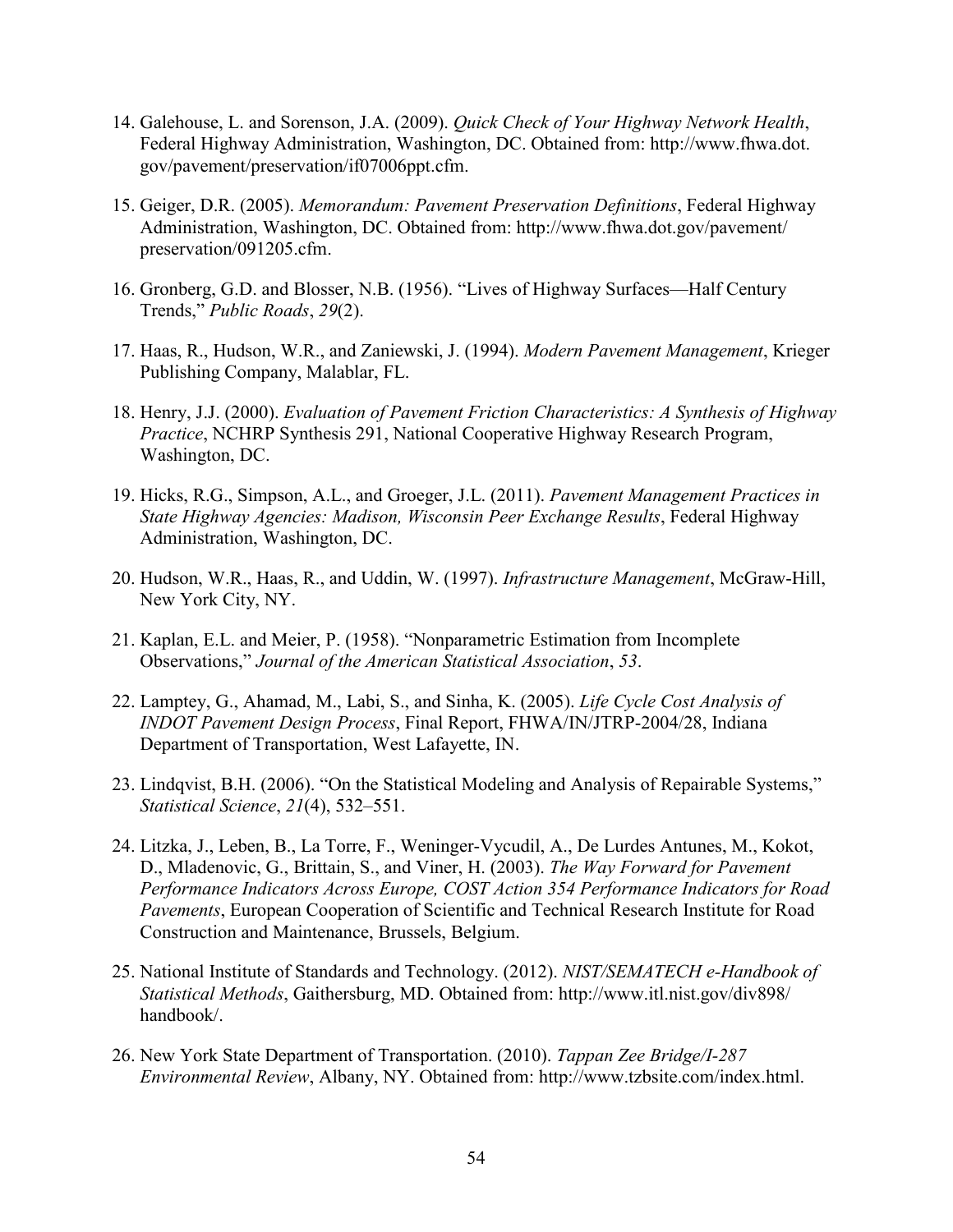- 27. Noyce, D.A., Bahia, H.U., Yambo, J.M., and Kim, G. (2005). *Incorporating Road Safety into Pavement Management: Maximizing Surface Friction for Road Safety Improvements*, Midwest Regional University Transportation Center, Madison, WI.
- 28. Paterson, W. and Chesher, A. (1986). "On Predicting Pavement Surface Distress with Empirical Models of Failure Times," *Transportation Research Record 1095*, Transportation Research Board, Washington, DC.
- 29. Prozzi, J. and Madanat, S. (2000). "Using Duration Models to Analyze Experimental Pavement Failure Data," *Transportation Research Record 1699*, Transportation Research Board, Washington, DC.
- 30. Rozycki, R. (2009). *HPMS Reassessment: Pavements*, Southeastern States Pavement Management and Design Conference, New Orleans, LA.
- 31. Shahin, M.Y. and S. D. Kohn. (1981). *Pavement Maintenance Management for Roads and Parking Lots*, Technical Report M-294s.l, U.S. Army Corps of Engineers, Washington, DC.
- 32. Snyder, M.B. (2006). *Pavement Surface Characteristics—A Synthesis and Guide*, American Concrete Pavement Association, Skokie, IL.
- 33. Song, W., Chen, X., Smith, T., and Hedfi, A. (2006). "Investigation of Hot Mix Asphalt Surfaced Pavements Skid Resistance in Maryland State Highway Network System," *Transportation Research Board 85th Annual Meeting Compendium of Papers CD-ROM*, Transportation Research Board, Washington, DC.
- 34. Speaks, S. (2010). *Reliability and MTBF Overview*, Vicor Reliability Engineering, Andover, MA. Obtained from: [http://www.vicr.com/documents/quality/Rel\\_MTBF.pdf.](http://www.vicr.com/documents/quality/Rel_MTBF.pdf)
- 35. Stevens, L. (1985). *Road Surface Management for Local Governments Resource Notebook*, Federal Highway Administration, Washington DC.
- 36. Texas Department of Transportation. (2008). *Pavement Design Guide*, Texas Department of Transportation, Austin, TX.
- 37. Vepa, T.S., George, K.P., and Shekharan, R. (1996). "Prediction of Pavement Remaining Life," *Transportation Research Record 1524*, Transportation Research Board, Washington, DC.
- 38. Wayson, R.L. (1998). *Relationship Between Pavement Surface Texture and Highway Traffic Noise*, NCHRP Synthesis 268, National Cooperative Highway Research Program, Washington, DC.
- 39. Wlaschin, B., Alam, M., and Gaj, S. *Pavement Health Track Analysis Tool for Determining the Health of Pavement Networks*, AASHTO Annual Meeting, Palm Desert, CA. Obtained from: www.transportation.org/sites/aashto/docs/Pavement%20Health%20Track-AASHTO.ppt.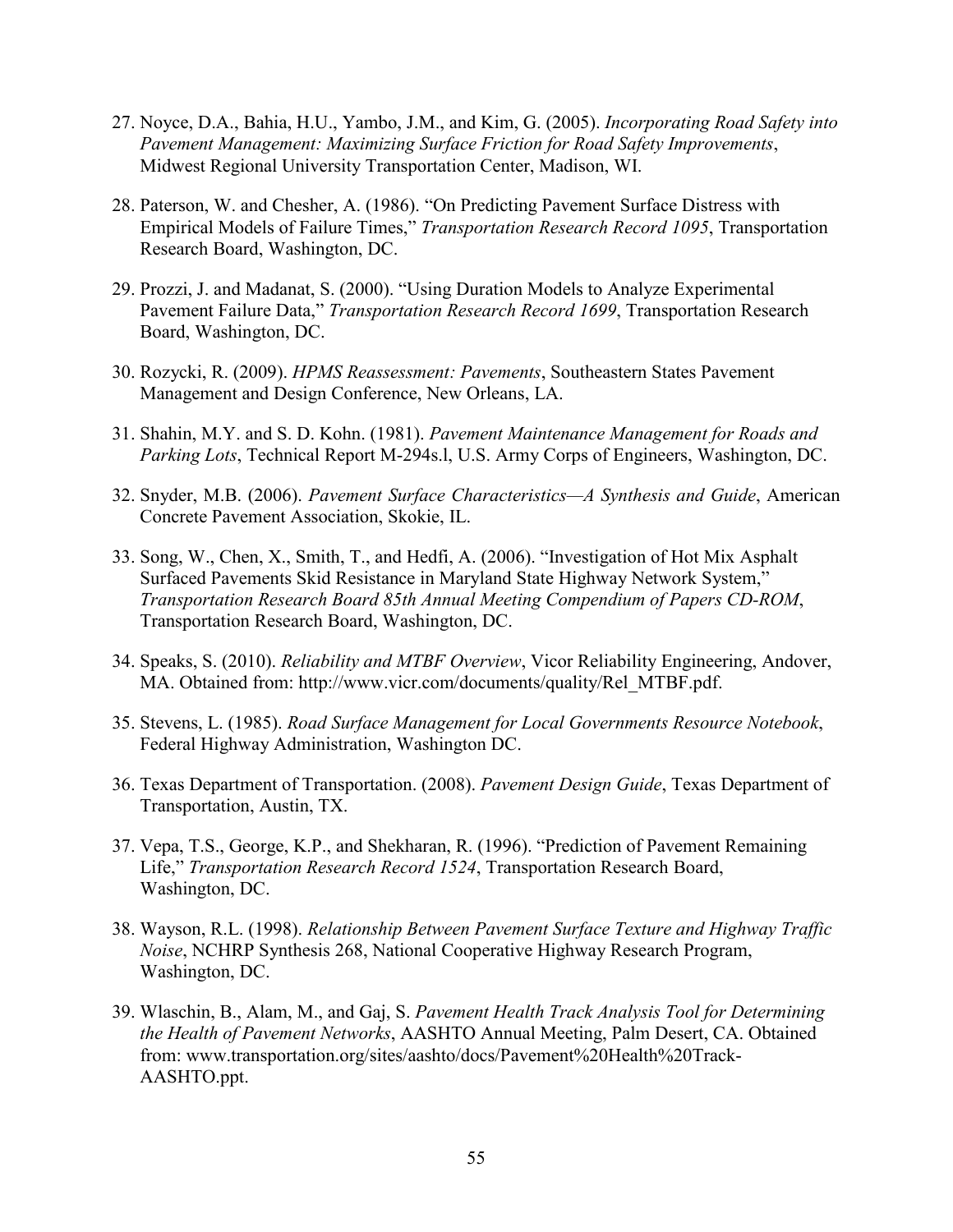- 40. Winfrey, R. and Howell, P.D. (1968). "Highway Pavements—Their Service Lives," *Highway Research Record 252*, National Research Council, Washington, DC.
- 41. Winfrey, R. and Farrel, F.B. (1941). *Life Characteristics of Surfaces Constructed on Primary Rural Highways*, Volume 22, Public Roads Administration, Washington, DC.
- 42. Wisconsin Department of Transportation. (1996). *Wisconsin Pavement Performance Report*, Madison, WI.
- 43. Witczak, M. (1978). *Determination of Flexible Pavement Life*, Report No. FHWA/MD/R-79/1, Federal Highway Administration, Washington DC.
- 44. Yang, J. (2008). "Development of Effective Remaining Life Prediction Methods for Pavement Management at the Network Level," *Transportation Research Board 2009 Annual Meeting CD-ROM*, Transportation Research Board, Washington DC.
- 45. Yu, J., Chow, E., and Yau, J. (2008). "Estimation of the Effects of Influential Factors on Pavement Service Life with Cox Proportional Hazards Method," *Journal of Infrastructure Systems*, *14*(4), American Society of Civil Engineers, Reston, VA.
- 46. Yu, J. (2005). *Pavement Service Life Estimation and Condition Prediction*, University of Toledo, Toledo, OH.